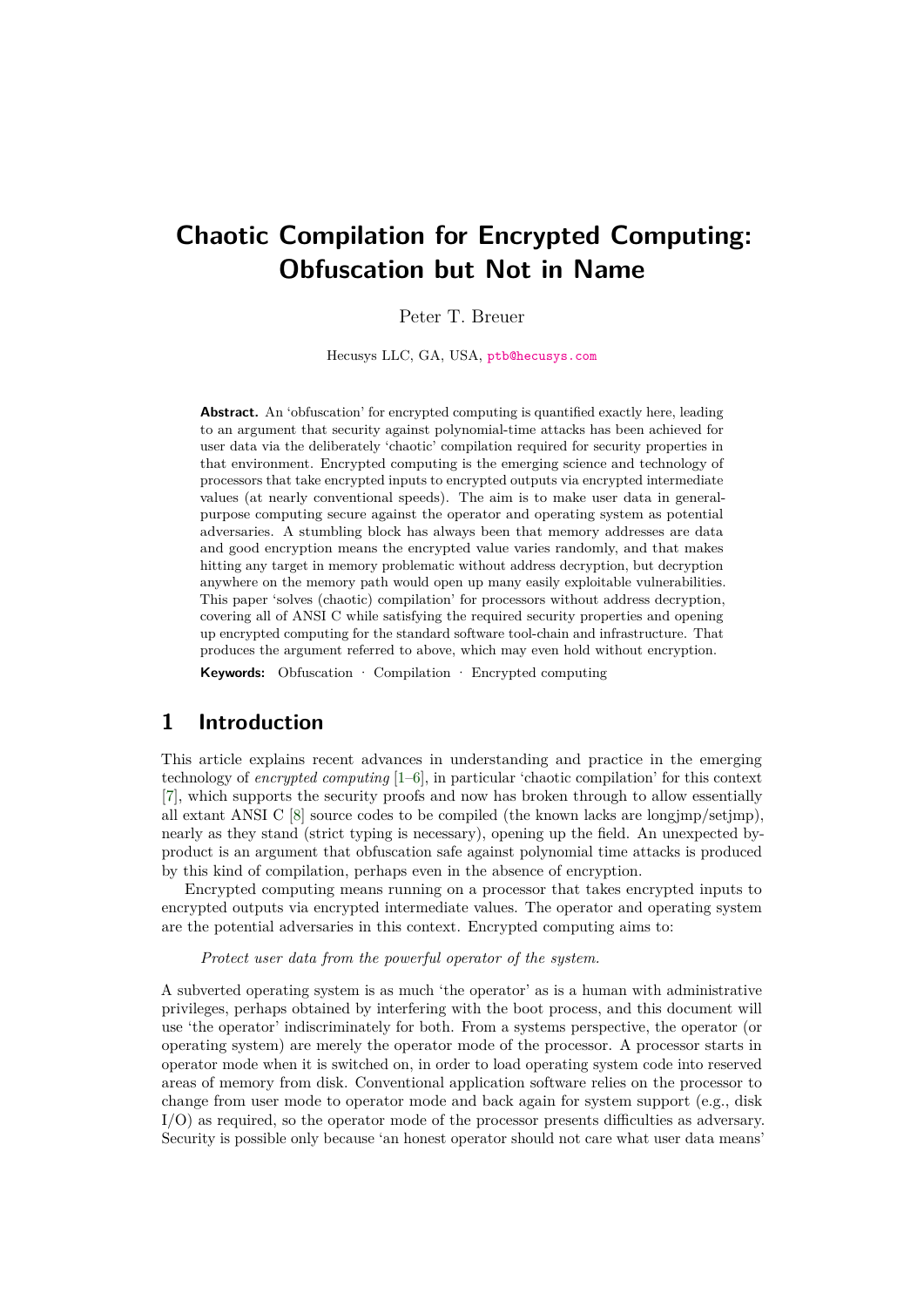– informally, the operator/system is there to change the tapes when the machine beeps.

The reader should take onward with them from the outset that a processor for encrypted computing works encrypted only in user mode. In operator mode it works unencrypted (with unrestricted access to registers and memory) entirely as usual. A good mnemonic is:

### *Privilege means no encryption, no privilege means encryption.*

Any user data encountered while in operator mode (and also in user mode) will be in encrypted form so the operator's privilege of unrestricted access does not necessarily imply understanding of what user data means, or an ability to alter it meaningfully. It can always be copied for later analysis, or overwritten with zeros, one word substituted with another, etc, but security proofs [\[9\]](#page-25-4) show that cannot amount to more than guesswork.

A fundamental technical motivation in this area is the intuition that a processor that 'works encrypted' must inherently be not less secure than one that does not, and there are reasons why it should not be (much) slower that have been borne out in hardware, as described below. The non-technical motivations are manifold and should not need enumeration. One plausible scenario for an attack by the operator is where cinematographic animation is rendered in a server farm. The computer operators have an opportunity to pirate for profit parts of the movie before release and they may be tempted. Another possible scenario is where a specialized facility processes satellite photos of a foreign power's military installations to spot changes. If an operator (or hacked operating system) can modify the data to show no change where there has been some, then that is an option for espionage. Informally:

### **Definition 1** (Successful attack)**.** *A* successful attack *by the operator is one that discovers the plaintext of user data or alters it to order.*

That is meant statistically, so an attack that succeeds more often than chance also counts.

Overwriting encrypted data with zeros does not count because that does not set the plaintext under the encryption to a value that the adversary can predict, even stochastically, supposing the encryption itself is secure. The operator can always act chaotically or destructively, by rewriting memory randomly or turning the machine off, for example.

Pointers (and arrays) are the major obstacle to compiling real, extant, source codes in the encrypted computing setting. Pointers underly any practical programming language: in C (and C++) they are explicit, but in other languages they are implicit. In Fortran 95 all variables are implicitly pointers, so passing the variable to a subroutine allows the caller's variable to be changed by the callee. Passing an array allows entries in the caller's array to be rewritten in most languages. In Java every object is a pointer, and a new object instead of another pointer to the same object must be created via **clone**().

'The problem with pointers' is that (1) the memory unit will receive an encrypted address ('pointer') and  $(2)$  it is not privy to the encryption. The rationale for  $(1)$  is that while the processor design could accommodate address decryption on the memory path, that opens up an attack vector in which the operator passes encrypted data as an address in a load or store machine code instruction and checks (physically or programmatically) where in memory it accesses, thus decrypting the data, so it is not a good idea for security. It is also faster for hardware not to have encryption or decryption units on the memory path. The rationale for (2) is an attacker with physical access could walk away with the RAM chips and they might contain plaintext or keys if the memory unit could do decryption itself (c.f., *cold boot* attacks [\[10,](#page-25-5)[11\]](#page-25-6), physically freezing RAM to keep data while the chips are moved), or if the processor hardware decrypts for it.

The conclusion to draw is that memory should do without decryption both internally and externally. But then it will receive some ciphertexts that are each a different encryption of the same programmed address and it cannot tell they are intended to mean the same thing: the programmer says to write *x* at address 123 and the encrypted value 0x123456789A of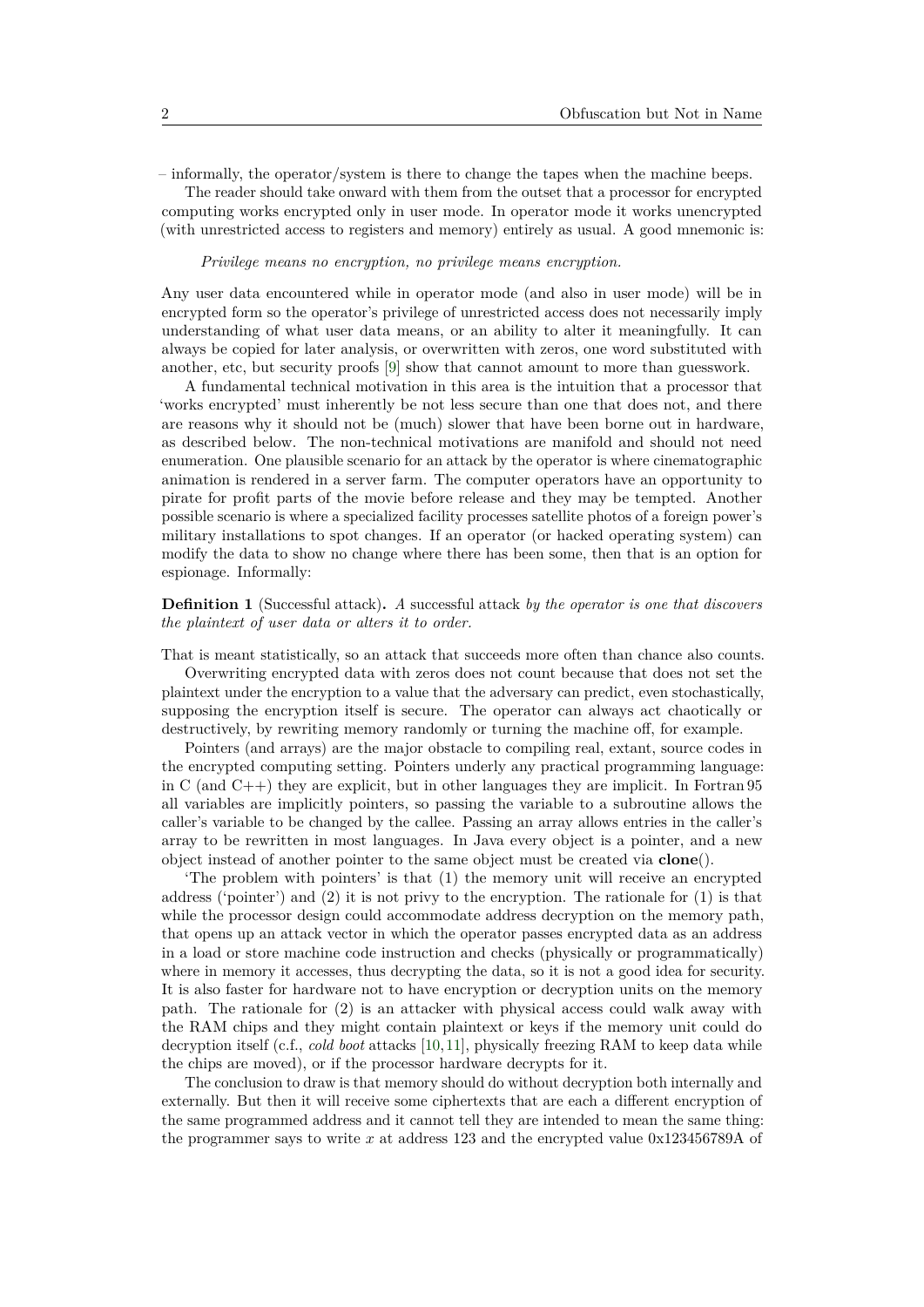123 is passed to the memory as the ciphertext for the address at runtime; if the programmer aspires to read it back via address 123 then a ciphertext 0xA987654321 that is an alternative encryption of 123 may be passed as address, and content *y* different to *x* is returned from there. One can get around that in hand-crafted fashion by specifying exactly every time what encrypted address is to be used, but that only works for simple programs – it will break down for programs that use arrays of pointers to other arrays of pointers to objects which may contain pointers. In other words, programs will break, often silently. Strict typing can limit programs to those that will work in the setting, but the programming experience would be frustrating and porting existing programs to the platform would require a prohibitively high degree of semantic understanding of the original.

We have now learned how to work around this hardware semantics problem via software logic, while maintaining the security properties required. That opens up encrypted computing for a traditional software development cycle involving high-level source language programming and a compile, assemble, link, load tool-chain with operating system support.

This article is organized as follows. Section [2](#page-2-0) will set out bullet points about encrypted computing platforms to refer to in the rest of the text. The reader should defer to those points. For example, it is not the case that the operator has access to the encryption key, as a reader may suppose from experience with conventional platforms, and the first point emphasizes that. Nor is encryption done in software, as the reader may have experienced, so it does not take different times for different data. Nor do instructions aborted while still in the processor pipeline leave a mark in cache, nor may they otherwise be detected, etc. There is nearly a decade of research in the field, and there are no easily picked openings. Section [3](#page-4-0) expresses abstract terms that hopefully resonate with cryptologists, but ready-made matches for this new field are scarce and the reader should first and foremost take the concepts defined there on their own terms. Section [4](#page-7-0) describes existing platforms for encrypted computing and discusses the theory. Section [5](#page-11-0) resumes a modified OpenRISC (<http://openrisc.io>) machine code instruction set for encrypted computing described in [\[7\]](#page-25-2), needed for security. Section [6](#page-14-0) first resumes the basis of chaotic compilation restricted to integers and call by value a la [\[7\]](#page-25-2) and then covers ramified atomic types (long integers, floats, doubles, etc.), arrays and pointers (hence call by reference), 'struct' (record) and union types. Theory is developed in Section [7.](#page-21-0) It quantifies the entropy in a runtime trace for code compiled following  $(\mathcal{T})$  $(\mathcal{T})$  $(\mathcal{T})$ , characterizing that as 'best possible'. Section [8](#page-22-0) discusses further implications for security, including the argument that this setting has security against polynomial time (in the word-length, *n*) attacks on user data, with or without encryption.

### <span id="page-2-0"></span>**2 Reference Points**

This section sets out touchstones on encrypted computing for the reader to refer to.

§2.1 **Encryption key access** is impossible programmatically. The key is embedded in the processor hardware and there are no instructions that read it. Keys are either installed at manufacture, as with Smartcards [\[12\]](#page-25-7), or uploaded securely in public view via a Diffie-Hellman hardware circuit [\[13\]](#page-25-8) to a write-only and otherwise inaccessible internal store. The privy user (which term does not include the operator) can always interpret the encrypted data, elsewhere, for safety, as they know what the key is.

§2.2 **Prototype processors** for encrypted computing at near conventional speeds already exist (see Section [4\)](#page-7-0) and have existed since a first recognizable try at the idea [\[1\]](#page-25-0) about 2012. Before that, computing *systems* (not processors) that operated partially encrypted were not uncommon for commercial movie and music reproduction going back as far as 1993 [\[14\]](#page-25-9) and 2000 [\[15\]](#page-25-10), but their processor component operated in the ordinary way while memory (RAM) or disk or other peripherals stored in encrypted form the media to be safeguarded. Modern Intel  $SGX^{TM}$  systems [\[16–](#page-25-11)[18\]](#page-25-12) are not conceptually different in that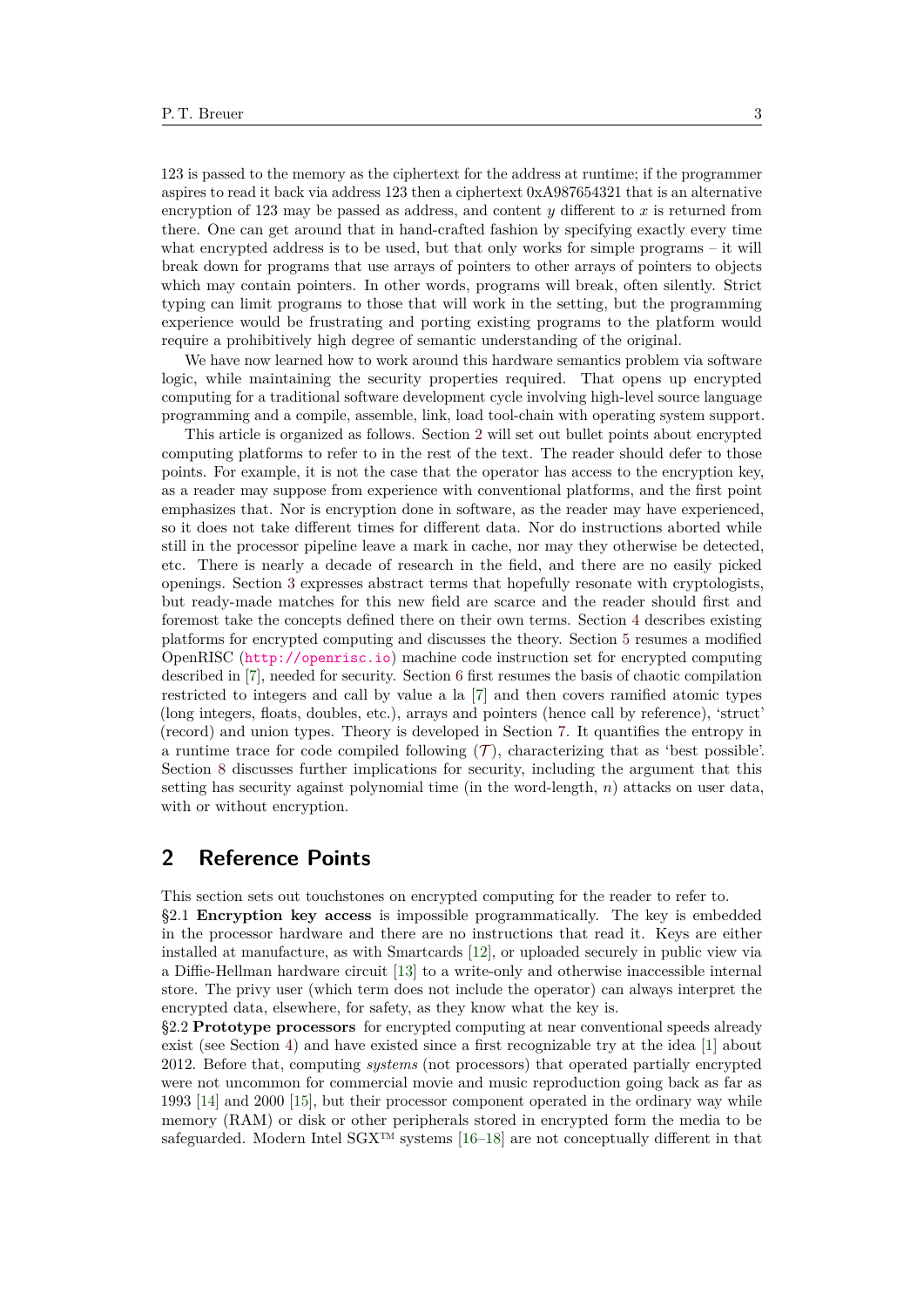regard, but with extra sandbox technology (memory enclaves into which the programmer may voluntarily consign their code, with separate caches and register sets). The idea in encrypted computing is to rely instead on encryption through-and-through as the security barrier protecting user data. A basic question to answer is whether encrypted computing potentially reduces the security of the encryption ('no', per [\[9\]](#page-25-4)).

§2.3 **Platform/hardware issues** such as the real randomness of random numbers or power side-channel information leaks [\[19\]](#page-25-13) will not be at issue here. Existing technological defenses for conventional processors [\[20\]](#page-25-14) may be applied in practice, and are to be supposed. §2.4 **The intended mode of working** is 'remote processing':

#### *The user compiles program and data, sends both away, and gets back output.*

New data means a new encoding and compilation. The word 'encoding' is used because more than encryption (and more than vanilla compilation) is involved. The compilation is 'chaotic', as explained below. That involves producing both a new encoding for the data throughout the program and a new machine code program that can cope with it and then encoding and encrypting the data and partially encrypting the machine code (only constants in the instructions are encrypted - the 'opcode' and other fields are plaintext).

Continuous running may become feasible as technology for dynamic code update [\[21\]](#page-26-0) in this setting develops, but for the purposes of this paper a mode of use other than the above is not contemplated.

§2.5 **Key management** is not an issue via this argument: if (a) user B's key is still loaded when user A runs, then A's programs do not run correctly as the encryption is wrong for them; if (b) B's key is in the machine together with B's program when A runs, then user A cannot supply appropriate encrypted inputs nor interpret the encrypted output.

§2.6 **Security** user on user boils down in this setting to security for the user against the operator as the most powerful potential adversary in the system, and it is proved in [\[9\]](#page-25-4) (the argument is reprised in the Appendix; Lemma [A1\)](#page-28-0), that

- (i) a processor that supports encrypted computing,
- (ii) an appropriate machine code instruction set architecture,
- (iii) a 'chaotic' compiler as described below

together provide a property that parallels for this setting classic *cryptographic semantic security* [\[22\]](#page-26-1) (CSS) for encryption, better known via the semantically equivalent *ciphertext indistinguishability under chosen-plaintext attack* (IND-CPA). The latter means there is no (polynomial time) method for an adversary to tell which is which between the ciphertexts of two plaintexts (stipulated by the adversary, both the same length), to any degree significantly above chance (as the key/block size tends to infinity).

§2.7 **An appropriate machine code instruction set** as referred to above is one that satisfies four axioms introduced in [\[5\]](#page-25-15) and set out in Box [II](#page-7-0) here. They are essentially (a) atomicity, (b) encrypted working, (c) malleability, and (d) absence of collisions between the ciphertext constants in program instructions and data at runtime.

§2.8 **Source code language coverage** for encrypted computing that extended to (32-bit plaintext) integers, arithmetic, conditionals and call-by-value was first achieved in [\[7\]](#page-25-2) and is explained in Section [6.](#page-14-0) It is extended here to pointers and all of ansi C [\[8\]](#page-25-3) (except setjmp/longjmp), with its long long, float, double, array, struct (record) and union data types. That 'solves' the practical problem of compilation for all encrypted computing.

§2.9 **Primitive operations** in the processor will be taken to include all encrypted 32 bit integer arithmetic. That means for example that encrypted data can be 'added' by the hardware in one operation, via an appropriate machine code instruction, producing an encryption of  $x + y \pmod{2^{32}}$  as result from encryptions of x and y as operands. Similarly for the other primitives of the computer arithmetic, which are specified exactly in Section [5.](#page-11-0) Careful specification is necessary because it turns out that the standard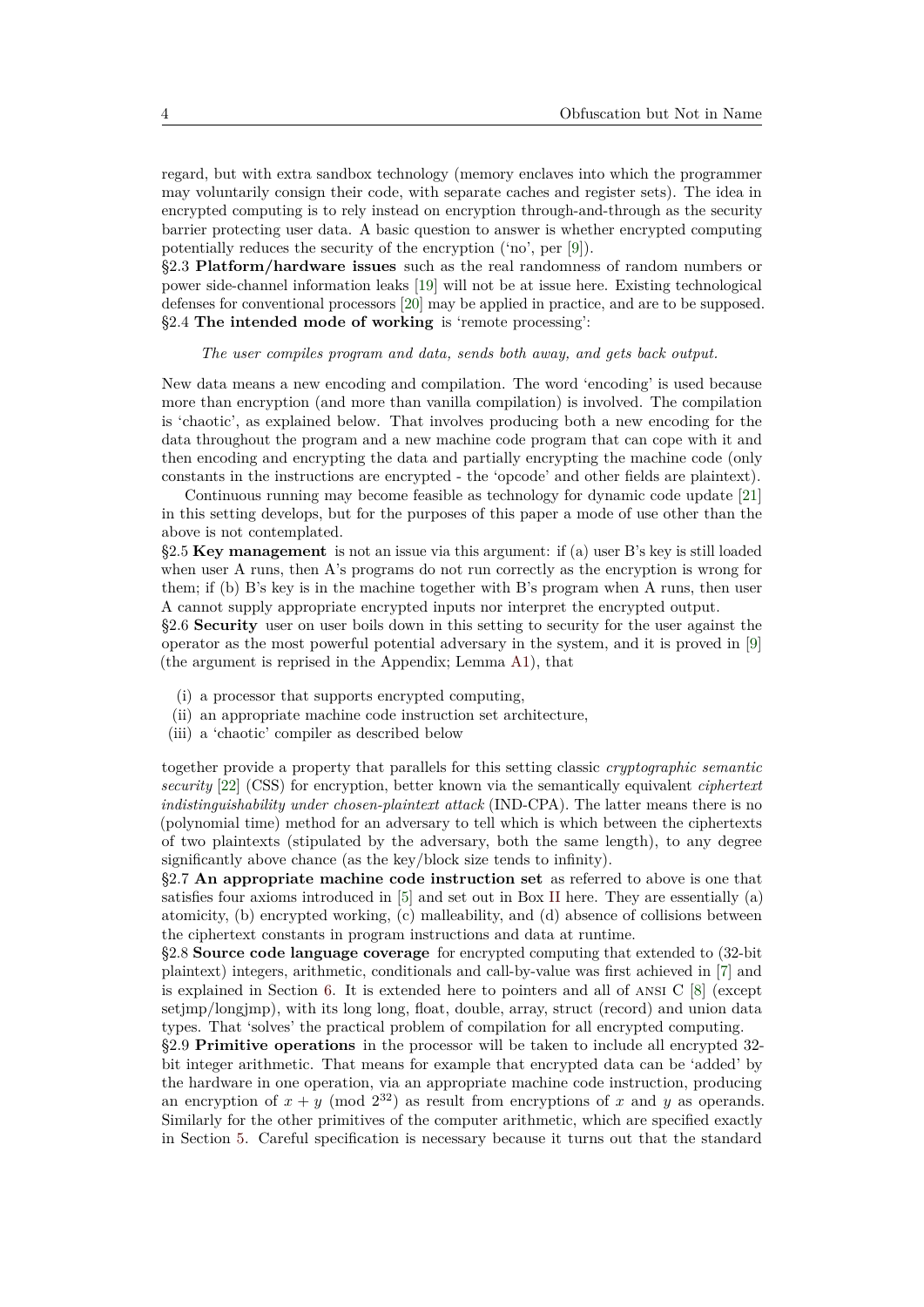arithmetic operations in their conventional form are dangerous to security [\[23\]](#page-26-2).

Since hardware is not the focus of this paper, encrypted 64-bit integer arithmetic will also be taken as primitive. It is carried out on two encrypted 32-bit integers representing the high and low bits respectively (software subroutines for each operation using the 32-bit instruction set only is an alternative). Encrypted (32-bit and 64-bit) floating point arithmetic will only be treated in the Appendix but should also be taken as primitive. These primitives are each supported by at least one of the prototype processors discussed in Section [4.](#page-7-0)

### <span id="page-4-1"></span>**Notation**

Encryption (with key K understood) will be denoted  $x^{\mathcal{E}}$  or  $\mathcal{E}[x]$  of plaintext value x and should be read as a multi-valued function of *x*, i.e., a single-valued function  $\mathcal{E}[p \cdot x]$  when the hidden padding *p* is taken into account. Decryption is  $\zeta^{\mathcal{D}} = \mathcal{D}[\zeta]$ , with  $x = \mathcal{D}[x^{\mathcal{E}}]$ . The encryption aliases of a ciphertext  $\zeta_0$  are those  $\zeta_1$  with the same plaintext as it under decryption  $D$ , i.e.,  $\zeta_0 \equiv \zeta_1$ , meaning  $D[\zeta_0] = D[\zeta_1]$ . To avoid excess notation that equivalence is written as *equality* on the cipherspace, so equal aliases  $\zeta_0 = \zeta_1$ , i.e.,  $\zeta_0 \equiv \zeta_1$ , may be non-identical, with  $\zeta_0 \neq \zeta_1$ . They are encryption alternatives or *aliases* of the same plaintext  $x = \zeta_0^{\mathcal{D}} = \zeta_1^{\mathcal{D}}$ . Then  $x^{\mathcal{E}}, \mathcal{E}[x]$  denote particular but unspecified aliases, and  $\zeta = \mathcal{E}[\mathcal{D}[\zeta]]$  is true (recall that equality on the cipherspace is equivalence under decryption). Key *K* may be mentioned as an extra parameter in  $\mathcal{E}[K, x]$  and  $\mathcal{D}[K, \zeta]$ . Padding varies the value but not the  $\equiv$  equivalence class, which is the equality, with  $\mathcal{E}[p \cdot x] = \mathcal{E}[q \cdot x] \neq \mathcal{E}[p \cdot x]$ 

for  $p \neq q$ , and  $\mathcal{E}[p \cdot x] \neq \mathcal{E}[p \cdot y]$  for  $\mathcal{E}[x] \neq \mathcal{E}[y]$ .

The operation on the ciphertext domain corresponding to *o* on the plaintext domain will be written [*o*], where  $x^{\mathcal{E}}$  [*o*]  $y^{\mathcal{E}} = \mathcal{E}[x \circ y]$ . The relation on the ciphertext domain corresponding to *R* on the plaintext domain will be written [*R*], where  $x^{\mathcal{E}}[R] y^{\mathcal{E}}$  iff  $x R y$ . These are well-defined with respect to the cipherspace equality.

# <span id="page-4-0"></span>**3 Key Security Concepts**

The game-theoretic formulation of the classic IND-CPA security definition for this setting is:

- G1.1 the operator selects any program *p* and input data *d*;
- G1.2 the user compiles it (twice) and shows the operator the two plaintext codes  $p_1, p_2$ and input data  $d_1$ ,  $d_2$ ;
- G1.3 the user encrypts those to  $p'_1$ ,  $p'_2$  and  $d'_1$ ,  $d'_2$  and passes those to the encrypted computing platform;
- G1.4 the operator examines the running codes  $p'_1(d'_1)$ ,  $p'_2(d'_2)$ , interferes, experiments, observes intermediate and final results  $e'_1, e'_2$  (all in encrypted form);
- G1.5 the operator attempts to say which is which.

The argument of Lemma [A1](#page-28-0) shows that in an encrypted computing context there is no method (in particular no polynomial time one) the operator can use to be right more often than if they were trying plain IND-CPA against the encryption. The probability of success given that there is no advantage against the encryption alone is not different from chance, i.e.  $1/2$  (exactly).

**Definition 2.** That the operator cannot win the game above with different than  $1/2$ probability (exactly, for all lengths of the encrypted word on the platform) for this context, given that the encryption itself is independently secure against IND-CPA, will be called *cryptographic semantic security* relative *to the security of the encryption* (*ρ*CSS), for user data against operator mode as adversary.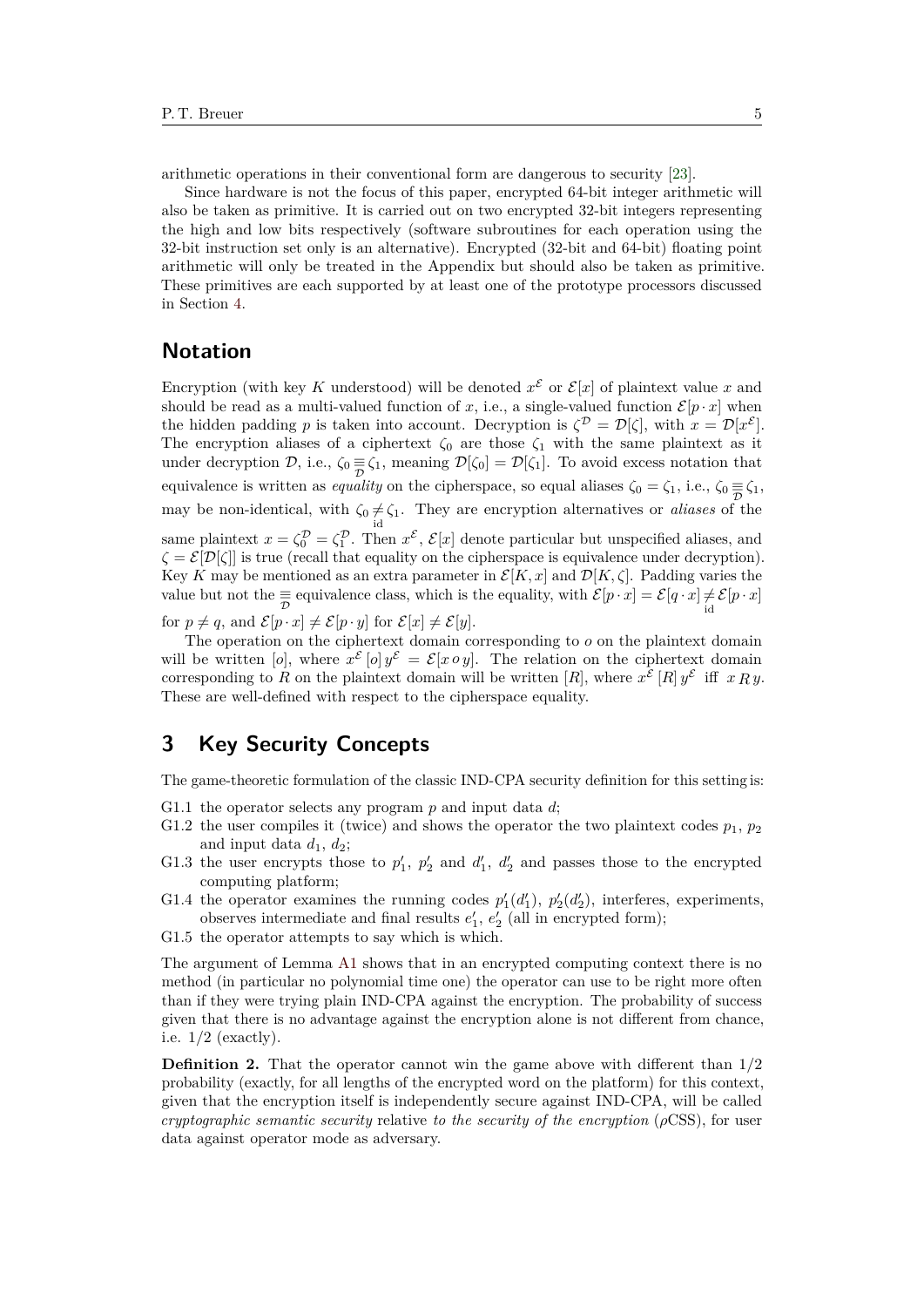The rationale behind it is discussed below, but it is clear that it holds for certain programs *p*: those that have no instructions and thus do nothing to data, passing input to output directly, without any interference. Given that the encryption is secure, an adversary can do nothing but guess blindly as to what the data is.

An interesting corollary (Remark 2 of [\[9\]](#page-25-4)) has it that there is an encrypted program that does decryption (it is the decryption algorithm for the encryption in use in the processor, compiled for the encrypted computing environment), but the operator cannot build it correctly, neither from scratch nor out of scavenged parts from encrypted programs, with any probability of success above random chance. That is so though they know what the encryption is (not the key) and the canonical structure of a program for decryption.

The property  $\rho$ CSS is above all a statement about whether encrypted computing provides additional information to the operator that might lessen the security of the encryption ('no'). For example, it might be possible for the operator to recognize a computation  $2 + 2 = 2 * 2$  (encrypted), via coincidence of the encrypted operands and results. The operator might try inserting the same encrypted value for (supposedly) 2 at all the places in that calculation and see the encrypted answers are identical. The argument of Lemma [A1](#page-28-0) says that no, even though the operator thinks they have identified the situation, in fact other interpretations of the operands and results that are consistent with the operational semantics of the processor are possible, and all interpretations are equally possible given the 'right' compiler as generator. That is a perspective from mathematical logic and model theory, and it may be expressed for a general reader as follows: if one takes the axioms like  $x + y = y + x$  that describe the specially designed primitive operations of the processor (Table [1\)](#page-12-0), and chooses facts  $r_1 = 2$ ,  $r_2 = 4$  etc. consistent with the axioms for the unknown values  $r_1, \ldots r_n$  at *n* chosen points in the runtime trace of a program, then there are also other, different but compatible choices such as  $r_1 = 5$ ,  $r_2 = 6$  etc. that are equally plausible. That holds for  $n = 1$  chosen point, wherever it is (Corollary 2) of [\[9\]](#page-25-4)), and in general independently for any *n* chosen points, with certain exceptions characterized in this paper (for example, measuring the input  $r_1$  and output  $r_2$  of a copy instruction does not allow  $r_1$  and  $r_2$  to be chosen independently – one of them may be chosen independently, and then the other must be equal to it). An informal rendering of *ρ*CSS might be that good security in encrypted computing boils down to good encryption.

A similar, but different, game is:

- G2.1 the operator selects any program *p* and input data *d* and selects a polynomially defined point  $r_n$  in the trace (e.g., the last point at which register  $r$  changes in the first  $n^3$  steps);
- G2.2 the user compiles it for a platform that does *n*-bit computing beneath the encryption, forming  $p_n$  and  $d_n$ , which are not shared with the operator;
- G2.3 the user encrypts to  $p'_n$  and  $d'_n$  and passes those to the encrypted computing platform;
- G2.4 the operator examines the running code  $p'_n(d'_n)$ , interferes, experiments, observes intermediate and final results (all in encrypted form);
- G2.5 the operator tries to say what the plaintext value beneath the encryption in  $r_n$  is.

The argument in Section [8](#page-22-0) says that if the encryption is secure for IND-CPA, then the operator cannot win this game with a probabilty above chance, as  $n \to \infty$  (but what the probability is for a given program *p* and word length *n* is not going to be known).

If the operator could win this game, then they could win the first game given at the front of this section (for sufficiently large *n*), so it ought not to happen. But the argument is independent and also suggests that encryption may not be necessary.

Chaotic compilation for encrypted computing is as follows. It is related to 'obfuscation' in that it makes code harder to read than it would otherwise be, but 'obfuscation' in the security field refers to transforming one source code to another, while compilation transforms source code to object code (assembler, or machine code), not source code. so a compiler cannot be a classical *obfuscator*. Instead, chaotic compilation has properties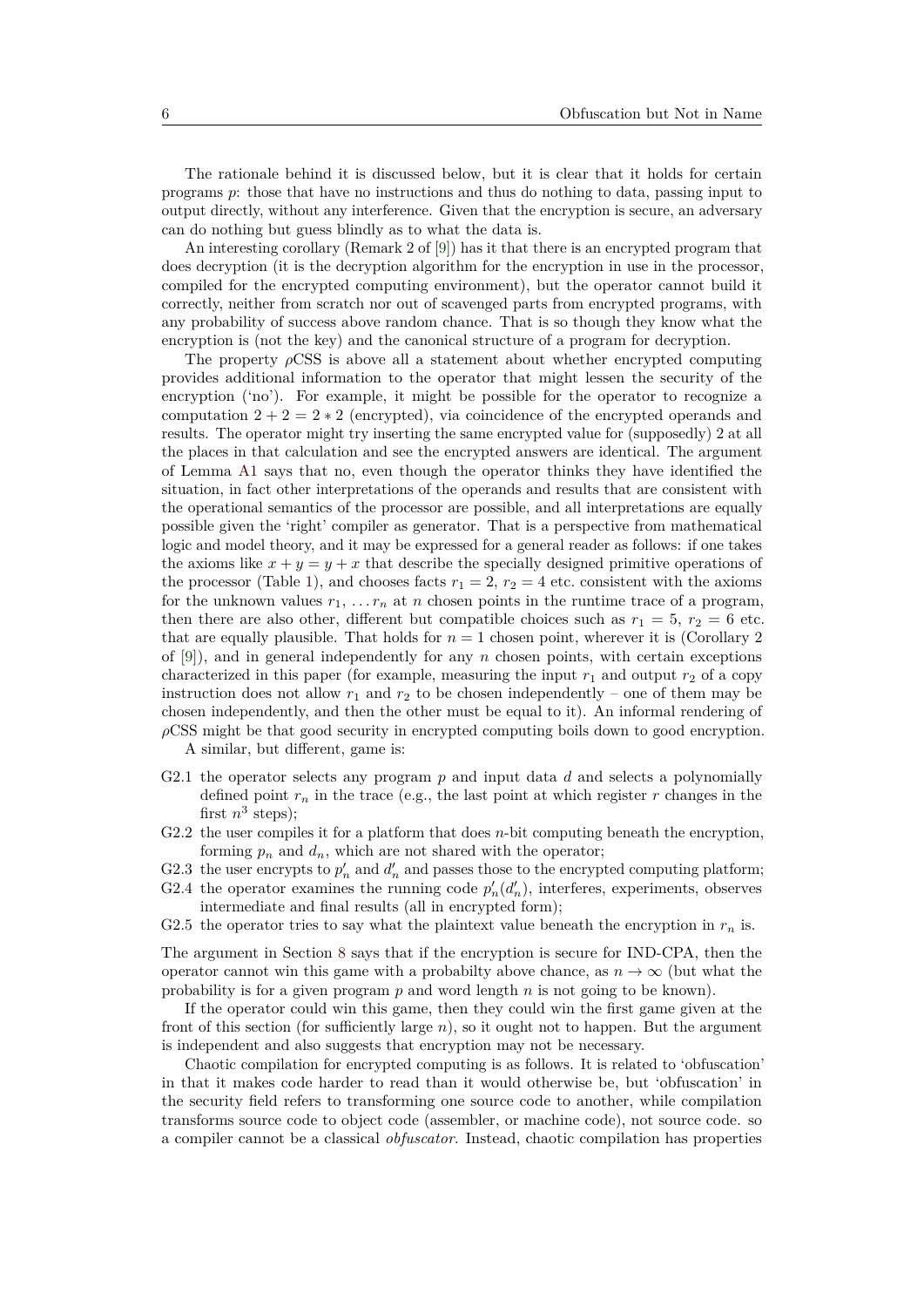|                                                                                                                                     | Box I                                                |
|-------------------------------------------------------------------------------------------------------------------------------------|------------------------------------------------------|
| (a) A fully homomorphic encryption (FHE)<br>$\mathcal E$ of 1-bit data lacks the cryptographic<br>semantic security (CSS) property. | (b) A FHE program that adds 2-bit<br>data to itself: |
| $\mathcal{E}[0] * \mathcal{E}[0] = \mathcal{E}[0]$                                                                                  | $\mathcal{E}[0] + \mathcal{E}[0] = \mathcal{E}[0]$   |
| $\mathcal{E}[0] * \mathcal{E}[1] = \mathcal{E}[0]$                                                                                  | $\mathcal{E}[1] + \mathcal{E}[1] = \mathcal{E}[2]$   |
| $\mathcal{E}[1] * \mathcal{E}[0] = \mathcal{E}[0]$                                                                                  | $\mathcal{E}[2] + \mathcal{E}[2] = \mathcal{E}[0]$   |
| $\mathcal{E}[1] * \mathcal{E}[1] = \mathcal{E}[1]$                                                                                  | $\mathcal{E}[3] + \mathcal{E}[3] = \mathcal{E}[2]$   |
| Guessing 0 as outcome is right $75\%$ of                                                                                            | has output $y = 2x$ that is 100% even,               |
| the time.                                                                                                                           | breaking CSS.                                        |

required to prove  $\rho$ CSS. It behaves stochastically: applied twice to the same source code, it emits two (probably) different object codes. Chaotic compilation always at least:

- <span id="page-6-0"></span>(A) *produces identically structured machine codes;*
- <span id="page-6-4"></span>(B) *produces identically structured runtime traces;*
- (C) *varies only encrypted constants in the code;*
- <span id="page-6-1"></span>(D) *varies runtime data beneath the encryption*

across different recompilations of the same source code. The aim of [\(A-](#page-6-0)[D\)](#page-6-1) is that:

*The object codes and their traces look the same to an ignorant observer.*

That is an observer ignorant of the encryption key and hence putatively unable to read the plaintext of encrypted words. The same instructions (modulo different embedded encrypted constants) will run in the same order, with the same branches and loops, but runtime data beneath the encryption differs following a scheme known only to the user. The math and computer science behind that is reprised in Section [4.](#page-7-0)

Chaotic compilation in particular means producing code within the framework of  $(A-D)$  $(A-D)$  such that an adversary cannot count on  $0, 1, 2$ , etc. occurring frequently beneath the encryption in a program trace, which is naturally the case in a program written by a human. That would enable statistically-based dictionary attacks [\[24\]](#page-26-3) against the encryption. The desired property is:

<span id="page-6-3"></span>**Definition 3** (Chaotic compilation)**.** No data value beneath the encryption appears at runtime with higher probability than another.

That is measured across recompilations, which are generated stochastically. There is no dependence on the key/block size *n* in that definition (which also makes it different in kind from classical definitions of obfuscation). The principle applies both for observations of single words and also for simultaneous ('vector') observations at multiple points in a trace, but that is much harder to achieve. This paper proves it for single words and quantifies it for vectors. Note that the property is literally violated, e.g, in implementations [\[25\]](#page-26-4) of fully homomorphic encryptions [\[26,](#page-26-5)[27\]](#page-26-6) (FHE), where the output of a 1-bit AND (multiplication) operation is 0 beneath the encryption with probability  $\frac{3}{4}$  (Box [I](#page-4-0) (a)).<sup>[1](#page-6-2)</sup>

What makes it hard to achieve Defn. [3](#page-6-3) simultaneously for many different observed values at different points in the trace is that computational semantics has rules to it. Apart from [\(A](#page-6-0)[-D\)](#page-6-1), the 'chaotic compiler' is obliged to generate machine code in which:

<span id="page-6-2"></span><sup>&</sup>lt;sup>1</sup>That 0 is a probable outcome from multiplication in a FHE  $\mathcal E$  is not an extra liability because in 1-bit arithmetic  $\mathcal{E}[x] + \mathcal{E}[x] = \mathcal{E}[0]$  with certainty from any observed encrypted value  $\mathcal{E}[x]$ . It can also be relied on that  $\mathcal{E}[1]$  is one of the inputs in any nontrivial calculation because 'all-zeros' as inputs propagates through to all-zeros as output via  $\mathcal{E}[0] + \mathcal{E}[0] = \mathcal{E}[0] * \mathcal{E}[0] = \mathcal{E}[0]$ .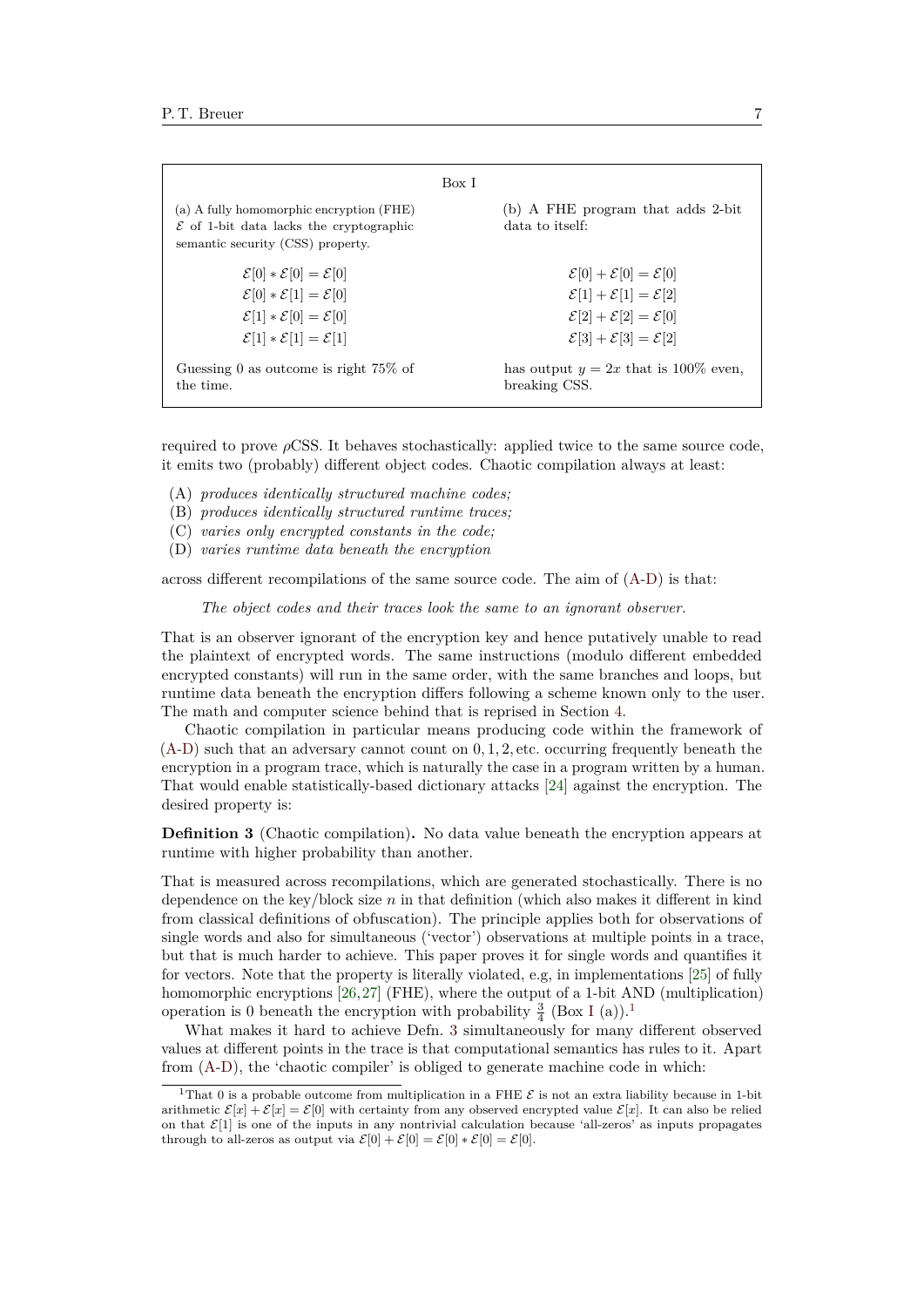- <span id="page-7-2"></span>(E) *a copy instruction preserves data exactly;*
- <span id="page-7-3"></span>(F) *the variations introduced by the compiler are equal where any two control paths join.*

Any observer can deduce data beneath the encryption is copied in [\(E\)](#page-7-2), because the same ciphertext is seen. The condition [\(F\)](#page-7-3) refers to the end of a loop, after conditional blocks, at subroutine returns, at the label target of a **goto**. That it holds is deducible by an adversary from basic computational principles: since the number of times through a loop is generally not predictable at compile-time, the compiler must ensure the same conditions are re-established at the end of each loop as prevail at the start, ready for another go-through.

The constraints [\(E-](#page-7-2)[F\)](#page-7-3) impose an underlying order on what is desired to be an apparently chaotic scheme of variations from nominal in the plaintext data beneath the encryption in a program trace. An overall *strategy* for achieving Defn. [3\)](#page-6-3) is as follows  $(S)$  $(S)$  $(S)$ :

<span id="page-7-4"></span>*Vary a machine code program's instruction constants so every possible data vary a mathing coat program s instruction constants so every possible data* (S) variation beneath the encryption is obtained with uniform probability.

The probability is taken across traces, one for each recompilation of the same source code. Unfortunately, modifications require knowledge of the programmer's intention as expressed in the source code, and reverse engineering that from machine code is in general a known Turing Halting Problem equivalent (i.e., computationally impossible). It is up to the compiler to provide variation, working stochastically from source code. However, the 'uniform . . . across the range' is a key that indicates how the compiler ought to generate code that boils down to a particular tactic as explained below.

The compiler *tactic per increment of code* to implement the strategy  $(S)$  $(S)$  $(S)$  is as follows:

#### <span id="page-7-1"></span>*Every machine code instruction that writes should introduce maximal entropy.*  $(\mathcal{T})$

That refers to entropy introduced into the runtime trace by the compiler's variations.

What this means is that the compiler must exercise fully the possibilities for varying the trace at every opportunity in a compiled program. The only way to vary the trace is via an instruction that writes something, otherwise there is no effect. 'Writes' means any change that is testable, even if not observed directly – the outcome of a comparison instruction cannot be read from registers, for example, but it is tested by where the branch instruction jumps to, so it counts as a 'write'. The compiler should not, for example, always use 1 in an addition instruction if the possibility exists of using a different number and still satisfying the programmer's intention.

### <span id="page-7-0"></span>**4 Background and Related Work**

Several fast processors for encrypted computing are described in [\[28\]](#page-26-7). Those include the 32-bit KPU [\[5\]](#page-25-15) with 128-bit AES encryption [\[29\]](#page-26-8), which on the industry-standard Dhrystone [\[30\]](#page-26-9) v2 benchmark is reported in [\[28\]](#page-26-7) to run encrypted at the speed of a 433 MHz classic Pentium (tables equating different processors are at [www.roylongbottom.org.uk/](www.roylongbottom.org.uk/dhrystone%20results.htm) [dhrystone%20results.htm](www.roylongbottom.org.uk/dhrystone%20results.htm)) with a 1 GHz clock speed, and the older 16-bit HEROIC [\[3,](#page-25-16)[4\]](#page-25-17) with 2048-bit one-to-one Paillier encryption [\[31\]](#page-26-10), which runs like a 25 KHz Pentium, as well as the recently announced 32-bit CryptoBlaze [\[32\]](#page-26-11) with one-to-many Paillier. That is  $10\times$  faster than HEROIC (but branches are farmed out for decision to the remote user across the Internet and are not counted in that figure).

§4.1 **Ascend** [\[1\]](#page-25-0) is retrospectively seen as the first exemplar of the class of processors designed for encrypted computing. This 32 (in plaintext) bit AES-based (co)processor aimed to work like a black box, literally: the processor was physically inaccessible and could not be interfered with programmatically until it had finished an execution task. It accepted encrypted program and data inputs and produced encrypted data outputs, and internals were unobservable. To obfuscate addressing to memory, oblivious RAM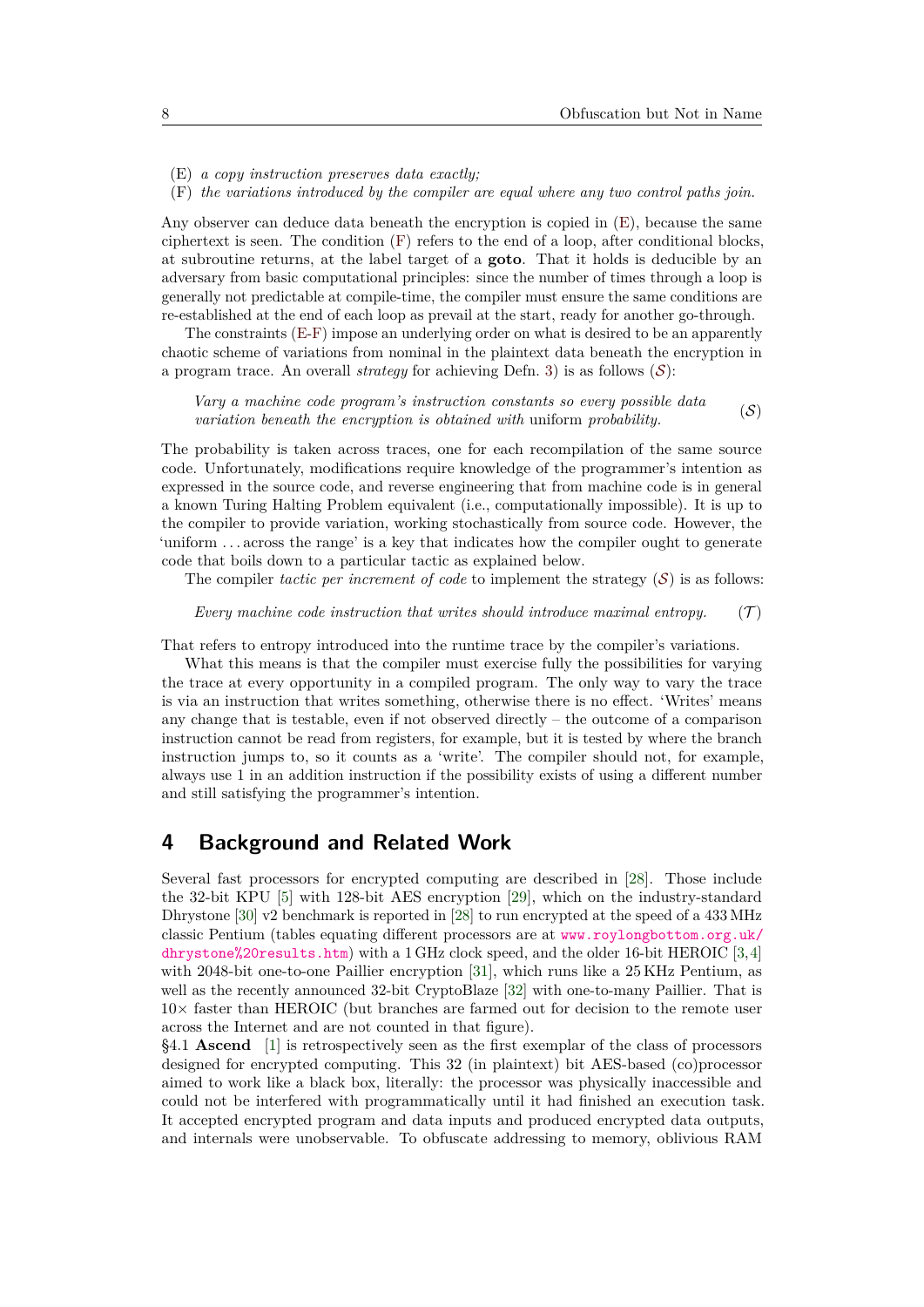(ORAM) [\[33\]](#page-26-12) was integrated. Timing and power statistics in terms of what signals appeared on the data pins at what time were arranged to match specifications set beforehand. The machine code instruction set was MIPS RISC (i.e., uncomplicated – RISC stands for 'reduced instruction set computing' and MIPS (an autonym) is the variety taught in undergraduate courses) beneath the encryption. The operator was considered 'semihonest', in contrast to the potential adversary of this paper. In common with the later designs, every instruction takes the same time and power to execute no matter what the data. As in reports on later projects (except [\[28\]](#page-26-7)) speeds are not discussed except with respect to the same processor running without encryption, and a  $12{\text -}13.5\times$  slowdown is noted. The authors' reticence is likely because security audiences do not know that different instruction sets, processor architectures, platform technologies and compilers are incomparable, and would be nonplussed by a benchmark that equated to a 4 MHz Pentium, but is really remarkable. A 433 MHz Pentium benchmarks on Dhrystone at  $114\times$  one DEC VAX 11/780 minicomputer from 1977, and 4 MHz Pentium would 'wax the VAX.'

§4.2 **A modified arithmetic** is the principle behind later processors for encrypted computing and is known to be sufficient to generate encrypted working [\[2\]](#page-25-18) since 2013. HEROIC and CryptoBlaze both embed the Paillier encryption, which is partially homomorphic, making the modified addition straightforward to do in hardware, with  $x^{\mathcal{E}}[+] y^{\mathcal{E}} = \mathcal{E}[x+y] = x^{\mathcal{E}} * y^{\mathcal{E}} \mod m$ . That is multiplication of the encrypted numbers modulo a 2048-bit integer *m*. HEROIC's 2048-bit ciphertext multiplication takes 4000 cycles of the supporting 200MHz hardware, so one encrypted (16-bit plaintext) addition takes 1/50,000s, comparable to a 25 KHz Pentium (one 32-bit addition every 1/25,000s).

The KPU uses AES, not a homomorphic encryption (it is reported as having been tried with Paillier, but the arithmetic proved impossible to pipeline advantageously), and gets its speed by decrypting internally once in the pipeline at the start of a sequential train of arithmetic micro-operations, taking one cycle each, and re-encrypting at the end. The overhead is reported as 10-20 cycles per train, integrated as 10 pipeline stages. That leads to approx. 50-60% pipeline occupation under pressure computing to/from registers and cache only, and corresponding speed compared to a conventional machine.

§4.3 **Branches** are an obstacle to hardware for encrypted computing and HEROIC implements a (signed) comparison relation  $x^{\mathcal{E}} \leq y^{\mathcal{E}}$  via a lookup table for arithmetic sign (positive or negative) for branch decisions. It acts as an extra key. The table reports whether  $x^{\mathcal{E}}$  has x positive or negative. In order that the table be small enough, HEROIC's encryption is one-to-one, not one-to-many. The table still contains  $2^{15}$  rows of 2048 bits (256 bytes) each, so it is 8 MB. The architecture is a stack machine, not a von Neumann machine (the conventional architecture for modern computers). That has the advantage that local variables within a software function are accessed by a (plaintext) number in the machine code: the stack relative offset of the variable. In a conventional architecture, the location would be accessed via a computed memory address, which would be a 2048-bit encrypted number because the processor does its computation encrypted, so  $2^{2048}$  memory locations would be addressed and only a few of those could physically exist.

Cryptoblaze passes branching decisions across the internet to the user for resolution (after decryption). The KPU resolves branch decisions internally in the pipeline, via the modified arithmetic.

§4.4 **Memory addressing** is done encrypted in HEROIC – it connects only the last 22 bits of an encrypted address to memory address lines, which proves sufficient in practice to disambiguate the only  $2^{16}$  possible different 2048-bit addresses. That is 16MB of addressable memory, consisting of  $2^{16}$  locations each 256B (2048 bits) wide. Those addresses are scattered randomly through 1GB of physical RAM, but HEROIC's address translation unit (TLB – translation lookaside buffer) remaps them to a contiguous, physically backed, 16MB subspace. The KPU remaps 128-bit encrypted addresses to a designated 32-bit region.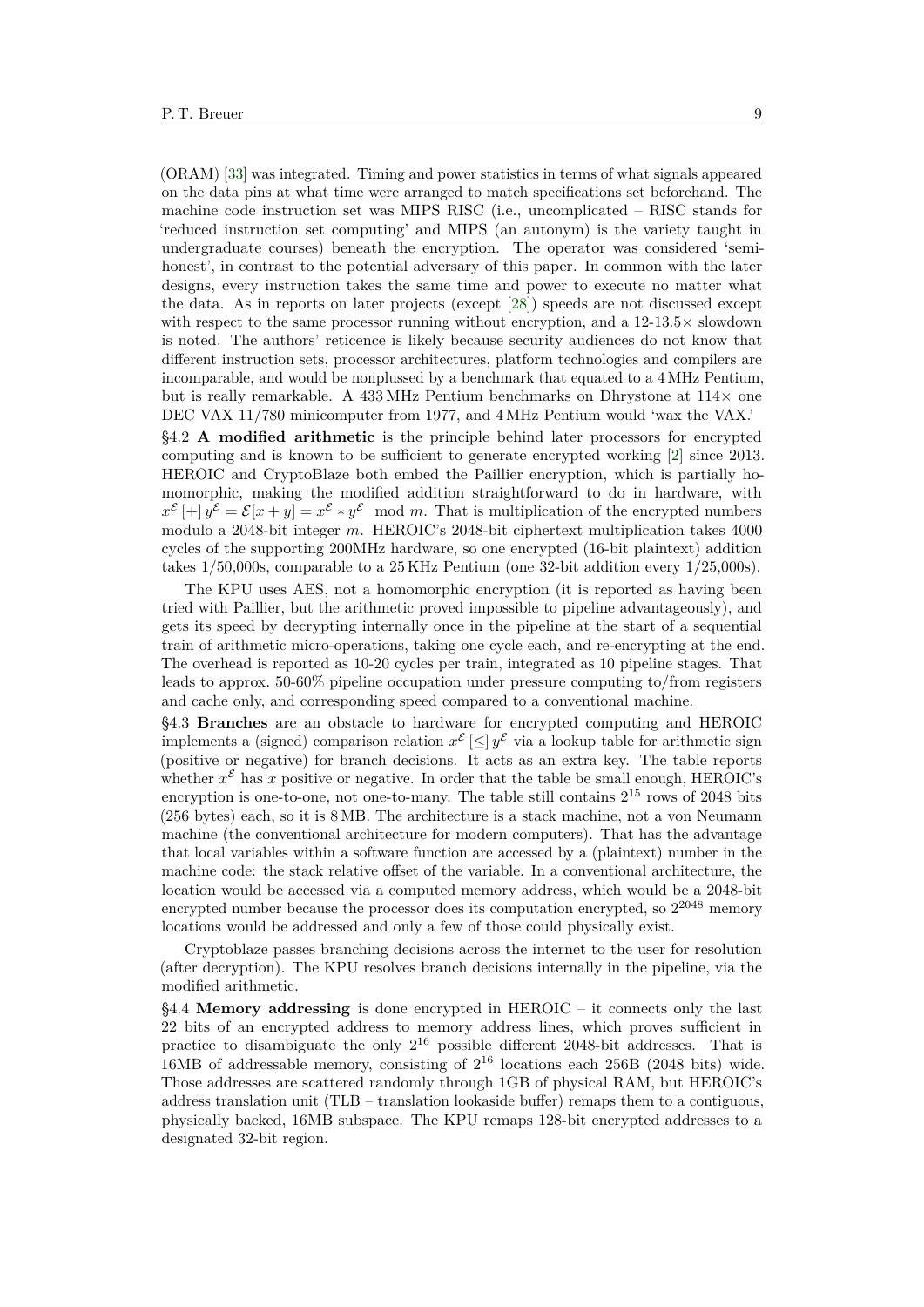§4.5 **The TLB** always has to be a special design. Processors for encrypted computing have an addressing problem – it is impossible to provide physical backing for all the encrypted address range. Those addresses that do occur in a program must each be remapped individually to a backed region of memory. But conventional TLB technology remaps addresses 8192 (a 'page') at a time, so prototypes have to innovate.

A common solution is unit granularity in the TLB, plus dynamic remapping. Each encrypted address is mapped when it is encountered for the first time to the next free address in physically backed memory. Releasing defunct mappings in the TLB is one of the problems for these processors.

§4.6 **A special machine code instruction set** is needed. HEROIC's, comprises just the one form: *x*←*x*[−]*y* conditionally followed by a jump to a point elsewhere in the program if the result is not positive. That is computationally complete [\[34\]](#page-26-13), and the aim is not only to simplify the hardware but to make all programs look alike. Unfortunately HEROIC's one-to-one encryption undoes that, while compilation for the unusual instruction set is a challenge. The newer CryptoBlaze processor adapts a more conventional architecture and instruction set but the latter likely does not have the security properties (Box [II\)](#page-7-0) that are now seen as necessary in encrypted computing in order to resist *chosen instruction attack* (CIA) [\[23\]](#page-26-2), as explained in the next paragraph. The KPU adopts one feature of HEROIC's instruction set (input and output may be shifted by arbitrary amounts by varying the instruction constants) and modifies the OpenRISC (<http://openrisc.io>) instruction set in line with that in order to resist CIA, as explained below.

The right machine code instruction set is pivotal when the operator may be an adversary, as conventional instructions are not secure. The operator may, for example, observe an (encrypted) user datum  $x^{\mathcal{E}}$  and put it through the machine's division instruction to get  $1^{\mathcal{E}} = x^E \left[ \frac{\partial}{\partial x} \mathcal{E} \right]$ . Then any desired encrypted *y* may be constructed by repeatedly applying the machine's addition instruction for  $y^{\mathcal{E}} = 1^{\mathcal{E}}[+] \dots [+]^{\mathcal{E}}$ . By using the instruction set's comparator instructions (testing  $\mathcal{E}[2^{31}] \leq z^{\mathcal{E}}, \mathcal{E}[2^{30}] \leq z^{\mathcal{E}}, \ldots$ ) on an encrypted *z* and subtracting on branch, *z* may be obtained efficiently bitwise. That is the chosen instruction attack (CIA) of [\[23\]](#page-26-2). If there is no division operator in the hardware then there will be a library routine for it (the attacker can write one themself given an encrypted 1). Failing that, they can try every encrypted value in a program and its trace and in practice one of those will be  $1^{\mathcal{E}}$  with probability greater than  $1/2^{32}$ , and that gets a  $1^{\mathcal{E}}$  at frequency better than blind guessing.

The right instruction set resists such attacks. The KPU's instruction set contains HEROIC's as a subset and is proved to make those attacks impossible (Theorem [1](#page-10-0) below). §4.7 **The compiler** must be involved too in order to avoid *known plaintext attacks* (KPAs) [\[35\]](#page-26-14) based either on the idea that not only do instructions like  $x^{\mathcal{E}}$  [-]  $x^{\mathcal{E}}$  predictably favor one value over others (the result there is always  $x^{\mathcal{E}}$  [-]  $x^{\mathcal{E}}=0^{\mathcal{E}}$ ), but human programmers favor values like 1. The compiler must even out the statistics.

The compiler must do so even for object code consisting of a single instruction. That gives necessary conditions on instruction design and execution shown in Box [II](#page-7-0) [\[7\]](#page-25-2). These constraints must be implemented by the hardware: instructions must [\(IIa\)](#page-10-1) execute atomically, or recent attacks such as Meltdown [\[36\]](#page-26-15) and Spectre [\[37\]](#page-26-16) against Intel become feasible (in those, memory access instructions in a speculatively executed branch when aborted leave behind a 'halfway-done' taint in the form of cache lines loaded), must [\(IIb\)](#page-10-2) work with encrypted values or an adversary could read them, and [\(IIc\)](#page-10-3) must be adjustable via embedded encrypted constants to offset the values beneath the encryption by arbitrary deltas. The condition [\(IId\)](#page-10-4) is for the security proofs and amounts to different padding or blinding factors for encrypted program constants and runtime values.

<span id="page-9-0"></span>In this document [\(IId\)](#page-10-4) will be further strengthened to:

*No collisions between constants in different instructions or different positions.* [\(IId](#page-10-4)<sup>∗</sup> )

'Different instruction' means different opcodes. Padding beneath the encryption enforces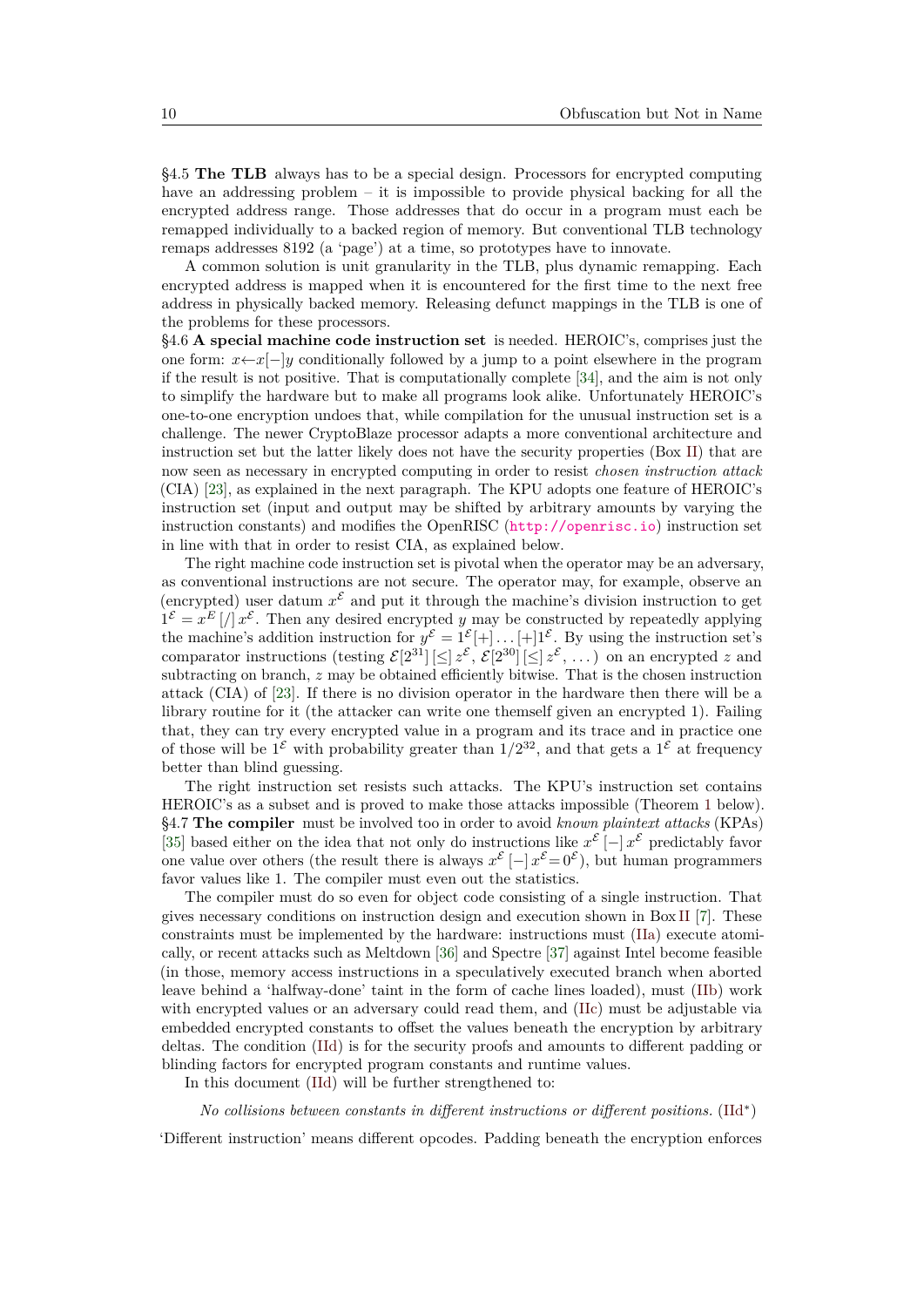Box II: Machine code axioms. Instructions . . .

- <span id="page-10-1"></span>(a) *Are a black box from the perspective of the programming interface, with no intermediate states*.
- <span id="page-10-2"></span>(b) *Take encrypted inputs to encrypted outputs*.
- <span id="page-10-3"></span>(c) *Are adjustable via (encrypted) embedded constants to produce any desired offset delta in the (decrypted, plaintext) inputs and outputs at runtime*.
- <span id="page-10-4"></span>(d) *Can have no cipherspace collisions between encrypted instruction constants and runtime data.*

that, and the processor silently produces nonsense on violation. The aim is to block experiments with transplanted program constants. With [\(IId\)](#page-10-4), moving runtime encrypted data into instructions or vice versa was already blocked.

<span id="page-10-5"></span>*Remark* 1. HEROIC's  $x \leftarrow x [-] y$  instruction fails [\(IIc\)](#page-10-3) because  $x [+] C \leftarrow (x [+] A) [-](y [+] B)$ as [\(IIc\)](#page-10-3) requires cannot be achieved by varying the constants in the instruction, as there are none. That is  $x \leftarrow x \begin{bmatrix} -|y|+|K \end{bmatrix}$  where  $K = A \begin{bmatrix} -|B|-|C \end{bmatrix}$  so that would be 'fixed' for [\(IIc\)](#page-10-3) if the instruction included an extra additive constant *K*. But the subsequent test  $x \leq 0$  also needs to be fixed to  $x \leq A$  for *A* supplied in the instruction. With that, HEROIC's instruction set would work for the argument and theorem of [\[9\]](#page-25-4) (below).

The effect of [\(IIa-](#page-10-1)[IId\)](#page-10-4) is proved (Appendix, [\[9\]](#page-25-4)) to be:

<span id="page-10-0"></span>**Theorem 1.** *A program and its runtime trace may consistently be interpreted arbitrarily in terms of data beneath the encryption at any one point in memory or trace.*

The technical argument shows that picking any point in the trace, so far as the adversary not privy to the encryption can tell, the word beneath the encryption may vary over a 32-bit range across recompilations, equiprobably.

'Chaotic' compilation always threatens the adversary that a delta offset has been introduced into runtime data beneath the encryption by varying the constants in the instruction before and after a point of interest, because [\(IIa\)](#page-10-1) and [\(IIb\)](#page-10-2) prevent the adversary knowing and [\(IIc\)](#page-10-3) allows the variation (note [\(IIa\)](#page-10-1) means 'no side-channels').

<span id="page-10-7"></span>**Theorem 2** (*ρ*CSS)**.** *Relative cryptographic semantic security holds for any one word of data beneath the encryption and an adversary not privy to the encryption.*

That is what is usually rendered as *encrypted computation does not compromise encryption*, but it is really trivial. If one imagines the program that does nothing, consisting of no instructions, which transmits input to output unchanged, all it says is that the input can be any value (and the output will be the same any value). There is no reason or way for an adversary to discern any tendency beneath the encryption to some proper subset of values.

But data words in a program of any size and form are individually unconstrained by the adversary's observations (or experiments, as a continuation of the argument deduces) according to Theorem [1.](#page-10-0) Further, intuitively the adversary can select any two points in the program, except a pair as remarked, and they can be varied independently via changes in the surrounding instructions that the adversary cannot perceive because the instruction constants are encrypted, and this paper will quantify that intuition.

A 'chaotic' compiler backs the threat by really varying runtime data beneath the encryption independently and arbitrarily across recompilations to the extent the laws of programming allow, as  $(S)$  $(S)$  $(S)$  ideates. How the compiler organizes that is encapsulated in Box [III:](#page-7-0) a new *obfuscation scheme* is generated at each recompilation.

<span id="page-10-6"></span>**Definition 4** (Obfuscation scheme)**.** An *obfuscation scheme* is a plan that specifies *a delta from nominal for the data beneath the encryption in every memory and register location per point in the program control graph, before and after every instruction*.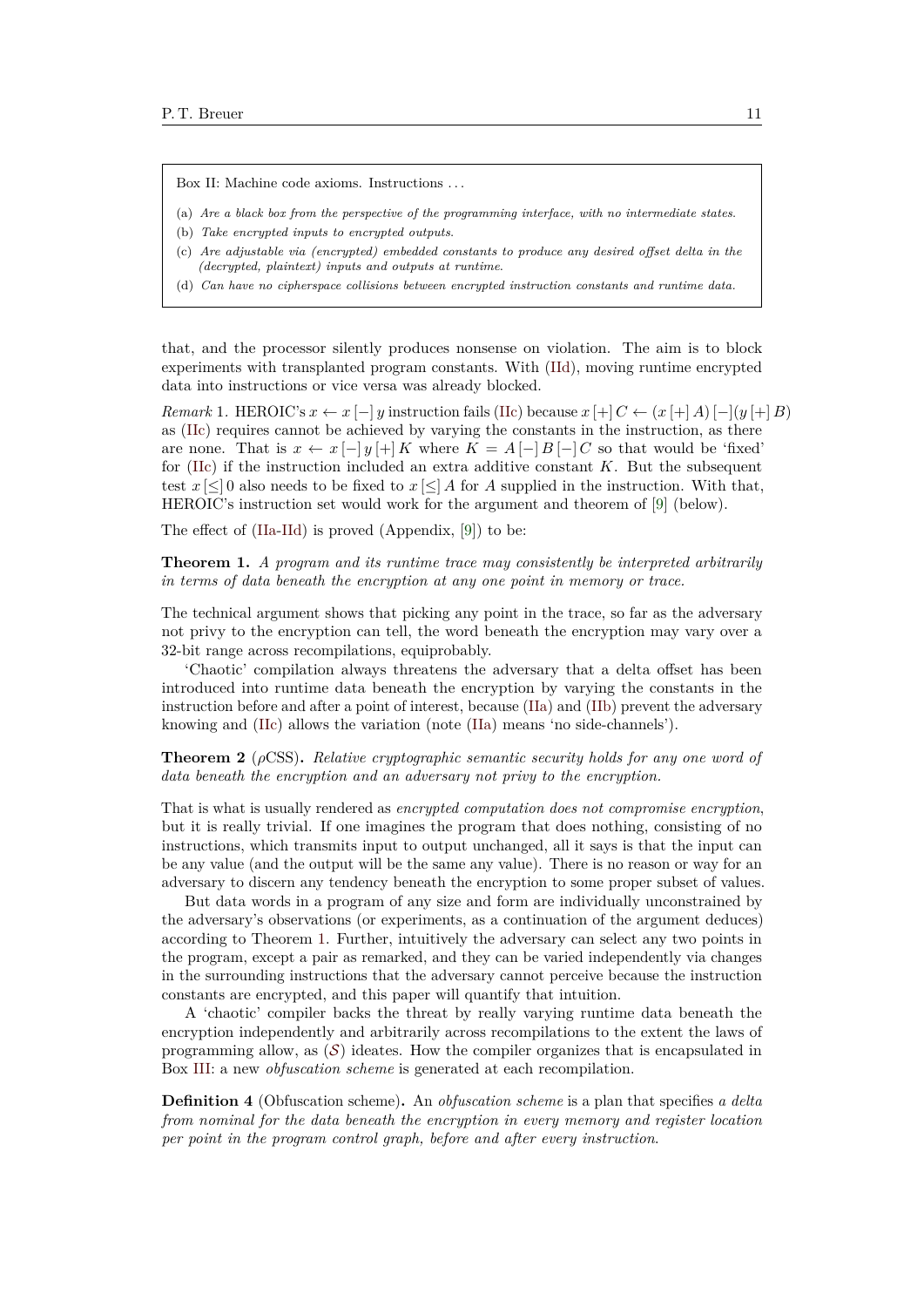Box III: What the compiler does, in sequence:

- i. Generate an obfuscation scheme of planned data offsets from nominal beneath the encryption.
- ii. Vary instruction constants to implement (i), thereby leaving runtime traces unchanged in form,
- but not content.
- iii. Equiprobably generate all variations (ii), hence schemes (i).

A high-level, declarative, description of how a compiler works in this setting is that the compiler C[−] translates, for example, a source code expression *e* of type Expr, the value of which is to end up in register *r* at runtime, to machine code *mc* of type MC, and also generates a 32-bit offset ∆*e* of (integer) type Off for *r* at that point in the program:

<span id="page-11-1"></span>
$$
\mathbb{C}[-]^{r} :: \text{Expr} \to \text{MC} \times \text{Off}
$$
  

$$
\mathbb{C}[e]^{r} = (mc, \Delta e)
$$
 (1)

Let  $s(r)$  be the content of register r in state s of the processor at runtime. The machine code  $mc$ 's action is to change state  $s_0$  to an  $s_1$  with a ciphertext in r whose plaintext value differs by  $\Delta e$  from the nominal value  $s_0(e)$  (the arrow symbol means 'steps eventually to'):

$$
s_0 \stackrel{mc}{\leadsto} s_1 \text{ where } s_1(r) = \mathcal{E}[s_0(e) + \Delta e] \tag{2}
$$

<span id="page-11-3"></span>*Remark* 2*.* Bitwise exclusive-or or the binary operation of another mathematical group are alternatives for '+'.

For comparison, an 'ordinary', non-chaotic, compiler and ordinary execution platform would instead have the following abstract description:

<span id="page-11-2"></span>
$$
\mathbb{C}[e]^r = mc
$$
  

$$
s_0 \stackrel{mc}{\leadsto} s_1 \text{ where } s_1(r) = s_0(e)
$$

The 'nominal value'  $s_0(e)$  is formalized via a canonical construction. For the encrypted computing context map variable *x* to its register  $r<sub>x</sub>$  (the runtime value is offset by a delta  $\Delta x$ , checking the (ciphertext) content of  $r_x$  in the state and discounting the delta from the plaintext value to get  $s_0(x) = \mathcal{D}[s_0(r_x)] - \Delta x$ . Arithmetic in the expression is formalized recursively, with  $s_0(e_1 + e_2) = s_0(e_1) + s_0(e_2)$ , etc. In the 'ordinary' context not encrypted computing, the nominal value of the variable is instead  $s_0(x) = s_0(r_x)$  with no offset from the value in the register at runtime, and no encryption in the latter.

The encryption  $\mathcal E$  is shared with the user and the processor but not the potential adversaries, the operator and operating system. The obfuscation scheme is known to the user, but not the processor and not the operator and operating system. The user compiles the program according to the scheme and sends it to the remote processor with the encrypted data to execute it on and needs to and does know the offsets at least on inputs and outputs. That allows the right data to be created and sent off for processing and allows sense to be made by the user of output received, once they have decrypted it.

### <span id="page-11-0"></span>**5 Instruction Set**

As noted in Section [4,](#page-7-0) conventional instruction sets are not safe against chosen instruction attacks (CIAs) in an encrypted computing setting. Without knowing any encrypted constants, it is still possible to program calculations that give a known constant as answer, such as  $x^{\mathcal{E}}$  [-]  $x^{\mathcal{E}}$ , or are biased stochastically towards a known subset. But instruction sets satisfying [\(IIa](#page-10-1)[-IId\)](#page-10-4) do not have that problem, by Theorem [1,](#page-10-0) so what is needed is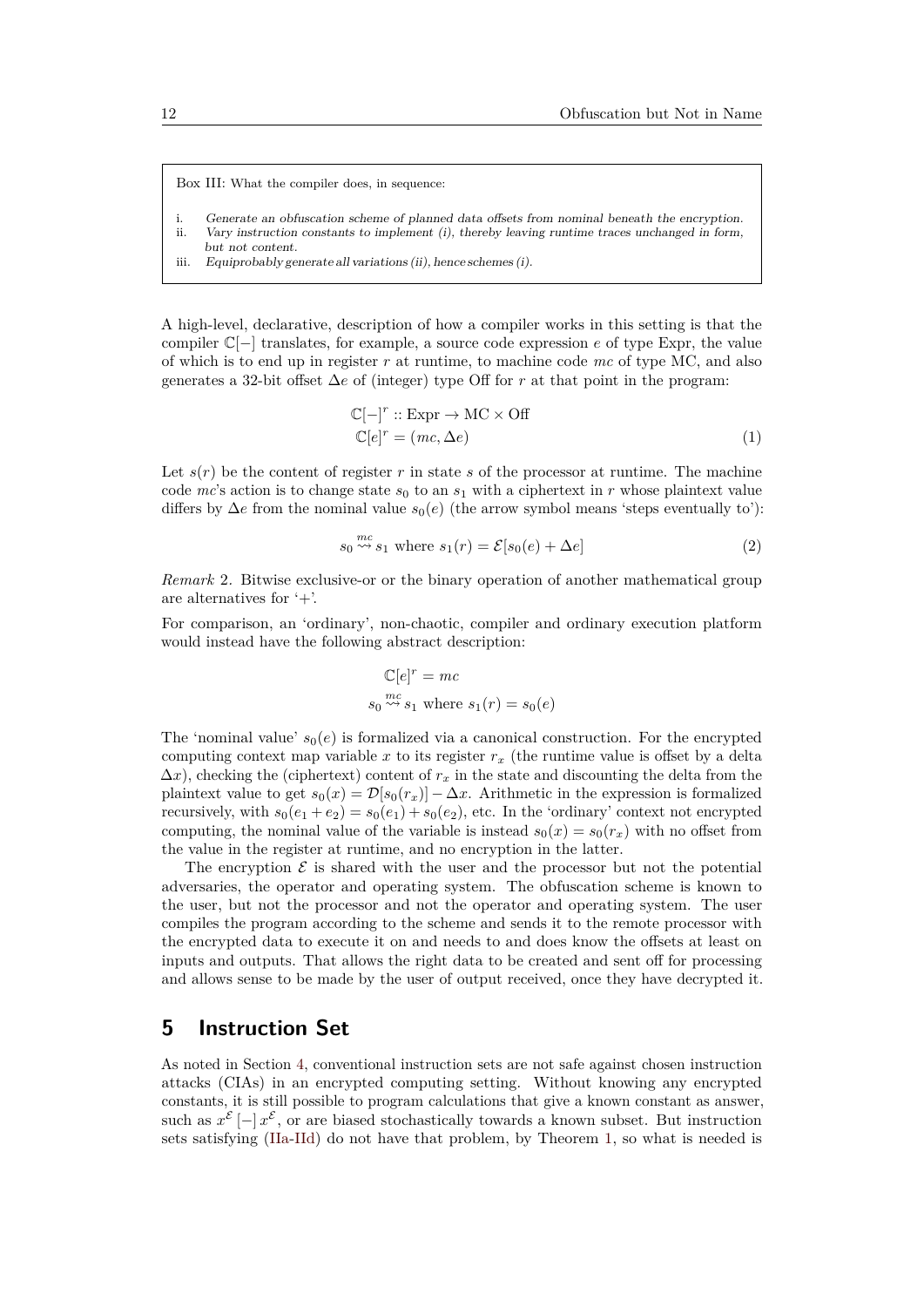<span id="page-12-0"></span>**Table 1:** Integer subset of a machine code instruction set for encrypted working.

|                                                                                                | op. fields                                                                                                       | $m n$ em.              | semantics                                                                                                                                                                                                                                                         |                                                                                                                                                                                    |
|------------------------------------------------------------------------------------------------|------------------------------------------------------------------------------------------------------------------|------------------------|-------------------------------------------------------------------------------------------------------------------------------------------------------------------------------------------------------------------------------------------------------------------|------------------------------------------------------------------------------------------------------------------------------------------------------------------------------------|
|                                                                                                |                                                                                                                  |                        | $\begin{array}{lll} \text{add}\;\; r_0\,r_1\,r_2\;\;k^{\mathcal{E}} & \text{add}\; &\; r_0 \leftarrow r_1\;[+] \,r_2\,[+] \,k^{\mathcal{E}} \\ \text{addi}\; r_0\,r_1\,k^{\mathcal{E}} & \text{add\;imm}\, r_0 \leftarrow r_1\,[+] \,k^{\mathcal{E}} \end{array}$ |                                                                                                                                                                                    |
|                                                                                                |                                                                                                                  |                        |                                                                                                                                                                                                                                                                   |                                                                                                                                                                                    |
|                                                                                                |                                                                                                                  |                        | sub r <sub>0</sub> r <sub>1</sub> r <sub>2</sub> $k^{\mathcal{E}}$ subtract r <sub>0</sub> $\leftarrow$ r <sub>1</sub> $[-]$ r <sub>2</sub> $[+]$ $k^{\mathcal{E}}$                                                                                               |                                                                                                                                                                                    |
|                                                                                                |                                                                                                                  |                        | mul $r_0 r_1 r_2 k_0^{\mathcal{E}} k_1^{\mathcal{E}} k_2^{\mathcal{E}}$ multiply $r_0 \leftarrow (r_1 \left[-\right] k_1^{\mathcal{E}}) \left[*\right] (r_2 \left[-\right] k_2^{\mathcal{E}}) \left[+\right] k_0^{\mathcal{E}}$                                   |                                                                                                                                                                                    |
|                                                                                                |                                                                                                                  |                        | div $r_0 r_1 r_2 k_0^{\mathcal{E}} k_1^{\mathcal{E}} k_2^{\mathcal{E}}$ divide $r_0 \leftarrow (r_1 \left[-\right] k_1^{\mathcal{E}}) \left[-\right] (r_2 \left[-\right] k_2^{\mathcal{E}}) \left[+\right] k_0^{\mathcal{E}}$                                     |                                                                                                                                                                                    |
|                                                                                                |                                                                                                                  |                        |                                                                                                                                                                                                                                                                   |                                                                                                                                                                                    |
|                                                                                                | mov $r_0 r_1$                                                                                                    | move                   | $r_0 \leftarrow r_1$                                                                                                                                                                                                                                              |                                                                                                                                                                                    |
|                                                                                                | beq $i \rceil_1 r_2 k^{\mathcal{E}}$                                                                             |                        | branch if b then $pc \leftarrow pc+i$ , $b \Leftrightarrow r_1 = r_2 + k^2$                                                                                                                                                                                       | LEGEND                                                                                                                                                                             |
|                                                                                                | bne $i \rvert_{1} \rvert_{2} k^{\varepsilon}$                                                                    |                        | branch if b then $pc \leftarrow pc+i$ , $b \Leftrightarrow r_1 \neq r_2 \neq k^{\mathcal{E}}$                                                                                                                                                                     | - register indices<br>r —                                                                                                                                                          |
|                                                                                                | blt i $r_1 r_2 k^{\varepsilon}$                                                                                  |                        | branch if b then $pc \leftarrow pc + i$ , $b \Leftrightarrow r_1 \leq r_2 \neq k^{\mathcal{E}}$                                                                                                                                                                   | $-32$ -bit integers<br>$\kappa$                                                                                                                                                    |
|                                                                                                | bgt $i \rvert_{1} \rvert_{2} k^{\mathcal{E}}$                                                                    |                        | branch if b then $pc \leftarrow pc + i$ , $b \Leftrightarrow r_1 \geq r_2 \neq k^{\varepsilon}$                                                                                                                                                                   | $pc - prog. count reg.$                                                                                                                                                            |
|                                                                                                | ble $i \rvert_{1} \rvert_{2} k^{\mathcal{E}}$                                                                    |                        | branch if b then $pc \leftarrow pc+i$ , $b \Leftrightarrow r_1 \leq r_2 \neq k^{\mathcal{E}}$                                                                                                                                                                     | $j$ – program count                                                                                                                                                                |
|                                                                                                | bge $i \rvert_{1} \rvert_{2} k^{\mathcal{E}}$                                                                    |                        | branch if b then $pc \leftarrow pc+i$ , $b \Leftrightarrow r_1 \geq r_2 \neq k^{\mathcal{E}}$                                                                                                                                                                     | $\leftarrow$ - assignment                                                                                                                                                          |
|                                                                                                |                                                                                                                  |                        |                                                                                                                                                                                                                                                                   | - return addr. reg.<br>ra                                                                                                                                                          |
| $\mathbf{b}$                                                                                   |                                                                                                                  |                        | branch $pc \leftarrow pc + i$                                                                                                                                                                                                                                     | $\mathcal{E}$   - encryption                                                                                                                                                       |
|                                                                                                | sw $(k_0^{\mathcal{E}})$ r <sub>0</sub> r <sub>1</sub><br>lw r <sub>0</sub> $(k_1^{\mathcal{E}})$ r <sub>1</sub> |                        | store mem $[r_0 + k_0^{\mathcal{E}}] \leftarrow r_1$                                                                                                                                                                                                              | $-$ pc increment<br>$\iota$                                                                                                                                                        |
|                                                                                                |                                                                                                                  |                        | load $r_0 \leftarrow \text{mem} [r_1 \mid + \mid k_1^{\mathcal{E}}]$                                                                                                                                                                                              | $-$ register content                                                                                                                                                               |
| jr                                                                                             | $\mathbf{r}$                                                                                                     | jump $pc \leftarrow r$ |                                                                                                                                                                                                                                                                   | $k^{\mathcal{E}}$ – encrypted value $\mathcal{E}[k]$                                                                                                                               |
| $\begin{matrix} \text{j} & \text{a} & \text{b} \\ \text{j} & \text{j} & \text{j} \end{matrix}$ |                                                                                                                  |                        | jump $ra \leftarrow pc + 4$ ; $pc \leftarrow j$                                                                                                                                                                                                                   | $\begin{array}{c}\nx^{\mathcal{E}}\left[o\right]y^{\mathcal{E}} = \mathcal{E}[x \circ y] \\ x^{\mathcal{E}}\left[R\right]y^{\mathcal{E}} \Leftrightarrow x \, R \, y\n\end{array}$ |
|                                                                                                |                                                                                                                  | jump                   | $pc \leftarrow j$                                                                                                                                                                                                                                                 |                                                                                                                                                                                    |

a practical instruction set architecture (ISA) conforming to [\(IIa-](#page-10-1)[IId\)](#page-10-4). HEROIC's 'one instruction' instruction set can be modified to conform by the incorporation of a couple of encrypted constants in each instruction, as remarked in Remark [1,](#page-10-5) but it is untried and impractical as a compilation target.

A 'fused anything and add' general purpose ISA suitable for encrypted computing and satisfying conditions [\(IIa-](#page-10-1)[IId\)](#page-10-4) is put forward in [\[7\]](#page-25-2) as a modification to OpenRISC v1.1 <http://openrisc.io/or1k.html>. A subset is shown in Table [1](#page-12-0) and in all there are about 200 instructions, comprising single and double precision integer and floating point and vector subsets, uniformly 32 bits long. Instructions reference up to three of 32 general purpose registers (GPRs). There are just two instructions (load/store: **lw**/**sw**) for memory access. The instruction opcode is in the clear so the decoding unit in the processor pipeline can act on it, but that allows an adversary to see what kind of instruction it is, distinguishing addition from multiplication, etc. HEROIC's instruction set can be mimicked by emitting only instruction pairs  $\text{add } r_0 r_0 r_1 k^{\mathcal{E}}$ ; **blei** i  $r_0 a^{\mathcal{E}}$  (the latter is the one-operand, one-constant form of the **ble** instruction).

To make this information concrete for the reader, a runtime trace for the Ackermann function<sup>[2](#page-12-1)</sup> [\[38\]](#page-26-17) compiled for this instruction set is shown in Table [2.](#page-13-0) The machine code is shown disassembled at left, register updates at right. Encrypted constants are shown with plaintext exposed and padding hidden. The constants in the instructions have randomized plaintexts, not 0s, 1s, 2s, etc. as would be expected. That goes for the updates too, except that for readability the delta in the obfuscation scheme for the return value in register **v0** is set to zero, and the (encrypted) '13' result can be seen. Ackermann's is the most computationally complex function possible, stepping up in complexity for each increment of the first argument, so getting the answer right is a confirmation of the correctness of the 'chaotic' compilation technique. It is short, but the code tests conditionals, assignments, arithmetic, comparators, call and return.

The 32-bit word-sized instructions may need to embed 128-bit or longer encrypted constants, so 'prefix' words are added as needed, carrying 29 extra bits of data each.

<span id="page-12-1"></span> $^{2}$ Ackermann C code: **int** A(**int** m,**int** n) { **if** (m == 0) **return** n+1; **if** (n == 0) **return** A(m-1, 1); **return** A(m-1, A(m, n-1)); }.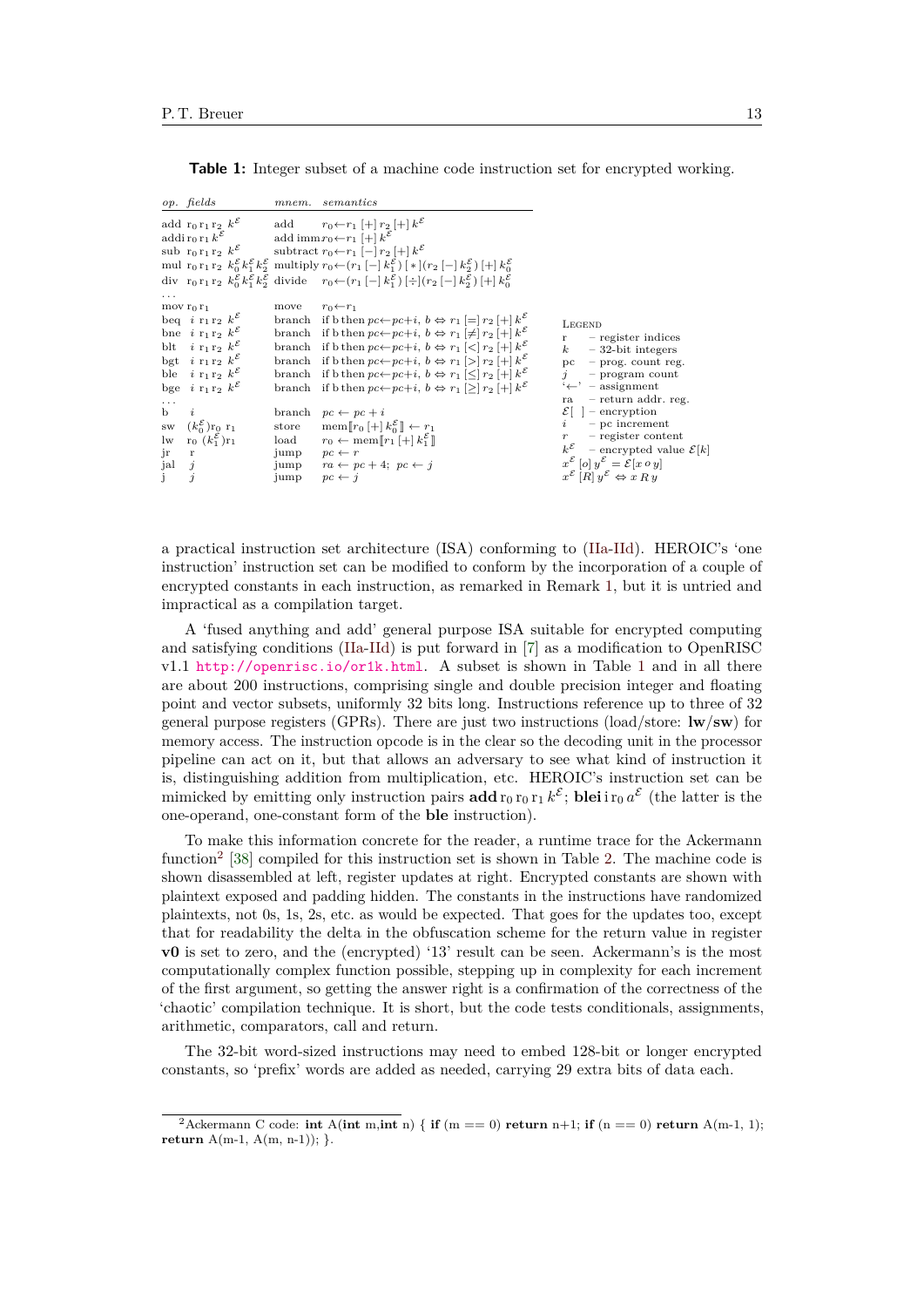```
PC instruction update trace
...
35 addi t0 a0 -86921031^{\mathcal{E}}<br>36 sub t1 t1 t1 -327157853<sup>E</sup>
                                                        t0 = -86921028<sup>8</sup>
36 sub t1 t1 t<br>37 beq t0 t1 2
                                                        t1 = -327157853^837 beq t0 t1 2 240236822^8<br>38 sub t0 t0 t0 -124245511
38 sub t0 t0 t0 -1242455113^{6}<br>39 h 1
                                                        t0 = -1242455113<sup>E</sup>
     \frac{b}{\text{sub}}41 sub t1 t1 t1 -1902505258^{\xi}<br>42 xor t0 t0 t1 -1734761313^{\xi}t1 = -1902505258^8xor t0 t0 t1 -1734761313^{E}1242455113^{\mathcal{E}} 1902505258^{\mathcal{E}}t0 = -17347613130^543 beq 9 t0 t1 167743945^5<br>53 addi sp sp 800875856^553 addi sp sp 800875856^8<br>54 addi t0 a1 -915514235
                                                        sp = 1687471183^E54 addi t0 a1 -915514235<sup>E</sup><br>55 sub t1 t1 t1 -1175411995t0 = -915514234<sup>E</sup>
55 sub t1 t1 t1 -1175411995<sup>8</sup><br>56 beg 2 t0 t1 259897760<sup>8</sup>
                                                        t1 = -1175411995<sup>E</sup>
56 beq 2 t0 t1 259897760<br>57 sub t0 t0 t0 11161509<sup>E</sup>
     sub t0 t0 t0 11161509<sup>E</sup>
                                                        t0 = 11161509<sup>E</sup>
...
143 addi v0 t0 42611675^{\mathcal{E}}v0 = 13^{\mathcal{E}}...
147 jr ra \qquad # return 13<sup>\mathcal E</sup> in v0
                                                                                                           LEGEND
                                                                                                           (\text{registers})<br>a0 - fi
                                                                                                                      function argument
                                                                                                           sp – stack pointer
                                                                                                           t0, t1 – temporaries
                                                                                                           v0 – return value (framed).
```

```
Table 2: Trace for Ackermann(3,1), result 13.
```
### **5.1 Instruction Diddling**

Condition [\(IIb\)](#page-10-2) of Box [II](#page-7-0) requires one more constant in each branch instruction, an encrypted bit  $k_0$  that decides if the 1-bit result of the test should be inverted. The test is observable by whether the branch is taken or not, so by [\(IIc\)](#page-10-3) it should be modifiable by the compiler via an encrypted instruction constant. The extra bit changes equals to not-equals and vice versa, a less-than into a greater-than-or-equal-to, and so on. The bit *diddle*s the instruction. In practice, the bit is composed from the padding bits in the other constants in the instruction, so it is not explicit in Table [1,](#page-12-0) where the branch semantics shown are *post-diddle*, but the compiler knows what it is.

There is an argument that whether the first program code block after the branch instruction is the test 'fail' or 'succeed' case is already hidden by the general method of 'chaotic' compilation applied to boolean expressions. That argument is pursued below.

#### **5.2 The Contestable Equals**

Diddling works well to disguise less-than instructions and other order inequalities, but not well for equals versus not-equals. What the instruction is, equals or not-equals, may be tested by what proportion of operands cause a jump at runtime. If almost all do then that is a not-equals. If few do then that is an equals. Trying the same operand both sides is almost guaranteed to cause equals to fail because of the embedded constants  $k_1$ ,  $k_2$  in ([=\)](#page-29-0), so if it succeeds instead, that (seeming!) equality test is (likely) diddled to not-equals.

So if the test succeeds or not at runtime is detectable in practice for an equals/not-equals branch instruction, contradicting [\(IIb\)](#page-10-2). To beat that, a compiler must randomly change the way it interprets the original boolean source code expression at every level so it cannot be told if the source code, not the object code, had an equality or an not-equals test. It internally 'tosses a coin' as it works upwards through a boolean expression for if the source code at that point is to be interpreted by a truthteller or a liar. It equiprobably generates, at each level in the boolean expression, liar code and uses the branch-if-not-equal machine code instruction for an equality test in the source code, or truthteller code and uses the branch-if-equal instruction. The technique is a generalization of Yao's *garbled circuits* [\[39\]](#page-26-18), but the compiler works with deeply structured and recursive logic as well as finite, flat, boolean normal forms of hardware logic gates.

With that strategy, if the equals branch instruction jumps or not at runtime does not relate statistically to what the source code says. Condition [\(IIc\)](#page-10-3) of Box [II](#page-7-0) on the output of the instruction is effectively vacuous with respect to the source code, as an observer who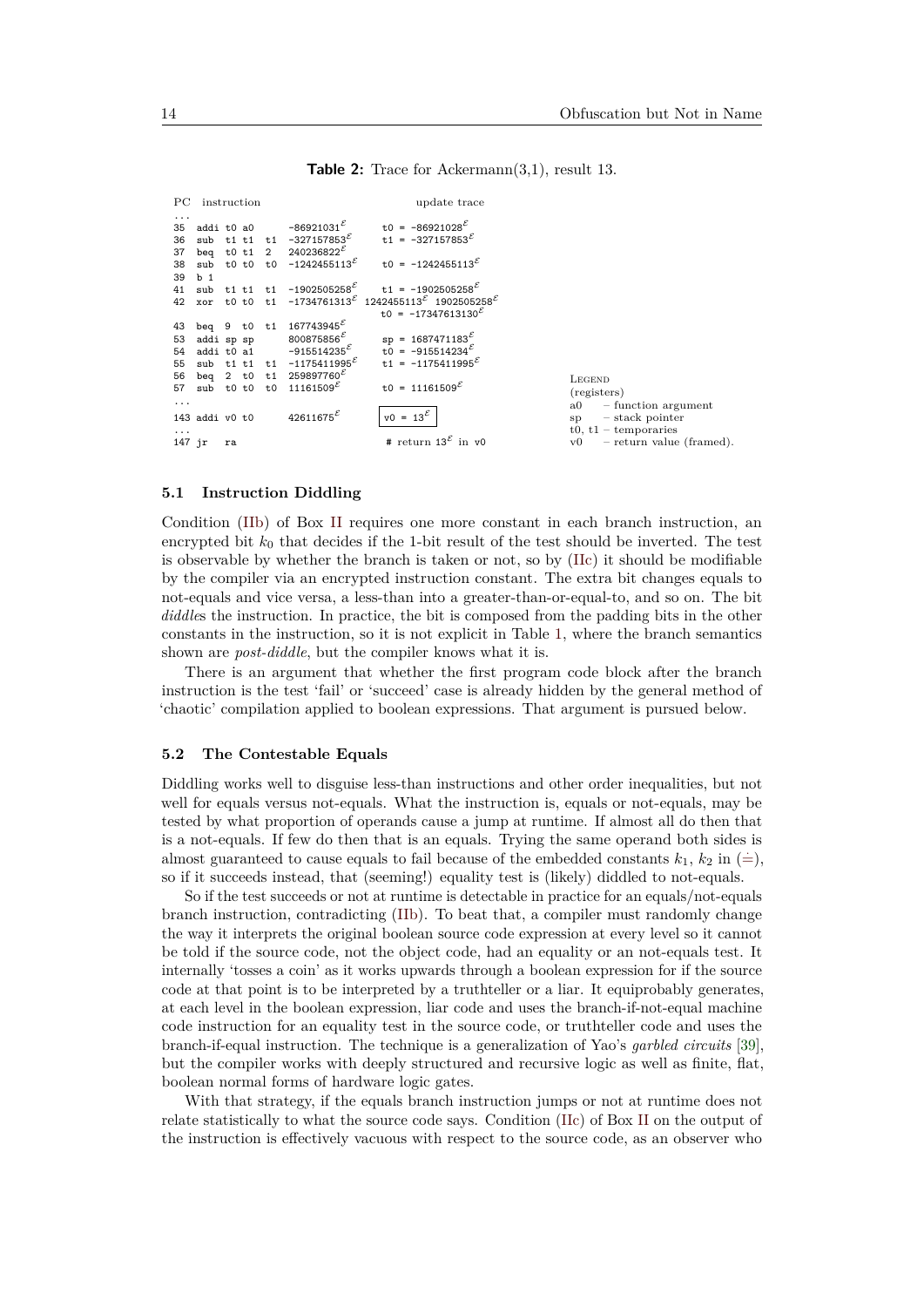sees a jump take place does not know if that is the result of a truthteller's interpretation of an equals test in the source code and it has come out true at runtime, or it is the result of the liar's interpretation and it has come out false. Still, it might be preferable to remove equals/not-equals.

For other comparison tests, just as many operand pairs cause a branch one way as the other,[3](#page-14-1) which makes it indistinguishable as to whether the opcode is diddled or not. An equality test cannot be recreated by an adversary as  $x \leq y$  and  $y \leq x$  because only  $x \leq y+k$  is available, for an unknown constant *k*. Reversed operands is allowed by [\(IId](#page-9-0)<sup>∗</sup> ) but produces  $y \leq x+k$ , not  $y+k \leq x$ . An estimate for *k* might ensue from the proportion of pairs  $(x, y)$ that satisfy the conjunction of the inequality and its reverse, and in particular *k<*0 would be signaled by the complete absence of pairs that simultaneously satisfy both. But diddling means the conjunctions might be  $x>y+k$  and  $y>x+k$  instead, and those have no solutions when  $-k-1$  is negative, not when k is negative. So equiprobably  $k < 0$  or  $k > 0$ , which gives nothing away.

*Remark* 3*.* A boolean 'liar' adds a delta equal to 1 mod 2 to 1-bit data beneath the encryption, a 'truthteller' adds 0 mod 2.

# <span id="page-14-0"></span>**6 Chaotic Compilation**

This section will describe in more detail but still declaratively and abstractly what a chaotic compiler for encrypted computing does, hopefully pointing out for a security audience just what is difficult and what is easy about it.

The point of note is that the compiler works with a 'deltas' database  $D : Loc \rightarrow \text{Off}$ containing an integer offset ∆*l* of integer type Off for data in register or memory location *l* (type Loc). The offset is the delta by which the runtime data plaintext beneath the encryption in the location is to vary from nominal at runtime, following the description in [\(1,](#page-11-1)[2\)](#page-11-2), and the database *D* is the incarnation of the *obfuscation scheme* of Defn. [4](#page-10-6) for this point in the program code/control graph. The compiler has to remember the offset deltas as it works through the code, and this database serves as scratchpad.

Routinely, the compiler (any compiler) also maintains a 'location' database  $L: \text{Var} \rightarrow$ Loc mapping source variables to register and memory locations. An intermediate layer in the compiler handles that and that matter is entirely elided here.

The reader uninterested in the detail that is provided can skip it. But the detail is required in order to prove what will be claimed, namely that the compilation method implements the tactic  $(\mathcal{T})$  $(\mathcal{T})$  $(\mathcal{T})$ . There is no way of doing that other than by giving detail.

### **6.1 Expressions**

Filling in [\(1\)](#page-11-1) in more detail, compiling an expression *e* to code *mc<sup>e</sup>* that will get the result in register *r* at runtime means the compiler does a computation

<span id="page-14-2"></span>
$$
(mc_e, \Delta r) = \mathbb{C}^L[D : e]^r \tag{3}
$$

where *mc* is machine code (type MC), a sequence of machine code instructions, and ∆*r* is the integer offset (type Off) from nominal beneath the encryption that the compiler intends for the result in  $r$  at runtime. Recall that  $L$  is the location database mapping source code variables to register and memory locations, and *D* is the database containing the 'obfuscation vector' at this point in the code, a list of planned delta offsets at runtime beneath the encryption per location. The question is whether the compiler has freedom of choice in choosing  $\Delta r$ . It might be that instructions are not available in the instruction

<span id="page-14-1"></span><sup>&</sup>lt;sup>3</sup>In 2s complement arithmetic  $x < y$  is the same as  $x - y = z$  and  $z < 0$  and exactly half of the range satisfies  $z < 0$ , half satisfies  $z \leq 0$ .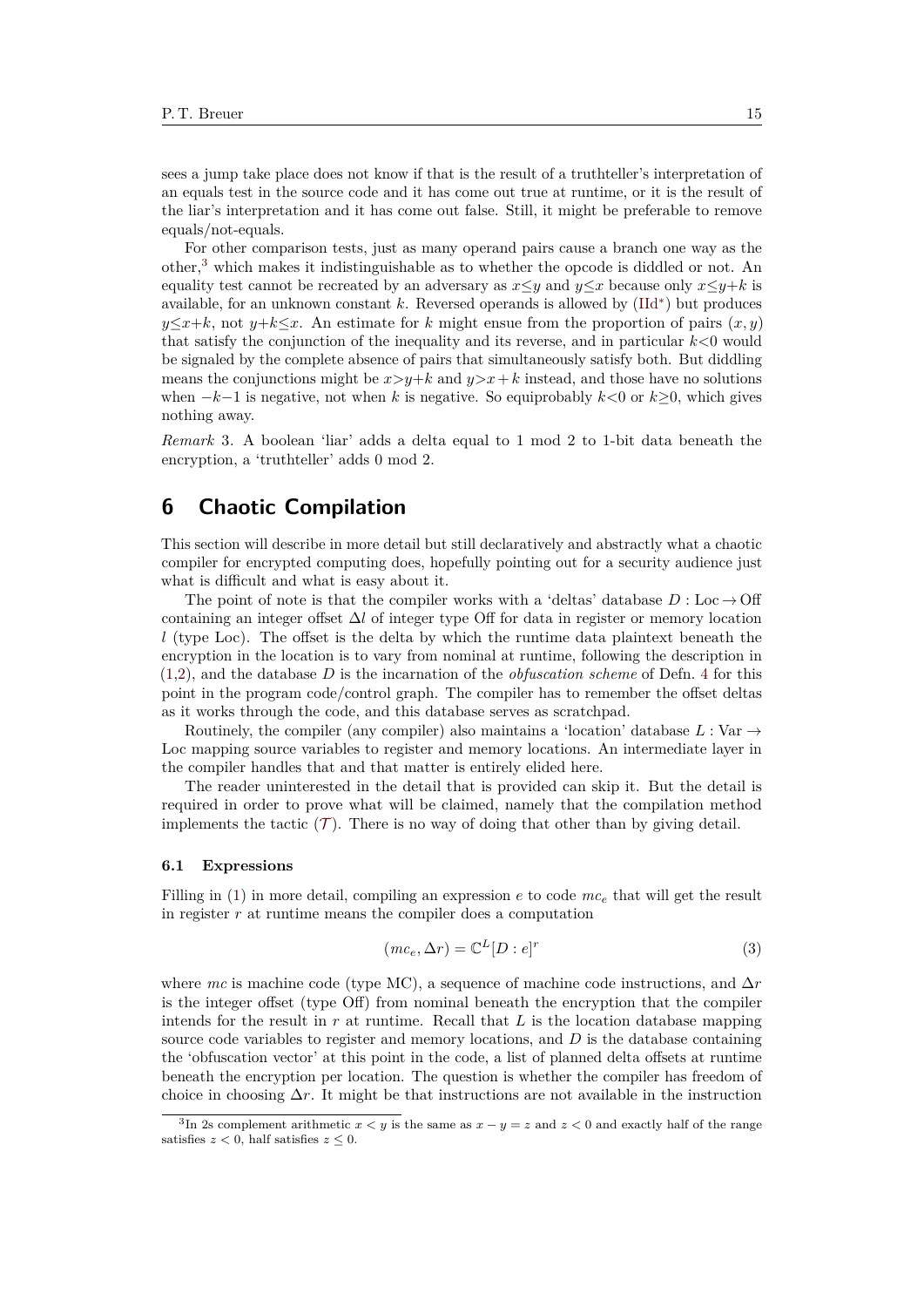set by which it could vary ∆*r* arbitrarily and equiprobably across recompilations.

To translate  $x+y$ , where  $x$  and  $y$  are signed integer expressions, the compiler emits machine code  $mc_1$  computing expression *x* in register  $r_1$  with offset  $\Delta r_1$ , and emits machine code  $mc_2$  computing expression *y* in register  $r_2$  with offset  $\Delta r_2$ . By induction that is:

$$
(mc_1, \Delta r_1) = \mathbb{C}^L[D:x]^{r_1}
$$
\n
$$
(3^x)
$$

$$
(mc_2, \Delta r_2) = \mathbb{C}^L[D: y]^{r_2}
$$
\n
$$
(3^y)
$$

It decides a random offset  $\Delta r$  in *r* for the whole expression *e*, emitting the compound code

$$
mc_e = mc_1; mc_2; \text{add } r r_1 r_2 k^{\mathcal{E}}
$$

where **add**  $r r_1 r_2 k^{\mathcal{E}}$  is the integer addition instruction, with semantics  $r \leftarrow r_1[+]r_2[+]k^{\mathcal{E}}$ , and  $k = \Delta r - \Delta x - \Delta y$  has been designed so the sum is returned in *r* with offset  $\Delta r$ beneath the encryption. That is:

$$
(mc_{x+y}, \Delta r) = \mathbb{C}^{L}[D : x+y]^{r}
$$
\n(3<sup>+</sup>)

implementing [\(3\)](#page-14-2). The offset ∆*r* is freely chosen. This construct introduces one 'arithmetic instruction that writes', the **add**, and one arbitrarily mutable offset for it,  $\Delta r$ . That implements the tactic  $(\mathcal{T})$  $(\mathcal{T})$  $(\mathcal{T})$ . There is nothing special about the '+' here that has been taken as an example, so [\(3\)](#page-14-2) holds inductively of all pure expressions. The (trivial) base case is for a simple variable reference x as expression  $e$ , which takes a single trivial  $+0$ <sup>'</sup> addition instruction to bring it out of the register  $r_x$  to which it is mapped by *L* and into *r*. The compiler may substitute an arbitrarily chosen  $+ k$  instead of  $+0$ <sup>'</sup>, thus setting the offset  $\Delta r$  in *r* as it wills, satisfying [\(3\)](#page-14-2).

[T](#page-7-1)he construction also gives  $(\mathcal{T})$ , as  $\Delta r$  for  $x + y$  is free and exactly one new 'instruction that writes' to r (the **add**  $r r_1 r_2 k^{\mathcal{E}}$ ) is involved for it in  $mc_e$  and the constant in that is freely varied without restriction, which is sufficient to vary ∆*r* freely by [\(IIc\)](#page-10-3). By induction every 'instruction that writes' in *mc<sup>x</sup>* and *mc<sup>y</sup>* already is freely varied without restriction. The base case for a single instruction reference likewise involves one addition instruction with a freely variable constant. In conclusion,  $(\mathcal{T})$  $(\mathcal{T})$  $(\mathcal{T})$  holds inductively of all pure expressions.

Literal constants (0-ary arithmetic operations) as expressions are implemented by a completely random choice of value by the compiler in register *r*. The database *D* merely records the offset from the nominal ('intended') value.

#### **6.2 Statements**

The compiler for statements *s* changes the database *D* of deltas at multiple locations. The abstract, high-level description of what it does in delivering code *mc<sup>s</sup>* is:

<span id="page-15-0"></span>
$$
D': mc_s = \mathbb{C}^L[D:s]
$$
\n(4)

A less formally complete exposition will be given than for expressions, to relieve the reader. It merely has to confirm that  $(T)$  $(T)$  $(T)$  is satisfied. Consider an assignment statement  $z=e$ (which statement will be called  $s$ ) to a source code variable  $z$ , which the location database *L* binds in register  $r=Lz$ . By induction code  $mc<sub>e</sub>$  for evaluating expression *e* in temporary register  $t_0$  at runtime is emitted via the expression compiler as in [\(3\)](#page-14-2) with  $t_0$  for *r*:

$$
(mc_e, \Delta t_0) = \mathbb{C}^L[D : e]^{t_0}
$$
\n
$$
(3^e)
$$

A short form add instruction with semantics  $r \leftarrow t_0 + k^{\mathcal{E}}$  is emitted to change offset  $\Delta t_0$ to a new randomly chosen offset  $\Delta' r$  in register *r*:

$$
mc_s = mc_e; \text{ add } r t_0 k^{\mathcal{E}}
$$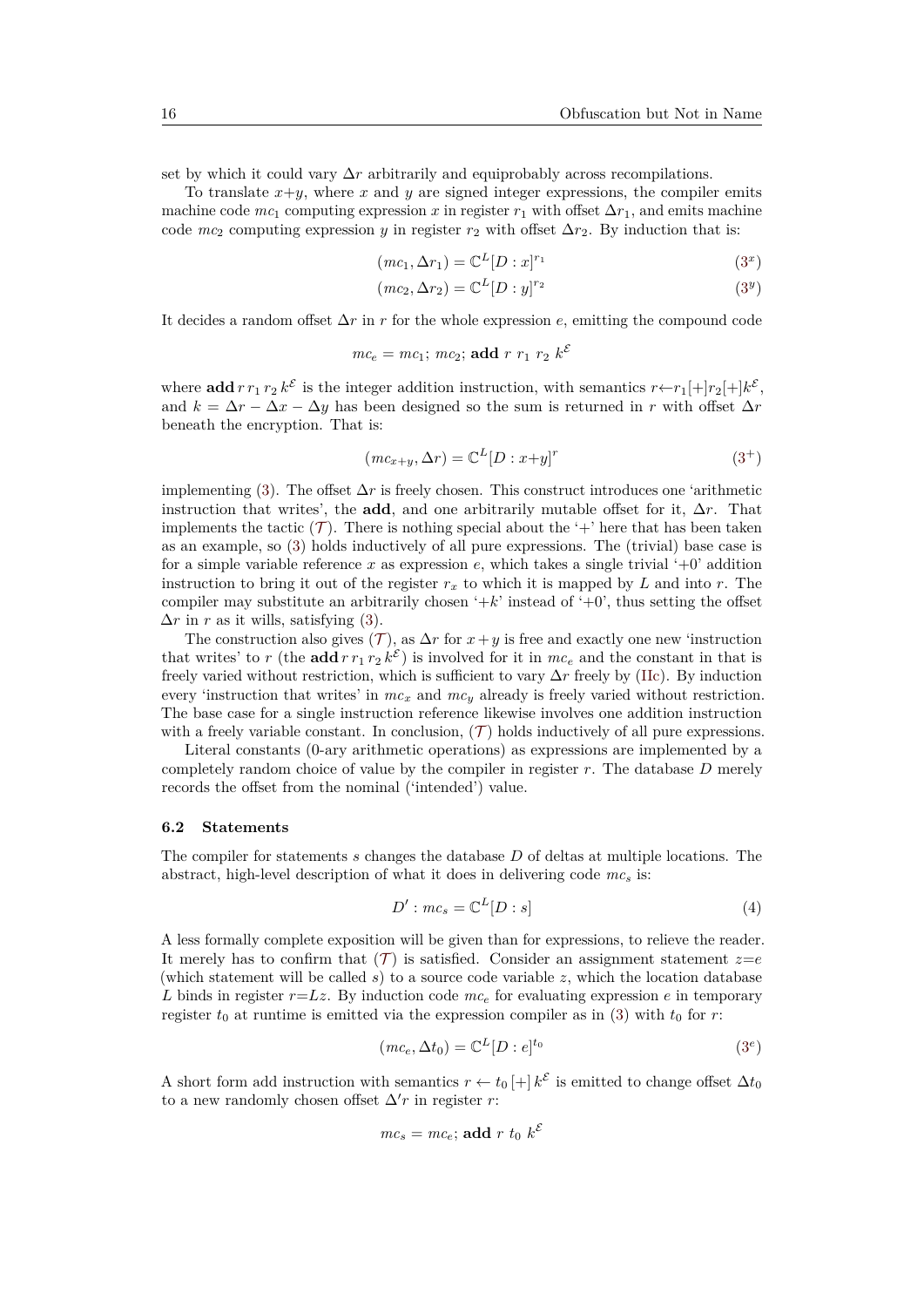where  $k = \Delta' r - \Delta t_0$ . That implements [\(4\)](#page-15-0) for assignment:

$$
D': mc_{z=e} = \mathbb{C}^L[D: z=e]
$$
\n(4<sup>ass</sup>)

where the change in the database of offsets is at *r*, to  $D'r = \Delta'r$ . The new offset  $\Delta'r$  is freely and randomly chosen by the compiler, supporting ([T](#page-7-1) ), and *one* new 'arithmetic instruction that writes,' the **add**, is accompanied by *one* new random delta, supporting  $(\mathcal{T})$  $(\mathcal{T})$  $(\mathcal{T})$  (by induction,  $(\mathcal{T})$  is already true of the code implementing *e*).

The compilation of code constructs if, while, goto, sequence, is entirely standard and is left as an exercise for the determined reader. The model of proof above is followed to show  $(\mathcal{T})$  $(\mathcal{T})$  $(\mathcal{T})$  holds. A codicil is that at the end of both branches of conditionals, at the beginning and end of loops, at source and target of gotos, the offset deltas in the database *D* must coincide for reasons of correctness of the computational semantics, which limits the variability that the compiler can achieve. Within that constraint  $(\mathcal{T})$  $(\mathcal{T})$  $(\mathcal{T})$  is satisfied. The information theory is discussed in Section [7,](#page-21-0) but the actual code constructions are skipped here, being clear to 'one skilled in the art'.

#### **6.3 Ramified Types**

The problem with types is that there are so many of them, and the approach to representing them on an encrypted platform is not intrinsically obvious. A 64-bit integer could be represented by encrypting the 64-bit plaintext into a 128-bit ciphertext, for example (the platform we have used for prototyping is physically 128-bit). Or it could be broken into two 32-bit parts that are encrypted separately as two 128-bit ciphertexts.

Likewise, the way the compiler ought to vary the data is not intrinsically clear. Should a single 32-bit offset be applied simultaneously to both 32-bit parts of a 64-bit number? Should the additive carry be passed between the parts, or ignored?

[T](#page-7-1)he answers lie with principle  $(\mathcal{T})$ : every instruction that writes in the trace must vary to the fullest extent possible. With the instruction set shown in Table [1,](#page-12-0) the same offset when writing both 32-bit halves of a 64-bit number would mean that the second write instruction could not vary in a way distinct from the first, contradicting  $(\mathcal{T})$  $(\mathcal{T})$  $(\mathcal{T})$ . So the delta offsets for the two 32-bit halves of a 64-bit number must be separate and independent.

A similar consideration says that every entry in an array (and every 32-bit part of that entry) must have its own separate, independent, delta offset. The problem is that the compiler does not know which array entry will be accessed at runtime, so cannot in principle compile for any particular delta offset. A solution would be a single, shared 32-bit delta offset for every entry in the array (and every part of every entry), so the compiler could predict the offset to apply. But that runs foul of  $(\mathcal{T})$  $(\mathcal{T})$  $(\mathcal{T})$ . It also means that when one entry is changed, since by  $(\mathcal{T})$  $(\mathcal{T})$  $(\mathcal{T})$  the write ought to freely create a new offset, all the other entries in the array ought to be brought into line for the new array-wide delta offset with a 'write storm', even though the source says they are not being written to. That might be useful from the point of view of disguising which entry is intended to be written to, but it is not computationally 'efficient' to have linear time complexity writes to an array. On the other hand, reads are constant time complexity, which is attractive (and what a programmer expects).

The situation is worse again for pointers, which could point anywhere (the compiler cannot generally predict). The argument applied above would say that therefore every part of every data structure must all, universally, share the same delta offset, which makes nonsense of variability. The only substantial variation in delta offsets would be in registers, which pointers cannot reference, and memory would get a single delta offset to be applied everywhere. Another approach is needed and the successful one is discussed below.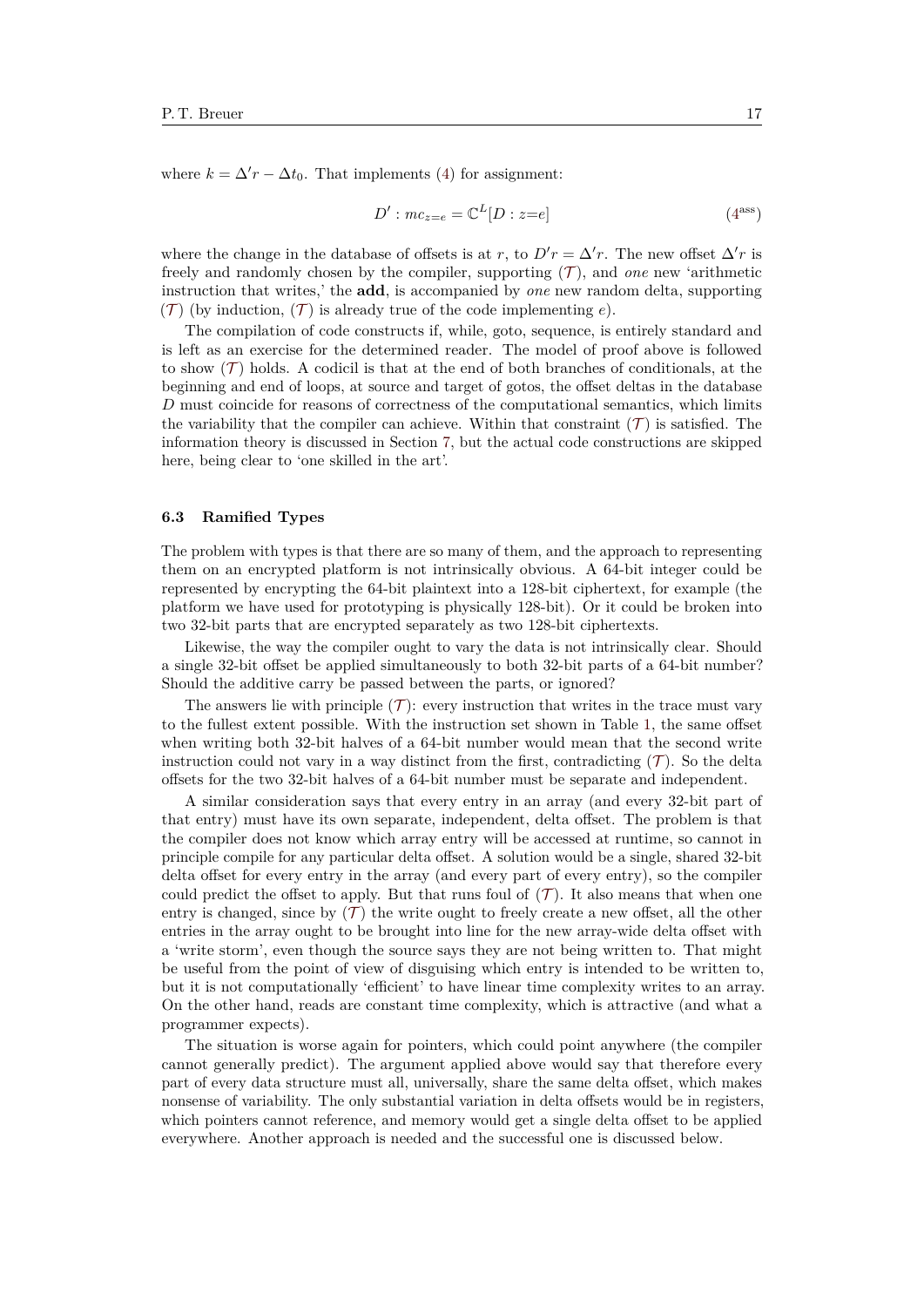#### **6.3.1 Long types**

Firstly, the reasoning above concluded that to satisfy  $(\mathcal{T})$  $(\mathcal{T})$  $(\mathcal{T})$ , double length (64-bit) plaintext integers *x* ought to be treated as concatenated 32-bit integer 'halves'  $x = x^H \cdot x^L$ , the high and low 32 bits respectively. The encryption  $x^{\mathcal{E}}$  of x occupies two registers or two memory locations, containing the encrypted values  $\mathcal{E}[x^H]$ ,  $\mathcal{E}[x^L]$  respectively. That is not only not obvious but also needs notation with which to express the corresponding operational semantics, or the page would fill with *H* and *L* superscripts.

<span id="page-17-0"></span>**Definition 5.** Encryption of 64-bit integers *x* comprises encryptions of the 32-bit high and low bit halves separately:

$$
x^{\mathcal{E}} = \mathcal{E}[x] = \mathcal{E}[x^H \cdot x^L] = \mathcal{E}[x^H] \cdot \mathcal{E}[x^L]
$$

Instructions that operate on encrypted 64-bit types contain (encrypted) 64-bit constants to satisfy [\(IIc\)](#page-10-3), in order that 64-bit delta offsets across the range can be achieved. But they may and will be 'added' as high+high, low+low separately, with no carry. A carry is prohibitively difficult to manage in the compiler and it is not necessary from the point of view of range, and it is justified by Remark [2](#page-11-3) (any binary operation of a mathematical group is valid).

<span id="page-17-1"></span>**Definition 6.** Let  $-\frac{2}{3}$  and  $+\frac{2}{3}$  be the two-by-two independent application of respectively 32-bit addition and 32-bit subtraction to the pairs of 32-bit plaintext integer high-bit and low-bit components of 64-bit integers, with similar notation for other operators. E.g.:

$$
(u_1 \cdot l_1) + (u_2 \cdot l_2) = (u_1 + u_2) \cdot (l_1 + l_2)
$$

**Definition 7.** Let  $\tilde{\ast}$ ,  $\tilde{+}$  etc. denote multiplication, addition, etc. on 64-bit integers written as two 32-bit integers.

Then a suitable atomic encrypted multiplication operation for the instruction set working on encrypted 64-bit operands  $x^{\mathcal{E}}$ ,  $y^{\mathcal{E}}$  and satisfying [\(IIa-](#page-10-1)[IId\)](#page-10-4) gives the result:

$$
\mathcal{E}[(x - 2 k_1) \tilde{*} (y - 2 k_2) + 2 k_0]
$$

Here *k*0, *k*1, *k*<sup>2</sup> are 64-bit plaintext integer constants embedded encrypted (per Defn. [5\)](#page-17-0) in the instruction as  $k_i^{\mathcal{E}}$ ,  $i = 0, 1, 2$ . Putting it in terms of the effect on register contents, a suitable encrypted 64-bit multiplication instruction is:

$$
r_0^H \cdot r_0^L \leftarrow \left(r_1^H \cdot r_1^L \left[-^2\right]k_1^{\mathcal{E}}\right) \left[\begin{smallmatrix}\tilde{*}\end{smallmatrix}\right] \left(r_2^H \cdot r_2^L \left[-^2\right]k_2^{\mathcal{E}}\right) \left[+^2\right]k_0^{\mathcal{E}}
$$

For 64-bit operations the processor partitions the register set into pairs referenced by a single name. In those terms, the multiplication instruction semantics simplifies to:

$$
r_0 \leftarrow (r_1 \left[ -2 \right] k_1^{\mathcal{E}}) \left[ \tilde{\ast} \right] (r_2 \left[ -2 \right] k_2^{\mathcal{E}}) \left[ +2 \right] k_0^{\mathcal{E}}
$$

In the instruction set, that is the primitive, atomic instruction

### ${\rm \bf mult}\, r_0\, r_1\, r_2\, k_0^{\mathcal E}\, k_1^{\mathcal E}\, k_2^{\mathcal E}$

following the general assembly format and nomenclature of Table [1.](#page-12-0) The **l** suffix means it works on 'long', i.e., 64-bit, integers. The other arithmetic instructions follow the same pattern, and compiled code for long integer expressions and statements on the encrypted computing platform follows exactly the form for 32-bit but with '**l**' instructions. Just as for 32-bit, exactly one new encrypted (64-bit) 'arithmetic instruction that writes' is issued per compiler construct, and through it, the 64-bit (i.e.,  $2 \times 32$ -bit) delta offset in the target may be freely chosen by the compiler, supporting  $(S)$  $(S)$  $(S)$  and  $(\mathcal{T})$  $(\mathcal{T})$  $(\mathcal{T})$ .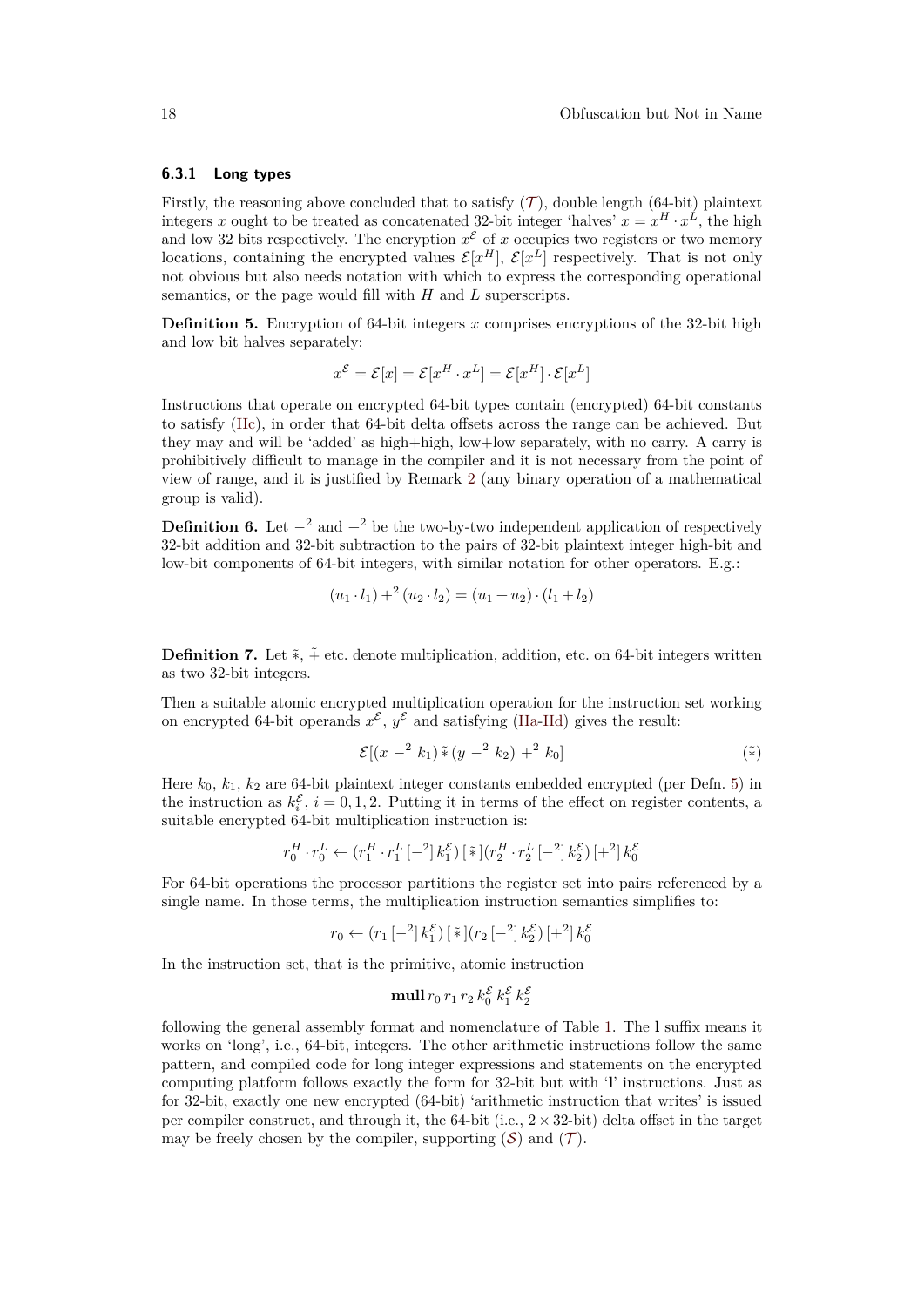#### **6.3.2 Short Types**

Machine code instructions that work arithmetically on 'short' (16-bit) or 'char' (8-bit) or 'bool' (1-bit) integers are not needed to compile the C language at least, because short integers are immediately promoted to 32-bit for arithmetic. The compiler generates only internal accounting for such *cast*s.

#### **6.3.3 Arrays and Pointers**

The natural way to bootstrap integers to arrays A of *n* integers is to imagine a set of integer variables  $A_0, A_1, \ldots$  one for each entry of the array. That allows the compiler to translate a lookup A[*i*] as if it were code

$$
int t = i; (t = 0)? A_0:(t = 1)? A_1:...
$$

using a temporary variable t and the C ternary operator ' $?$ :  $'.$  A write  $A[i]=x$  can be translated as if it were

$$
int t = i; if (t = 0) A_0 = x else if (t = 1) ...
$$

The entries in the array get individual offsets from nominal  $\Delta A_0$ ,  $\Delta A_1$ , . . . in the obfuscation scheme maintained by the compiler. Amazingly, that is right according to the discussion with respect to what  $(\mathcal{T})$  $(\mathcal{T})$  $(\mathcal{T})$  implies at the beginning of this section, yet it is non-obvious. One reason why it is non-obvious to a compiler expert is that both on read and write the scheme is linear time in the size *n* of the array (it can, however, easily be improved to log complexity) and array access 'should' be constant complexity. It is also apparently going to be impractical for pointers, where the expressions and statements above would have to be 2 <sup>32</sup> elements long, as where pointers land at runtime cannot be predicted.

Nevertheless, the extra complexity may be acceptable in this context – array lookup ought ideally to at least simulate looking at each entry (or many of them) in the array in order to disguise which is read, so it should not be dismissed on that basis. Multi-core machines may even be able to execute the component elements simultaneously.

The important technical points of the scheme above are that (a) the in-processor equality test ignores differences between different encryption aliases of the index and (b) an invariant set of encrypted addresses  $\mathcal{E}[\&A_0], \mathcal{E}[\&A_1],$  etc. are passed to memory, so lookup is always to the same place even though memory does not decrypt addresses (c.f. the discussion in Section [1\)](#page-0-0). (Memory access can be said to be subject to *hardware aliasing* [\[40\]](#page-26-19) in the encrypted computing context: i.e., different encryption aliases of an address access different memory locations, and (a) and (b) combined beat that.)

The scheme works for pointers  $p \text{ too}, \text{with lookup } *p \text{ being compiled like this:}$ 

$$
(p = \&A_0)?A_0:(p = \&A_1)?A_1:...
$$

The pointer p must be known to be in A, so we have modified C to declare pointers along with a global range that they point into:

#### **restrict** A **int** \*p**;**

There is still a problem with the scheme in general, however, with respect to the principle  $(\mathcal{T})$  $(\mathcal{T})$  $(\mathcal{T})$ . That is that every access to the *i*th entry  $A[i]$  is via precisely the same encryption alias  $\mathcal{E}[\& A_i]$  as address, and though it beats the hardware aliasing effect, which memory location it accesses is visible, hence counts in itself as a 'write', yet it does not vary as it might. The processor has to repeat exactly the following calculation to get the address right again and again. An improvement can be made, but first the code involved has to be listed explicitly (the reader can take the listing in the next few lines for granted and skip).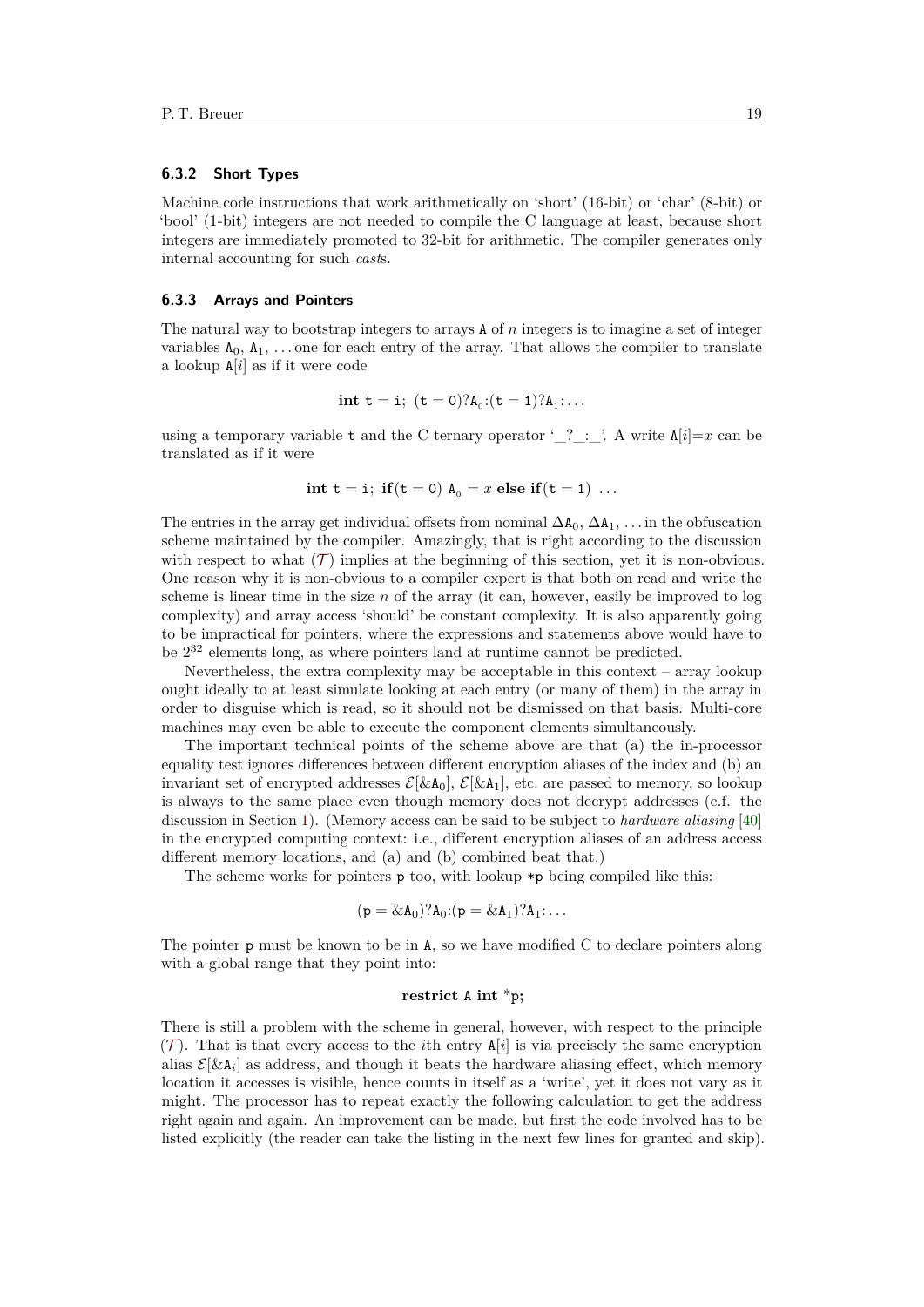Say A starts at the *n*th stack location, so  $A[i]$  is the *n*+*i*th (assuming word sized entries). The plaintext address is  $sp+(n+i)$ , where sp is the address of the base of the stack. Read should normally be via this pattern of load word instruction:

$$
I \mathbf{w} \ r \ \mathcal{E}[n+i](\mathbf{sp}).
$$

That causes the processor to sum  $(n+i)^{\mathcal{E}}[+] s^{\mathcal{E}}$  where  $s^{\mathcal{E}}$  is the value in **sp**. It passes the result as effective address. But the value in *s* differs from its nominal value *sp* by a  $\Delta$ **sp** planned by the compiler, so the read instruction must be:

$$
\mathbf{lw} \ r \ \mathcal{E}[(n+i) - \Delta \mathbf{sp}](\mathbf{sp})
$$

The same ciphertext  $\mathcal{E}[(n+i)-\Delta s\mathbf{p}]$  must be used as the constant at every read.

For write, the compiler emits the corresponding store:

$$
\mathbf{sw} \ \mathcal{E}[(n+i)-\Delta \mathbf{sp}](\mathbf{sp}) \ r
$$

That works around the 'hardware aliasing' effect in encrypted computing but does not support  $(\mathcal{T})$  $(\mathcal{T})$  $(\mathcal{T})$  because the effective address could be varied, as explained below.

#### **6.3.4 Varying Addresses**

[T](#page-7-1)o satisfy  $(T)$  the compiler should vary the address used at every write, by choosing a new encryption alias for  $\mathcal{E}[\& A_i]$  so a new memory location is written. Reads will be from there till the next write. That does satisfy  $(S)$  $(S)$  $(S)$ .

An array or variable on the heap instead of stack necessitates the heap base address register (**zer**) instead of **sp** in the load/store instructions, otherwise code is the same.

Unfortunately, using a new address all the time quickly fills the address mapping cache (the TLB) at runtime with addresses that will never be used again yet occupy translation slots. The solution is given below and again involves the compiler.

At the ends of loops (and after the then/else blocks of conditionals, at return from a function, at the label target of **goto**s, and wherever two distinct control paths join) the compiler issues instructions to restore the original address used by copying the data back to there from the address currently in use. The original delta offsets also have to be restored, but we will suppose that is done separately. Say the variable in question's location is nominally the *n*th on the stack. The resynchronization instruction sequence is

$$
lw r \kappa_1(sp); sw \kappa_0(sp) r
$$

where  $\kappa_0$ ,  $\kappa_1$  are the encryption aliases for  $\mathcal{E}[n-\Delta s\mathbf{p}]$  in use at the beginning and end of the loop respectively. That reads from the one address then writes to the other.

The solution to the problem that varying the address used to access arrays and variables fills the TLB with mappings that will not be used again is that the compiler issues an instruction sequence to remove the mapping for the defunct address:

### **addi** *r* **sp** *κ*1; **mtspr UDTLBEIR** *r*;

The addition instruction reproduces exactly the processor pipeline calculation that forms the effective address, and the 'move to special purpose register' (**mtspr**) instruction sends it to the special 'user data TLB entry invalidate register' (**UDTLBEIR**), which affects the TLB.

The register needs an instruction to be executed in operator mode for access to succeed, so a system call is required, but there is no information leak because in user mode the same instruction would be used and it only carries the effective address, which is visible by which memory location is accessed. The compiler can save up these sequences till the end of a code block or the function body in order to keep defunct entries longer in the TLB (the advantage is that of bank robbers who shake their pursuers by swapping getaway cars in a busy car park instead of a quiet cul-de-sac).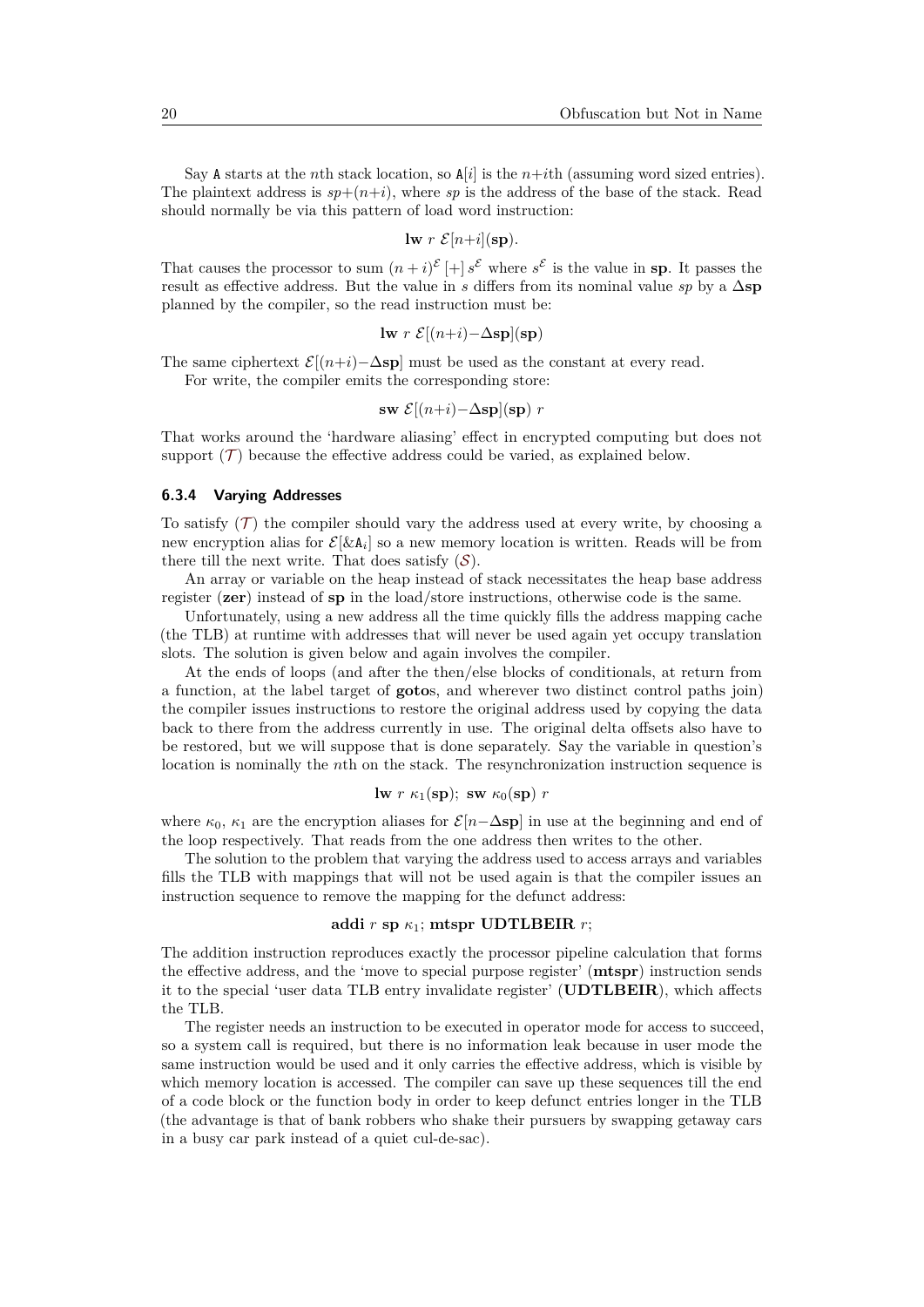<span id="page-20-1"></span>**Table 3:** Trace for sieve showing hidden padding bits in data (right). Stack read and write instruction lines are in red, address base (register content, right) in violet and address displacement (instruction constant, left) in blue.

```
PC instruction trace updates | hidden
...
                                                             t1 \leftarrow \mathcal{E}[-666593752|1532548040] # write local array<br>mem[\mathcal{E}[-6[-712377144]] + a[7] at sp+4019320 sw \mathcal{E}[866593746](t1) t0 mem[\mathcal{E}[-6]-712377144]] # a[7] at sp+40← E[-86659374511800719299]20884 addi t1 sp \mathcal{E}[-1763599776]
                                                             t1 ← E[2072564771|-1935092797] # write local variable<br>mem[E[-1|1518992593]] # i at sp+4520904 sw \mathcal{E}[-2072564772](\text{t1}) to
                                                                 ← E[2072564779]-1773201679]...
22340 addi t1 sp E[-418452205] t1 ← E[-877254954|1532548040]
22360 bne t0 t1 84
22384 addi t1 sp \mathcal{E}[-407791003] t1 ← \mathcal{E}[-866593752|1532548040] # read local array<br>22404 1w t0 \mathcal{E}[866593746](t1) t0 ← \mathcal{E}[-866593745|1800719299] # a[7] at sp+40
                                                             220 \leftarrow 2[-866593745|1800719299]<br>
20 \leftarrow 2[1759716698|1081155516]22424 addi t0 t0 \mathcal{E}[-1668656853]<br>22444 b 540
22444 b
22988 addi t1 zer E[1759716697] t1 ← E[175971669711325372150]23008 bne t0 t1 44
23128 addi t0 sp
23128 addi t0 sp \mathcal{E}[-1763599776] t0 ← \mathcal{E}[2072564771]-1935092797] # read local variable<br>23148 lw t0 \mathcal{E}[-2072564772](t0) t0 ← \mathcal{E}[2072564779]-1773201679] # i at sp+45
                                                             \text{13.13 } \text{to } \in \mathbb{Z}[2072564779] -1773201679] # i at sp+4523168 addi t0 t0 \mathcal{E}[1723411350]<br>23188 addi t0 t0 \mathcal{E}[-1862832992]\text{10 } \leftarrow \mathcal{E}[-498991167|-981581771]<br>
\text{10 } \leftarrow \mathcal{E}[1933143137|-1629507929]
23208 addi v0 t0 \mathcal{E}[-1933143130] |v0 \leftarrow \mathcal{E}[7] |1680883739] # return
...
23272 jr ra
STOP
```
### **6.3.5 Structs and Unions**

C 'structs' are records with fixed fields. They cause no problem for the compiler at all. It treats each field in a variable of struct type like a separate variable. That is, for a variable x of struct type with fields .a and .b the compiler invents variables, x.a and x.b.

For an array **A** with *N* entries that are structs, the compiler invents  $2N$  variables  $A_i$ . and  $A_i$ .b. Access to  $A[i]$ .b causes the compiler to emit code that tests only the .b addresses in the range dedicated to A, half of the total.

Unions have a surprise. The correct code for accessing a union member is exactly that for accessing a variable x.b sited at the start of the union x. But they also provide another indication that the correct way to treat arrays and other long types is via one delta offset per entry, not one delta offset shared for every entry, despite the compiler problems and inefficiencies it causes. The reason is that a union of an array with a struct (a common programming meme) would force all the struct's fields to the same (single, unique) delta offset as the array. [T](#page-7-1)hat goes against the principle  $(\mathcal{T})$ .

### **6.4 Memory Example**

Running a Sieve of Eratosthenes  $\text{program}^4$  $\text{program}^4$  for primes shows up well how memory accesses are affected by encrypted address aliasing.

The final part of the trace is shown in Table [3](#page-20-1) with two reads from elements on the stack shown in red. The address base (in register) and address displacement (a constant in the load/store word instruction) are shown in violet. The assignments to these stack locations are up-trace and do have the same address base and displacements as in the later reads. The plaintext addresses -6, -1 reflect the fact that the stack grows down from top of memory  $(-1)$ , but it is the  $\mathcal{E}[-6]-712377144]$  (address -6, padding -712377144) and  $\mathcal{E}$ [-1][1518992593], the encryptions of the compound of address and hidden bits, that are

<span id="page-20-0"></span><sup>&</sup>lt;sup>4</sup>Sieve C code: **int** S(**int** n) { **int** a[N]={ $[0...N-1]=1$ }; **if**  $(n>N||n<3)$  **return** 0; **for** (**int** i=2; i<n;  $+$ +i) { **if** ( $[a[i]]$ ) **continue**; **for** ( $int j = 2^*i$ ;  $j \lt n$ ;  $++j$ )  $a[j]=0$ ; }; **for** ( $int i = n-1$ ;  $i > 2$ ; --i) if  $(a[i])$  **return** i; **return** 0; } .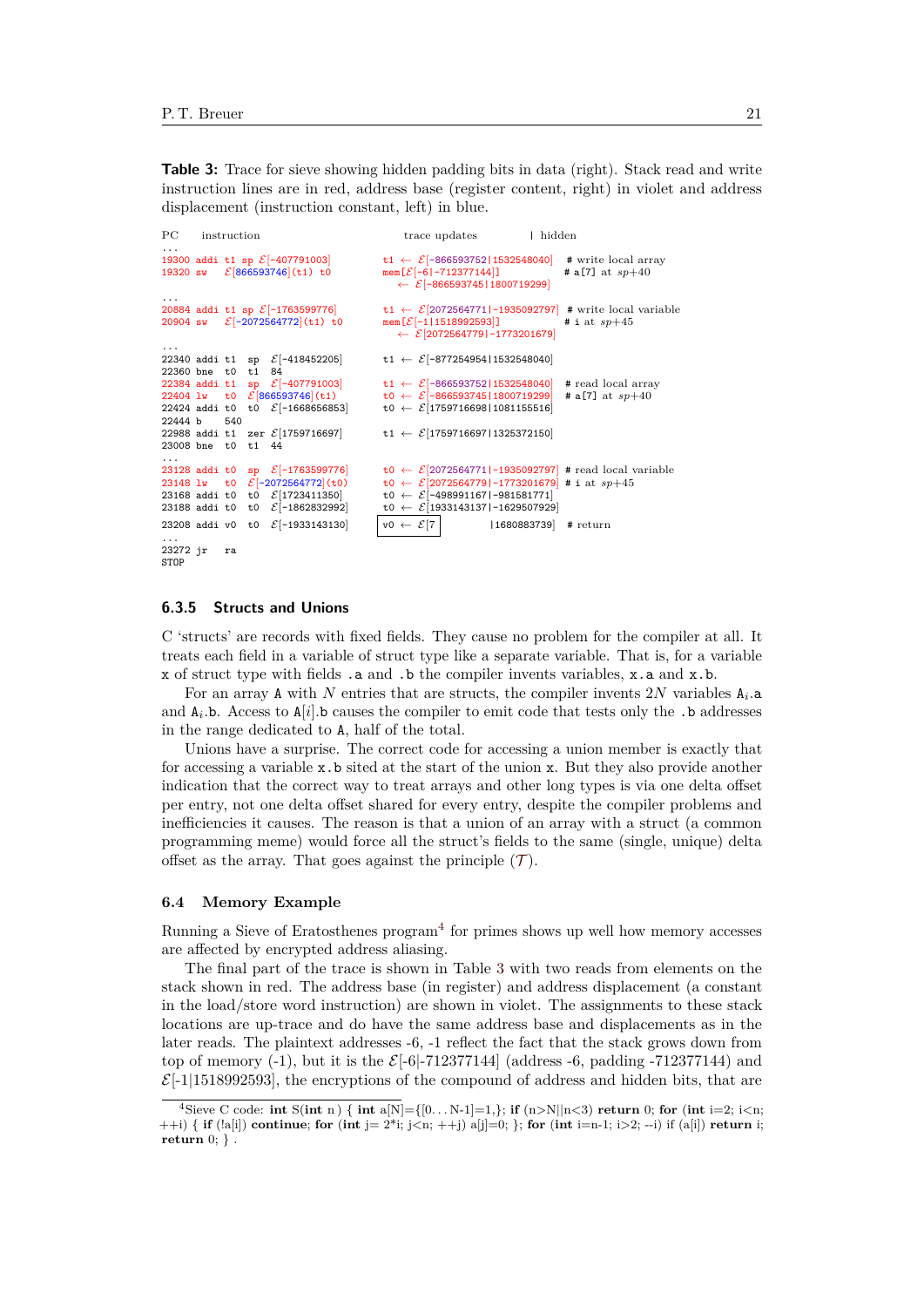passed as the effective addresses to the memory unit.

### <span id="page-21-0"></span>**7 Information Theory of Obfuscation**

In this section the degree of independence of data beneath the encryption in a runtime trace for a program compiled satisfying  $(S)$  $(S)$  $(S)$  and  $(T)$  $(T)$  $(T)$  will be quantified, improving on the known *ρ*CSS result in [\[9\]](#page-25-4). A *trace T* is the runtime sequence of writes to registers and memory locations. If a location is read for the first time without it having previously been written in the trace, then that is an *input*. There are no relevant differences in instruction order or kind (opcode) in this context [B.](#page-6-4)

Trace *T* is a stochastic random variable, varying across recompilations of the same source code by a chaotic compiler. The compiler chooses obfuscation schemes as described in previous sections, and the probability distribution for *T* depends on the distribution of those choices. After an assignment to a register *r*, the trace is longer by one:  $T' = T^{\frown} \langle r = v^{\mathcal{E}} \rangle$ . Let  $H(T)$  be the *entropy* of *trace T* in this setting. I.e., let  $f_T$  be the probability distribution of *T*, the entropy is the expectation

$$
H(T) = E[-\log_2 f_T] \tag{5}
$$

The increase in entropy from  $T$  to  $T'$  (it cannot decrease as  $T$  lengthens) is informally the number of bits of unpredictable information added. Only these fragments of information theory will be required:

**Fact 1.** *The flat distribution*  $f_X = 1/k$  *constant is the one with maximal entropy*  $H(X) = \log_2 k$ *, on a signal X with k values.*

Fact 2. Adding a maximal entropy signal to any random variable on a n-bit space  $(2^n)$ *values) gives another maximal entropy, i.e., flat, distribution.*

If the offset ∆*r* beneath the encryption is chosen randomly and independently with flat distribution by the compiler, so it has maximal entropy, then  $H(T') = H(T) + 32$ , because there are 32 bits of unpredictable information added via the 32-bit delta to the 32-bit value beneath the encryption, so the 32-bit sum of value plus delta varies with (32-bit) maximal entropy.

Although per instruction the compiler has free choice in accord with  $(\mathcal{T})$  $(\mathcal{T})$  $(\mathcal{T})$ , not all the register/memory write instructions issued by the compiler are jointly free as to the offset delta for the target location – it is constrained to be equal at the beginning and end of a loop, and in general at any point where two control paths join [\(F\)](#page-7-3):

**Definition 8.** An instruction emitted by the compiler that adjusts the offset in location *l* to a final value common with that in a joining control path is a *trailer* instruction.

Trailer instructions come in *sets* for each location *l* at a control path join, with one member on each path. Each is last to write to *l* before the join. In particular, there are trailer instructions before return from a subroutine.

Because running through the same instruction or a different instruction with the same delta offset for the target location a second time does not add any new entropy (the delta is determined by the first encounter), the total entropy in a trace can be counted as follows:

<span id="page-21-1"></span>**Lemma 1.** [T](#page-7-1)he entropy of a trace compiled according to  $(T)$  is  $32(n+m)$  bits, where *n is the number of distinct arithmetic instructions that write in the trace, counted once only per set if they are one of a set of trailer instructions for the same location, and once each if they are not, and m is the number of input words.*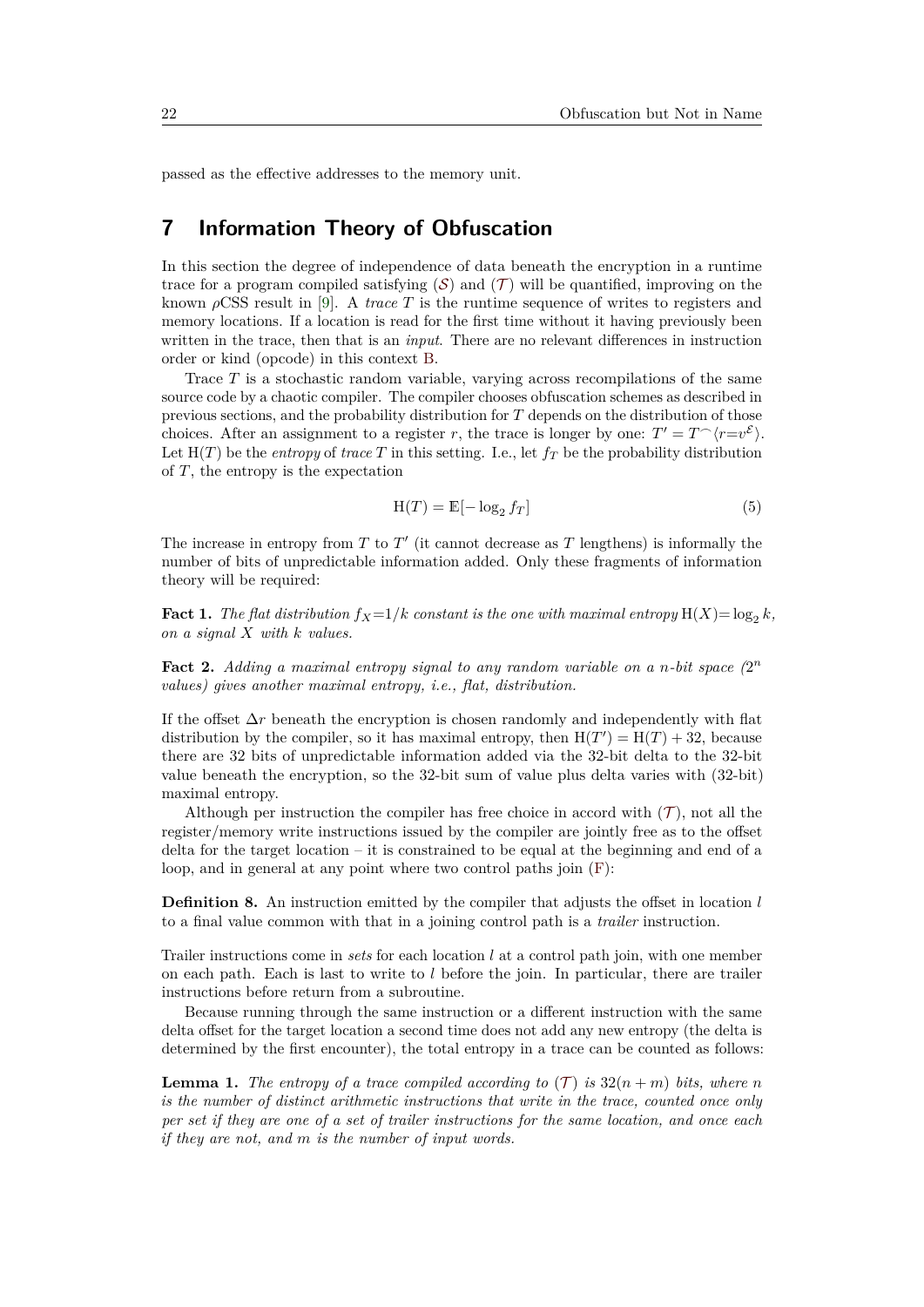Recall 'input' is provided by those instructions that read first in the trace from a location not written earlier in it.

Observing data at any point in the trace sees variation across recompilations. The principle  $(\mathcal{T})$  $(\mathcal{T})$  $(\mathcal{T})$  asserts that every opportunity provided by an arithmetic instruction that writes is taken by the compiler to introduce new variation. At 'trailers' the compiler organizes several instructions to synchronize final deltas in different paths but that is sometimes unnecessary because a location will be rewritten before it is ever read again. In such cases, the variation the compiler introduces is not maximal because it could be increased by varying deltas independently. So consider that compiler constructions might be embedded in a context that reads all locations. Then trailer synchronization is necessary and the compiler introduces the maximal entropy possible:

**Proposition 1.** *The trace entropy of context-free compiler constructions that conform to*  $(T)$  $(T)$  $(T)$  *is maximal with respect to varying the constants in the machine code.* 

The proposition implies at least 32 bits of entropy in the variation beneath the encryption must exist in any location *l* where (1) the location has been written, or (2) read without a prior write. In (1) the datum is written by an instruction and the compiler generates variations in the obfuscating delta  $D^{\prime}l$  in the obfuscation scheme  $D^{\prime}$  after the instruction, or is copied exactly from somewhere else that the compiler influences in that way. In (2) it is an input, which is subject to planned variations  $D_0 l$  that must be satisfied by the provider of the input.

The following is obtained by structural induction in[\[7\]](#page-25-2):

**Corollary 1.** ([S](#page-7-4)) *The probability across different compilations by a compiler that follows principle* (*[T](#page-7-1)*) *that any particular 32-bit value has encryption*  $\mathcal{E}[x]$  *in a given register or* memory location at any given point in the program at runtime is uniformly  $1/2^{32}$ .

That formally implies Theorem [2,](#page-10-7) relative to the security of the encryption. But a stronger result can now be obtained from the lemma and proposition above:

<span id="page-22-2"></span>**Definition 9.** Two data observations in the trace are (delta) *dependent* if they are of the same register at the same point, input and output of a copy instruction, or the same register after the last write to it in a control path before a join and before the next write.

The variation in the trace observed at two (or *n*) independent points is maximal possible:

<span id="page-22-1"></span>**Theorem 3.** *The probability across different compilations by a compiler that follows principle* (*[T](#page-7-1)*) *that any n particular* 32-bit values in the trace have encryptions  $\mathcal{E}[x_i]$ , *provided they are pairwise independent, is* 1*/*2 <sup>32</sup>*<sup>n</sup>.*

Each dependent pair reduces the entropy by 32 bits.

# <span id="page-22-0"></span>**8 Discussion**

Theorem [3](#page-22-1) quantifies exactly the correlation that exists in data beneath the encryption in a trace where the compiler follows the principle  $(\mathcal{T})$  $(\mathcal{T})$  $(\mathcal{T})$  (every arithmetic instruction that writes is varied to the maximal extent possible across recompilations). It names the points in the trace where the compiler's variations are weak and statistical influences from the original source code may show through. For example, if the code runs a loop summing the same value again and again into an accumulator, then looking at the accumulator shows an observer  $\mathcal{E}[a + ib + \delta]$  for a constant offset  $\delta$  and increasing *i*. That is an arithmetic series with unknown starting point  $a + \delta$  and constant step *b* and it is likely to be one of the relatively few short-stepping paths, with small *b*. That knowledge can be leveraged into a stochastically based attack on the encryption. But if the encryption has no weakness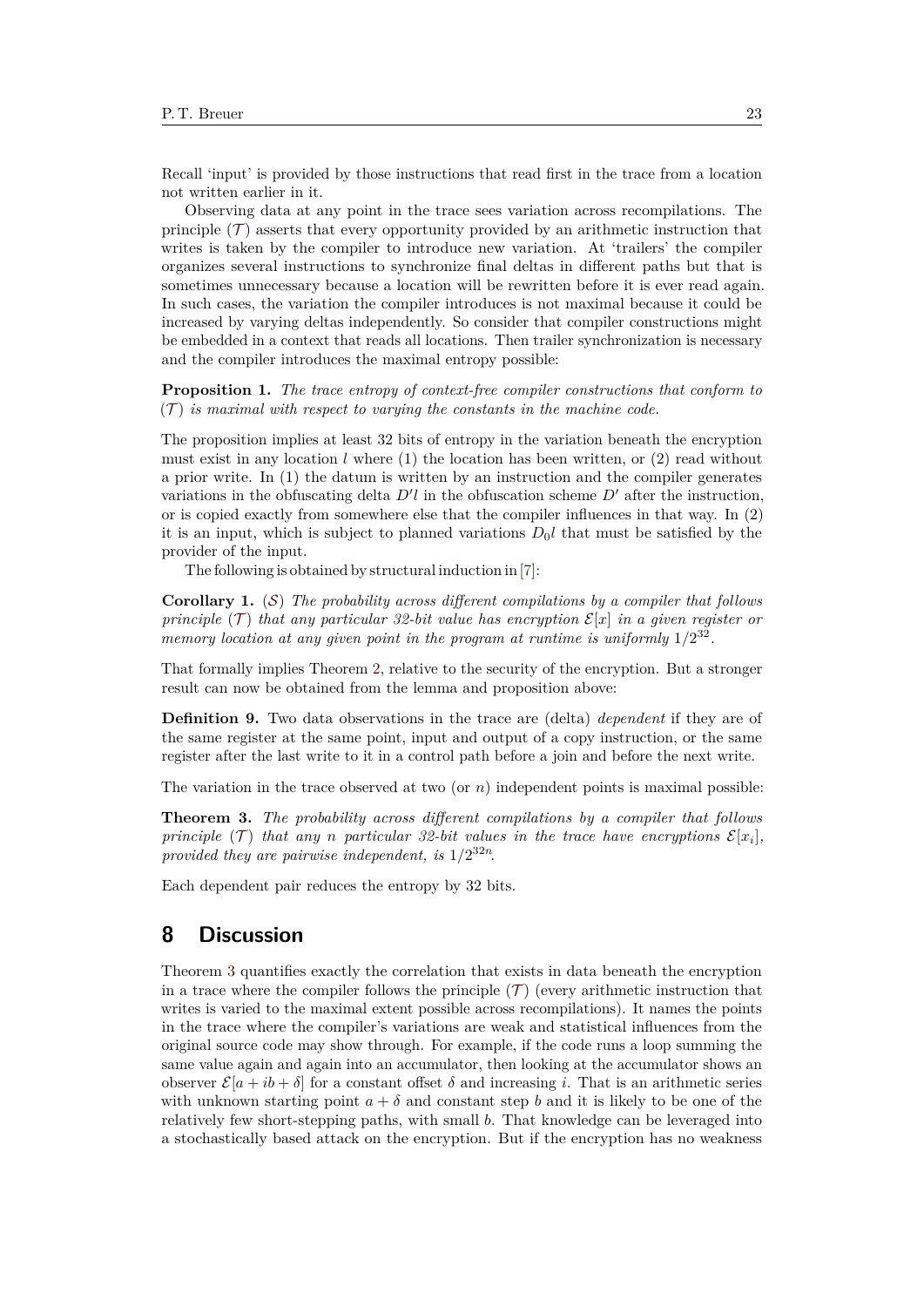to that vector then there is no danger. Such a characteristic of the encryption would be expressed as 'there is no polynomial time method that determines *a* or *b* from a sequence  $\mathcal{E}[a+ib]$  with probability significantly greater than chance' (as block size  $n \to \infty$ ).

A compiler following the principle  $(\mathcal{T})$  $(\mathcal{T})$  $(\mathcal{T})$  does as well as any may to avoid weaknesses based on relations such as the above between data at different points in the runtime program trace. The only way to eliminate them completely is to have no loops or branches in the object code, by Theorem [3.](#page-22-1) That would be a finite-length calculation or unrolled bounded loop with branches bundled as  $\mathcal{E}[tx + (1-t)y]$  into the calculation, where  $x^{\xi}$ and  $y^{\mathcal{E}}$  are the outcomes from the two branches executed separately, and t is the boolean test result. (Those are essentially the calculations available via FHEs.)

That speaks to classical concepts of obfuscation and security via the following argument, which shows that the operator does not win game G2 of Section [3.](#page-4-0)

**Claim.** *Encrypted computing as described in this paper is resistant to polynomial time (in the block/word size n) attacks by the operator on the runtime data beneath the encryption, provided the encryption itself is resistant to such attacks.*

*Proof sketch.* Suppose the adversarial operator has a polynomial time (in the number of bits *n* in a word on the platform) method of working out what the data beneath the encryption is in register *r* at some identified point in the trace of program *P*. That point of interest may even move (polynomially) with *n*, being specified perhaps as 'the point of last change in  $r$  in the first  $n^3$  steps'. The operator knows program  $P$  and may have suggested it themself, before the user compiles it. The operator can see the compiled maximal entropy code  $\mathbb{C}[P]$ , and see it running and probe it by running it at will.

The user readies a sequence of compilations  $\mathbb{C}[P_n]$  of P, as described in this paper, with the *n*th being for a *n*-bit platform as target, and *P* having been partially or completely unrolled as  $P_n$  with no loops or branches in the first  $e^n$  (i.e., super-polynomially many) machine code instructions. If the program predictably ends before then, it is to be unrolled completely. These are compilations of the same program *P* all with the same end-toend semantics that could be produced entirely automatically by a monolithic compiler incorporating the unrolling and branch bundling in its front end. The operator is invited to apply their method and predict the values beneath the encryption at the chosen points in the runtime trace(s) of these compiled codes, which may differ only in consequence of the number *n* of bits in a word on the platform (i.e., the theory of arithmetic mod  $2^n$ ).

Theorem [3](#page-22-1) implies the operator's method cannot exist as follows. There are no loops or branches (hence no delta dependencies, per the terminology of the theorem and Defn. [9\)](#page-22-2) in the part of the trace the observer has time to examine. The theorem says the compiler will have arbitrarily and independently varied what is meant by the values throughout that length of the trace by varying the deltas from the nominal value independently across each instruction in turn. So there is no reliable relation between the data and the operator cannot use it as a decryption aid. The operator is reduced to attacking the encryption with no further information. The encryption on its own is hypothesized to be resistant to polynomial time attacks, and the claim is proved by contradiction.  $\Box$ 

The credibility of the argument is supported by the trivial case in which the program unrolls completely. Then it is equivalent to a logic circuit in hardware, but with the data on every pin and wire converted to encrypted form. It is known from the theory of Yao's garbled circuits [\[39\]](#page-26-18) that the intended values cannot be deciphered without the garbling scheme, which equates to an obfuscation scheme of deltas here: '+1 mod 2' is boolean negation on a 1-bit boolean value, while '+0 mod 2' leaves the 1-bit boolean value unchanged. The obfuscation scheme is known only to the user, not the operator.

The argument could have been made in 1986 (the year of publication of [\[39\]](#page-26-18)), if the hardware and electronic engineers had moved their idea on into general computation.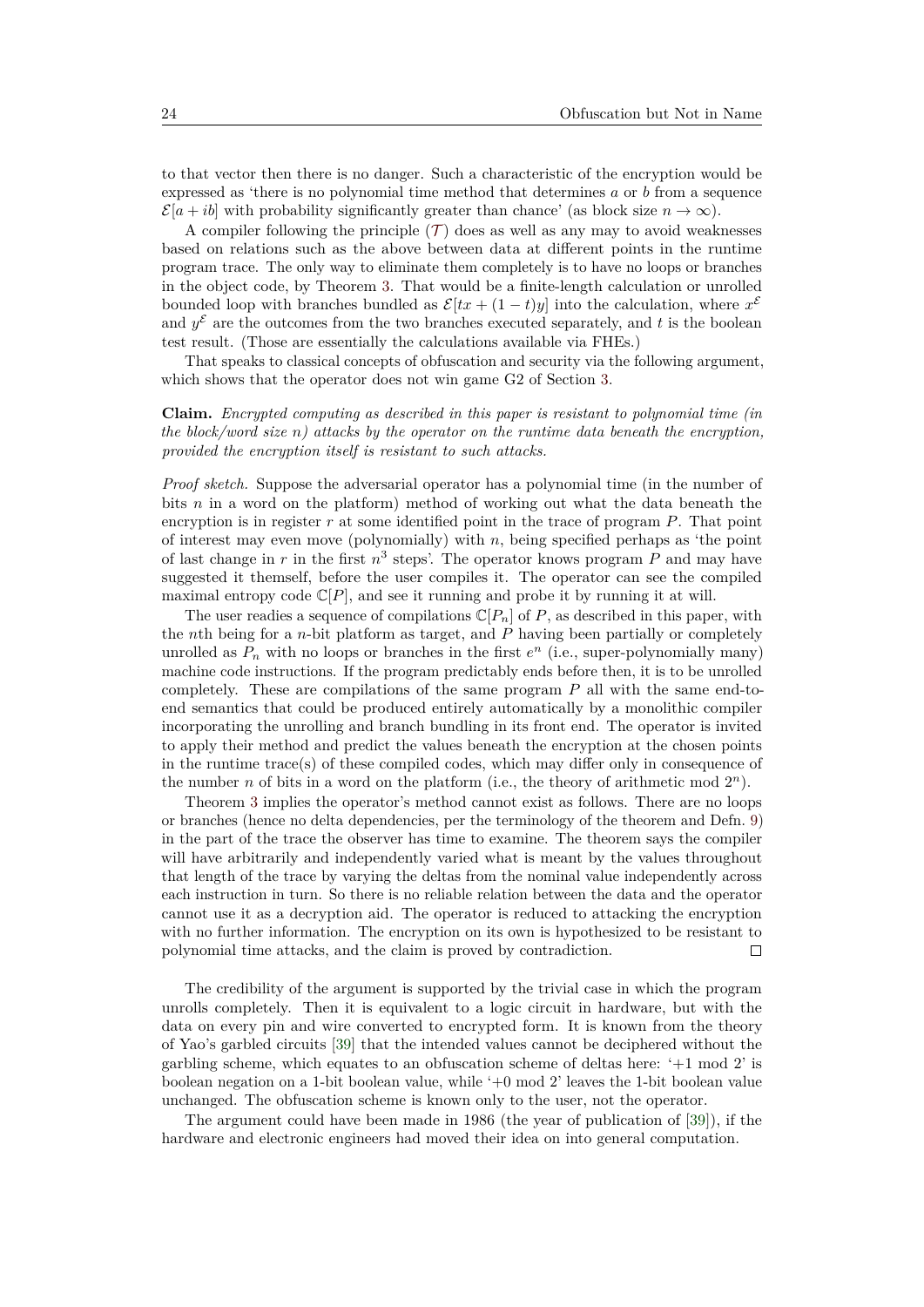A subtlety is that encryption appears not to be necessary for the argument if one substitutes for 'data beneath the encryption' with 'value as really intended by the user'. Yao's garbled circuits are already garbled without any encryption and equally the code produced by the chaotic compiler is 'obfuscated', with an obfuscation scheme determining randomly chosen offsets from nominal at every point in the trace. It is a matter of conjecture for an observer as to what the user/programmer really meant when 2 is in the trace, because if the obfuscation scheme has -1 as delta at that point, then 3 was really meant by the user, and if -12 is the delta, then 14 was really meant. All options are equally feasible, and the compiler has rendered them equally probable. The practical problem is that the mode of compilation – with exponential unrolling – in the argument for the Claim of this section leads to unfeasibly long machine code programs, and in any case there is no guarantee that any particular word size *n* is not vulnerable, only that in the limit any particular attack method fails. But that may be moot too as hardware platforms are not arbitrarily extensible in word length (perhaps they may become so). Simulating a platform with word length *n* on a 32 bit platform does not satisfy the axiom of atomicity in Box [II.](#page-7-0)

As a codicil, the treatment of short integer types here (they are promoted to standard integer length) prompts the question of whether entropy could be increased by changing to 64-bit or 128-bit plaintext words beneath the encryption, instead of 32-bit, and correspondingly sized delta offsets from nominal. That logic appears correct. The 32-bit range of variation of standard-sized integers would be swamped by a 64-bit delta introduced by the compiler and the looped stepping example  $\mathcal{E}[a + ib + \delta]$  at the beginning of this section would have a 64-bit  $\delta$ , so would have  $2^{64}$  possible origin points for the path for any hypothetical step  $b$ , not  $2^{32}$ .

### **Implementation**

At the current stage of development, our own prototype compiler (see [http://sf.net/p/](http://sf.net/p/obfusc) [obfusc](http://sf.net/p/obfusc)) has near total coverage of ansi C with GNU extensions, including statementsas-expressions and expressions-as-statements. It lacks **longjmp**, and computed **goto**. It is being debugged via the venerable *gcc* 'c-torture' test-suite v2.3.3 ([http://ftp.nluug.](http://ftp.nluug.nl/languages/gcc/old-releases/gcc-2/gcc-2.3.3-testsuite.tar.bz2) [nl/languages/gcc/old-releases/gcc-2/gcc-2.3.3-testsuite.tar.bz2](http://ftp.nluug.nl/languages/gcc/old-releases/gcc-2/gcc-2.3.3-testsuite.tar.bz2)), and we are presently about one quarter way through that.

# **9 Conclusion**

How to compile all of ansi C for encrypted computing without decryption on the memory address (or data) path has been set out here. That opens up the field for software development using the canonical toolchain of compiler, assembler, linker, loader with operating system support. It allows processors for encrypted computing to access memory at normal speeds. The only hardware support needed is a unit granularity address translation lookaside buffer that remaps encrypted addresses first-come, first-served to physically backed memory. The compiler inserts instructions that release the mappings.

The technical difficulty is that encrypted addresses vary for the same plaintext address and distinct calculations for the same address produce a different ciphertext variant. A systematic coding discipline is followed that overcomes that. The downside of the compiler solution is that array and pointer access are linear or log time in the array size, not constant time, but the upside is that all modes of access, e.g., via pointer or displacement in array, are as compatible as the programmer expects them to be, to any structural depth.

Further, the compiler has to randomly vary the code it generates as much as possible in order to provide security guarantees. A single principle for the compiler to follow has been enunciated – any arithmetic instruction that writes must be varied by the compiler to the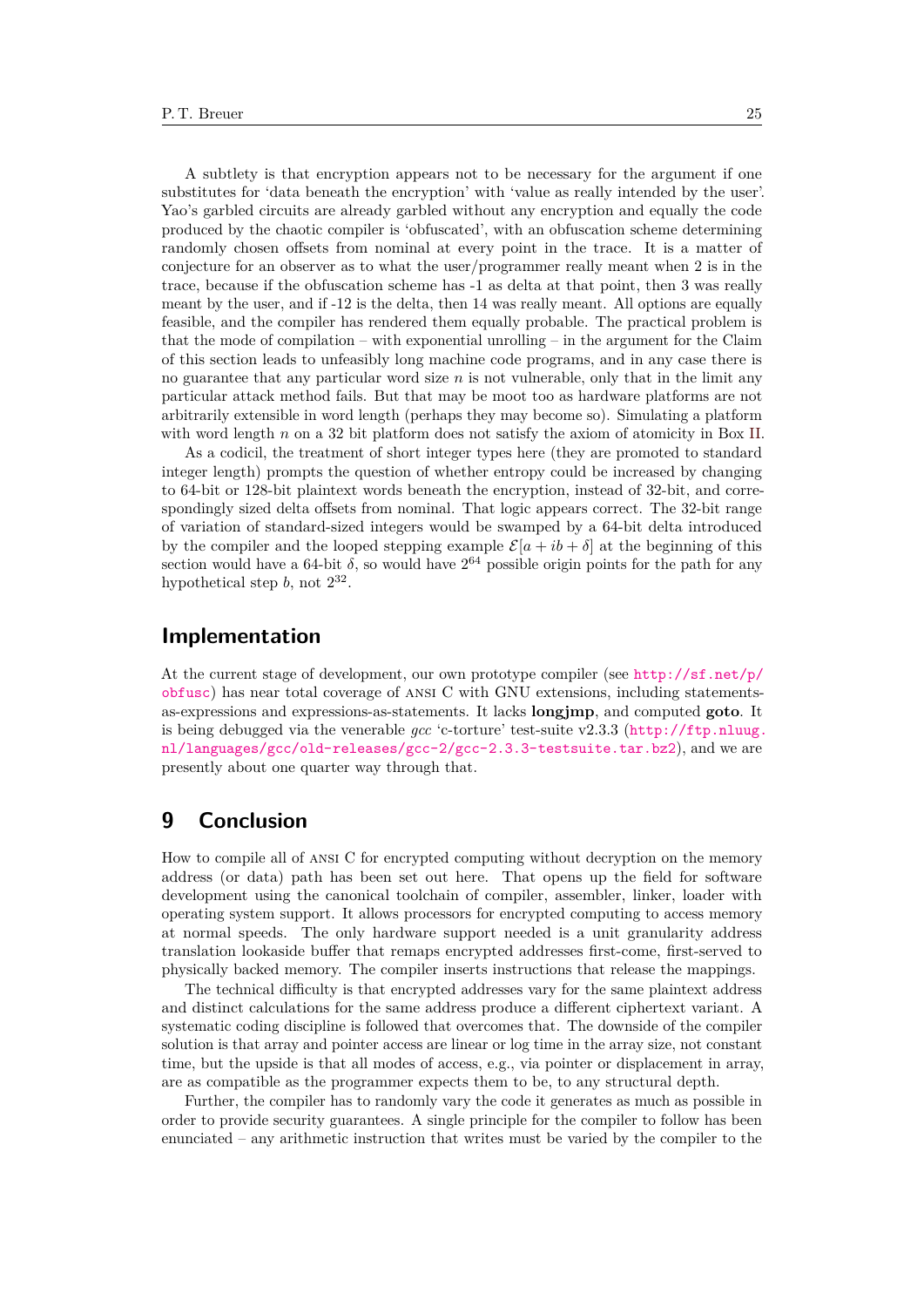maximal extent possible. It has been shown that then the compiler is 'best possible' in terms of introducing maximal possible entropy across recompilations to the data beneath the encryption in a runtime trace, and that swamps biases introduced by human programmers or other agencies. The theory quantifies exactly an existing 'cryptographic semantic security relative to the security of the encryption' result for encrypted computing, and implies that the adversarial operator or operating system cannot guess what user data is beneath the encryption, to any degree better than chance. That is perhaps so even in the absence of encryption, thanks to an 'obfuscation scheme' the compiler modifies the user's data with, which an adversary has no basis for distinguishing from the user's intention.

### **References**

- <span id="page-25-0"></span>[1] C. W. Fletcher, M. van Dijk, and S. Devadas, "A secure processor architecture for encrypted computation on untrusted programs," in *Proc. 7th ACM Work. Scal. Trust. Comp. (STC'12)*. New York: ACM, 2012, pp. 3–8.
- <span id="page-25-18"></span>[2] P. Breuer and J. Bowen, "A fully homomorphic crypto-processor design: Correctness of a secret computer," in *Proc. Int. Symp. Eng. Sec. Softw. Sys. (ESSoS'13)*, ser. LNCS, no. 7781. Heidelberg/Berlin: Springer, Feb. 2013, pp. 123–138.
- <span id="page-25-16"></span>[3] N. G. Tsoutsos and M. Maniatakos, "Investigating the application of one instruction set computing for encrypted data computation," in *Proc. Int. Conf. Sec., Priv. Appl. Crypto. Eng.* Springer, 2013, pp. 21–37.
- <span id="page-25-17"></span>[4] ——, "The HEROIC framework: Encrypted computation without shared keys," *IEEE Trans. CAD IC Sys.*, vol. 34, no. 6, pp. 875–888, 2015.
- <span id="page-25-15"></span>[5] P. Breuer, J. Bowen, E. Palomar, and Z. Liu, "A practical encrypted microprocessor," in Proc. 13th Int.<br>Conf. Sec. Crypto. (SECRYPT'16), C. Callegari et al., Eds., vol. 4. SCITEPRESS, Jul. 2016, pp. 239–250.
- <span id="page-25-1"></span>[6] ——, "The secret processor will go to the ball: Benchmark insider-proof encrypted computing," in *Proc. 3rd Euro. Symp. Sec. Priv. & Affil. Works. (EuroS&PW'18)*. CA, USA: IEEE Comp. Soc., Apr. 2018, pp. 145–152.
- <span id="page-25-2"></span>[7] ——, "On obfuscating compilation for encrypted computing," in *Proc. 14th Int. Conf. Sec. Crypto. (SE-CRYPT'17)*, P. Samarati, M. S. Obaidat, and E. Cabello, Eds., INSTICC. Port.: SCITEPRESS, Jul. 2017, pp. 247–254.
- <span id="page-25-3"></span>[8] ISO/IEC, "Programming languages – C," International Organization for Standardization, 9899:201x Tech. Report n1570, Aug. 2011, JTC 1, SC 22, WG 14.
- <span id="page-25-4"></span>[9] P. Breuer, J. Bowen, E. Palomar, and Z. Liu, "On security in encrypted computing," in Proc. 20th Int.<br>Conf. Info. Comm. Sec. (ICICS'18), ser. LNCS, D. Naccache et al., Eds., no. 11149. Cham, Ger.:<br>Springer, Oct. 2018,
- <span id="page-25-5"></span>[10] J. A. Halderman, S. D. Schoen, N. Heninger, W. Clarkson, W. Paul, J. A. Calandrino, A. J. Feldman, J. Appelbaum, and E. W. Felten, "Lest we remember: cold-boot attacks on encryption keys," *Commun. ACM*, vol. 52, no. 5, pp. 91–98, 2009.
- <span id="page-25-6"></span>[11] M. Gruhn and T. Müller, "On the practicability of cold boot attacks," in *Proc. 8th Int. Conf. Availability, Rel. and Sec. (ARES'13)*. IEEE, Sep. 2013, pp. 390–397.
- <span id="page-25-7"></span>[12] O. Kömmerling and M. G. Kuhn, "Design principles for tamper-resistant smartcard processors," in *Proc. USENIX Work. Smartcard Tech.*, May 1999, pp. 9–20.
- <span id="page-25-8"></span>[13] M. Buer, "CMOS-based stateless hardware security module," Apr. 2006, US Pat. App. 11/159,669.
- <span id="page-25-9"></span>[14] R. Hartman, "System for seamless processing of encrypted and non-encrypted data and instructions," Jun. 29 1993, US Patent 5,224,166.
- <span id="page-25-10"></span>[15] M. Hashimoto, K. Teramoto, T. Saito, K. Shirakawa, and K. Fujimoto, "Tamper resistant microprocessor," 2001, US Patent 2001/0018736.
- <span id="page-25-11"></span>[16] I. Anati, S. Gueron, S. Johnson, and V. Scarlata, "Innovative technology for CPU-based attestation and sealing," in *2nd Int. Work. Hard. Arch. Sup. Sec. Priv. (HASP'13)*, 2013.
- [17] M. Hoekstra, R. Lal, P. Pappachan, V. Phegade, and J. Del Cuvillo, "Using innovative instructions to create trustworthy software solutions." *HASP@ ISCA*, vol. 11, 2013.
- <span id="page-25-12"></span>[18] F. McKeen, I. Alexandrovich, A. Berenzon, C. V. Rozas, H. Shafi, V. Shanbhogue, and U. R. Savagaonkar, "Innovative instructions and software model for isolated execution." *HASP@ ISCA*, vol. 10, no. 1, 2013.
- <span id="page-25-13"></span>[19] Y. Zhang, A. Juels, M. K. Reiter, and T. Ristenpart, "Cross-VM side channels and their use to extract private keys," in *Proc. ACM Conf. Comp. and Commun. Sec. (CCS'12)*. New York: ACM, 2012, pp. 305–316.
- <span id="page-25-14"></span>[20] K. Kissell, "Method and apparatus for disassociating power consumed within a processing system with instructions it is executing," Mar. 9 2006, US Patent App. 11/257,381.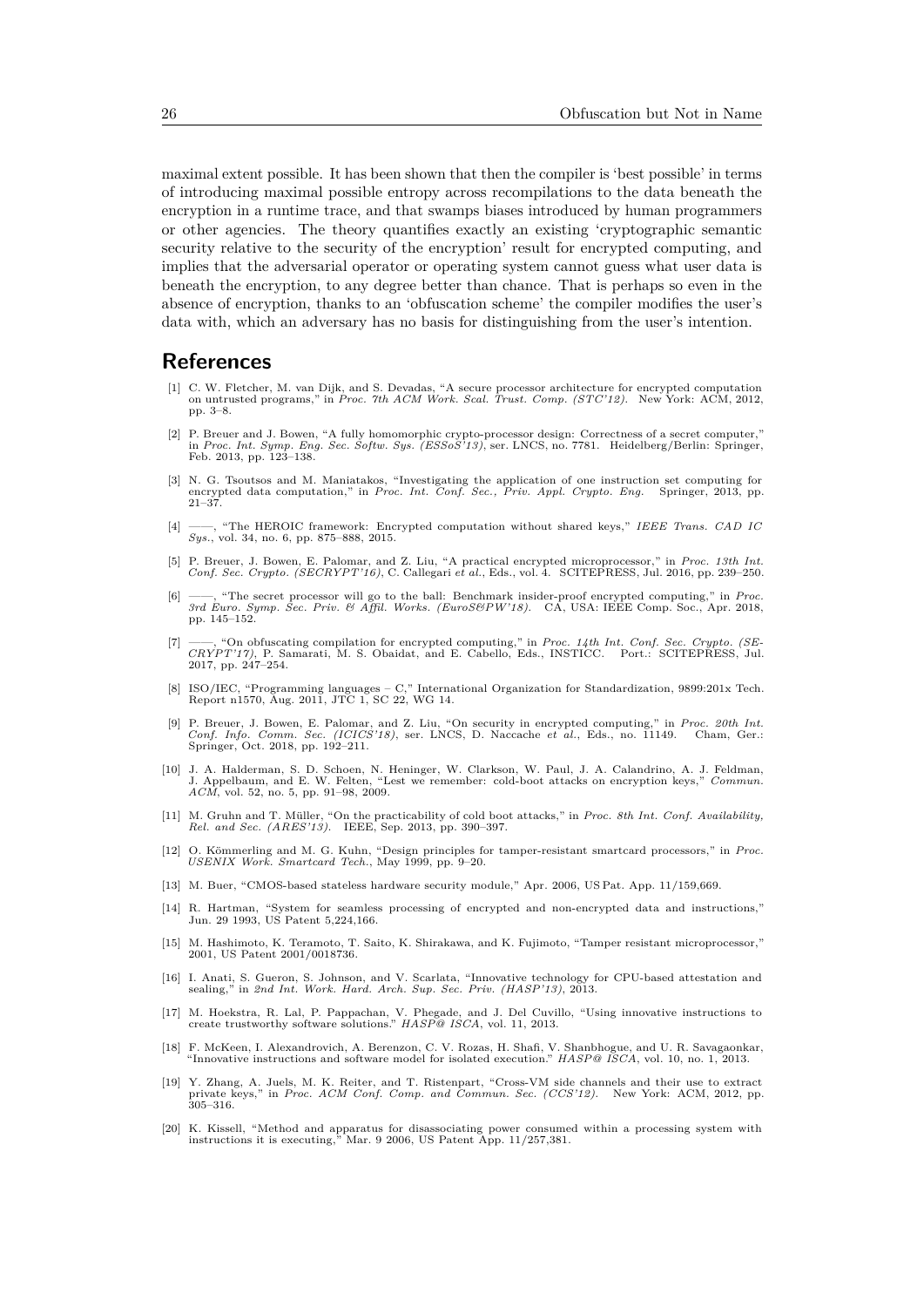- <span id="page-26-0"></span>[21] M. Hicks and S. Nettles, "Dynamic software updating," *ACM Trans. Program. Lang. Syst.*, vol. 27, no. 6, pp. 1049–1096, Nov. 2005. [Online]. Available: <http://doi.acm.org/10.1145/1108970.1108971>
- <span id="page-26-1"></span>[22] S. Goldwasser and S. Micali, "Probabilistic encryption & how to play mental poker keeping secret all partial information," in *Proc. 14th Ann. ACM Symp. Th. Comp.*, ser. STOC'82. ACM, 1982, pp. 365–377.
- <span id="page-26-2"></span>[23] S. Rass and P. Schartner, "On the security of a universal cryptocomputer: The chosen instruction attack," *IEEE Access*, vol. 4, pp. 7874–82, 2016.
- <span id="page-26-3"></span>[24] J. Katz, A. J. Menezes, P. C. Van Oorschot, and S. A. Vanstone, *Handbook of applied cryptography*. CRC press, 1996, chapter 10, section 2.2.
- <span id="page-26-4"></span>[25] M. van Dijk, C. Gentry, S. Halevi, and V. Vaikuntanathan, "Fully homomorphic encryption over the integers," in *Proc. 29th Ann. Int. Conf. Th. Appl. Crypto. Tech. (EUROCRYPT'10)*. Springer, 2010, pp. 24–43.
- <span id="page-26-5"></span>[26] R. L. Rivest, L. Adleman, and M. L. Dertouzos, "On data banks and privacy homomorphisms," *Foundations of Secure Computation, Academia Press*, pp. 169–179, 1978.
- <span id="page-26-6"></span>[27] C. Gentry, "Fully homomorphic encryption using ideal lattices," in *Proc. 41st Ann. ACM Symp. Th. Comp. (STOC'09)*, NY, 2009, pp. 169–178.
- <span id="page-26-7"></span>[28] P. Breuer, J. Bowen, E. Palomar, and Z. Liu, "Superscalar encrypted RISC: The measure of a secret computer." in Proc. 17th Int. Conf. Trust. Sec. & Prin. in Comp. & Comms. (TrustCom'18). CA. computer," in *Proc. 17th Int. Conf. Trust, Sec. & Priv. in Comp. & Comms. (TrustCom'18)*. CA, USA: IEEE Comp. Soc., Aug. 2018.
- <span id="page-26-8"></span>[29] J. Daemen and V. Rijmen, *The Design of Rijndael: AES – The Advanced Encryption Standard*. Springer, 2002.
- <span id="page-26-9"></span>[30] R. Weicker, "Dhrystone: A synthetic systems programming benchmark," *Commun. ACM*, vol. 27, no. 10, pp. 1013–1030, Oct. 1984.
- <span id="page-26-10"></span>[31] P. Paillier, "Public-key cryptosystems based on composite degree residuosity classes," in *Proc. Int. Conf. Th. Appl. Crypto. Tech. (EUROCRYPT'99)*, ser. LNCS, J. Stern, Ed., no. 1592. Heidelberg/Berlin: Springer, 1999, pp. 223–238.
- <span id="page-26-11"></span>[32] F. Irena, D. Murphy, and S. Parameswaran, "Cryptoblaze: A partially homomorphic processor with multiple instructions and non-deterministic encryption support," in *Proc. 23rd Asia S. Pac. Des. Autom. Conf. (ASP-DAC)*. IEEE, 2018, pp. 702–708.
- <span id="page-26-12"></span>[33] R. Ostrovsky, "Efficient computation on oblivious RAMs," in *Proc. 22nd Ann. ACM Symp. Th. Comp.*, ACM. ACM, 1990, pp. 514–523.
- <span id="page-26-13"></span>[34] J. H. Conway, "Fractran: A simple universal programming language for arithmetic," in *Open Problems in Commun. and Comp.*, T. M. Cover and B. Gopinath, Eds. Springer, 1987, pp. 4–26.
- <span id="page-26-14"></span>[35] A. Biryukov, "Known plaintext attack," in *Encyclopedia of Cryptography and Security*, H. C. A. van Tilborg and S. Jajodia, Eds. Boston, MA: Springer, 2011, pp. 704–705.
- <span id="page-26-15"></span>[36] M. Lipp, M. Schwarz, D. Gruss, T. Prescher, W. Haas, S. Mangard, P. Kocher, D. Genkin, Y. Yarom, and M. Hamburg, "Meltdown," *ArXiv e-prints*, Jan. 2018.
- <span id="page-26-16"></span>[37] P. Kocher, D. Genkin, D. Gruss, W. Haas, M. Hamburg, M. Lipp, S. Mangard, T. Prescher, M. Schwarz, and Y. Yarom, "Spectre attacks: Exploiting speculative execution," *ArXiv e-prints*, Jan. 2018.
- <span id="page-26-17"></span>[38] Y. Sundblad, "The Ackermann function. a theoretical, computational, and formula manipulative study," *BIT Num. Math.*, vol. 11, no. 1, pp. 107–119, Mar. 1971.
- <span id="page-26-18"></span>[39] A. C.-C. Yao, "How to generate and exchange secrets," in *27th Ann. Symp. Found. Comp. Sci.* IEEE, 1986, pp. 162–167.
- <span id="page-26-19"></span>[40] M. Barr, "Memory," in *Programming Embedded Systems in C and C++*, 1st ed., A. Oram, Ed. Sebastopol, CA: O'Reilly & Associates, Inc., 1998, ch. 6, pp. 64–92.
- <span id="page-26-20"></span>[41] W. J. Cody, "Analysis of proposals for the floating-point standard," *Computer*, no. 3, pp. 63–68, 1981.
- <span id="page-26-21"></span>[42] D. Goldberg, "What every computer scientist should know about floating-point arithmetic," *ACM Comput. Surv.*, vol. 23, no. 1, pp. 5–48, Mar. 1991.
- <span id="page-26-22"></span>[43] J. H. Cheon, A. Kim, M. Kim, and Y. Song, "Homomorphic encryption for arithmetic of approximate numbers," Cryptology ePrint Archive, Report 2016/421, 2016, [https://eprint.iacr.org/2016/421.](https://eprint.iacr.org/2016/421)
- [44] A. Costache, N. Smart, S. Vivek, and A. Waller, "Fixed point arithmetic in she scheme," Cryptology ePrint Archive, Report 2016/250, 2016, [https://eprint.iacr.org/2016/250.](https://eprint.iacr.org/2016/250)
- <span id="page-26-23"></span>[45] S. Arita and S. Nakasato, "Fully homomorphic encryption for point numbers," in *Proc. Int. Conf. Info. Sec. Crypto. (InSCrypt'16)*, ser. LNCS, K. Chen, D. Lin, and M. Yung, Eds., vol. 10143. Cham, Ger.: Springer, 2017.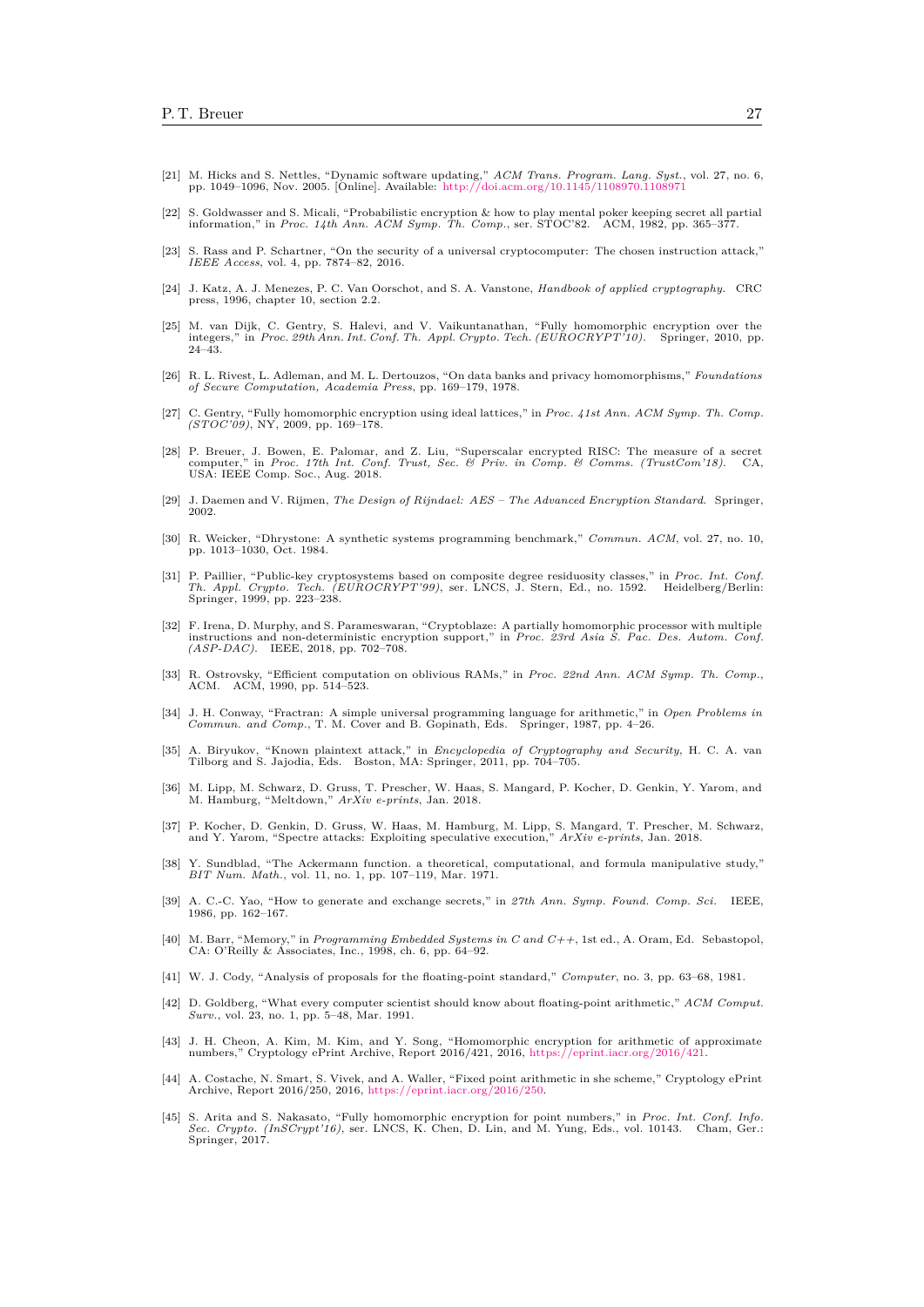# **Appendix**

This appendix contains proofs from work that cannot be referred to without breaking the anonymity rules, and/or that it seems better to avoid interrupting the text with. Accordingly, the referees should perhaps regard it as additional material that may be incorporated into a final text or referenced from there, as they may require.

# **A Proofs**

<span id="page-27-0"></span>**Proposition A0.** *No method of observation exists by which the operator (who does not possess the key) may decrypt program output from the 'fixed' HEROIC instruction set of Remark [1.](#page-10-5)*

*Proof.* (Sketch) Suppose program *C* is written using only the instructions addition of a constant  $y \leftarrow x + k^{\mathcal{E}}$  and branches based on comparison with a constant  $x \leq |K^{\mathcal{E}}$  (a 'fixed' HEROIC set), which satisfy [\(IIa](#page-10-1)[-IId\)](#page-10-4) of Box [II.](#page-7-0) The hypothetical method takes as inputs the trace *T* and code *C*. But a modified code  $C^*$  is constructed below such that (i) it has a trace  $T^*$  that 'looks the same' as *T* to the operator, modulo encrypted data, and (ii) the new code  $C^*$  'looks the same' as *C*, modulo embedded encrypted constants, so the operator's method must give the same result applied to  $C^*$  and  $T^*$  as it does applied to  $C$  and  $T$ , which is  $y^{\mathcal{E}}$ , say. But the code  $C^*$  gives the output  $\mathcal{E}[y+7]$  when run, not  $y^{\mathcal{E}}$ . So the method does not work.

The program  $C^*$  differs from  $C$  only in the encrypted constants  $K^{\mathcal{E}}$  in the branch instructions. Otherwise it is the same as  $C$ . The constants  $K$  need changing to match  $x$  taking a value that is 7 more than before beneath the encryption. Changing *K* to *K*<sup>∗</sup> = *K*+7 achieves that. Branches jump (or not) as they did before the increase of the plaintext data everywhere by 7. The addition instructions are consistent as they are with the plaintext increase in both input and output. So the code does the same at runtime as *C* does, but on data that is everywhere  $x[+]\tau^{\mathcal{E}}$  instead of *x*, as required for the contradiction.  $\Box$ 

<span id="page-27-1"></span>**Corollary A0.** *There is no method by which the privileged operator can alter program C using just add and compare with constant instructions to get output*  $y^{\mathcal{E}}$  *for known y.* 

*Proof.* Suppose for contradiction that the operator builds program  $C^* = f(C)$  that returns  $y^{\mathcal{E}}$ . Then its constants  $k^{\mathcal{E}}$  and  $K^{\mathcal{E}}$  are found in *C*, because *f* has no way of arithmetically combining them (the no collisions condition [\(IId\)](#page-10-4) means they cannot be combined arithmetically in the processor and the operator does not have the encryption key). Proposition [A0](#page-27-0) says the operator cannot read *y* from the output of  $C^*$ , yet knows what it is. Done by contradiction.  $\Box$ 

**Theorem A1.** *There is no method by which the privileged operator can read plaintext runtime data from a program C built from instructions satisfying [\(IIa](#page-10-1)[-IId\)](#page-10-4), nor deliberately alter it to give* an intended output  $y^{\varepsilon}$  with y known.

*Proof.* (Sketch) A modified code  $C^*$  is constructed that looks the same modulo encrypted constants, and has runtime trace  $T^*$  that looks the same as the original  $T$  modulo encrypted data. The argument goes as for Proposition [A0](#page-27-0) and Corollary [A0.](#page-27-1)

In program *C*, every arithmetic instruction of the form

$$
r_0 \leftarrow (r_1[-]k_1^{\mathcal{E}}) [\Theta] (r_2[-]k_2^{\mathcal{E}}) [\pm] k_0^{\mathcal{E}}
$$

for operator Θ can be changed for *C* ∗ via adjustments in its embedded constants to accommodate every data value passing through registers and memory to be  $+7$  more beneath the encryption than it used to be, as in the proof of Theorem [A0](#page-27-0) and Corollary [A0.](#page-27-1) The change is from  $k_i$  to  $k_i^* = k_i + 7, i = 0, 1, 2.$ 

A branch instruction in *C* with test  $(r_1 [-] k_1^{\mathcal{E}}) [R](r_2 [-] k_2^{\mathcal{E}})$  for relation *R*, the instruction is changed for  $C^*$  to  $(r_1 [-]\mathcal{E}[k_1^*]) [R](r_2 [-]\mathcal{E}[k_2^*])$  with  $k_i^* = k_i + 7$ ,  $i = 1, 2$ , and the branch goes the same way at runtime in trace  $T^*$  for  $C^*$  as it did originally in trace  $T$  for  $C$ . Unconditional jumps are unaltered.

The outcome is a trace  $T^*$  that is the same as  $T$  modulo the encrypted data values, which by hypothesis cannot be read by the adversary (they differ by 7 from the originals, beneath the encryption). Code  $C^*$  looks the same too, apart from the embedded (encrypted) constants, which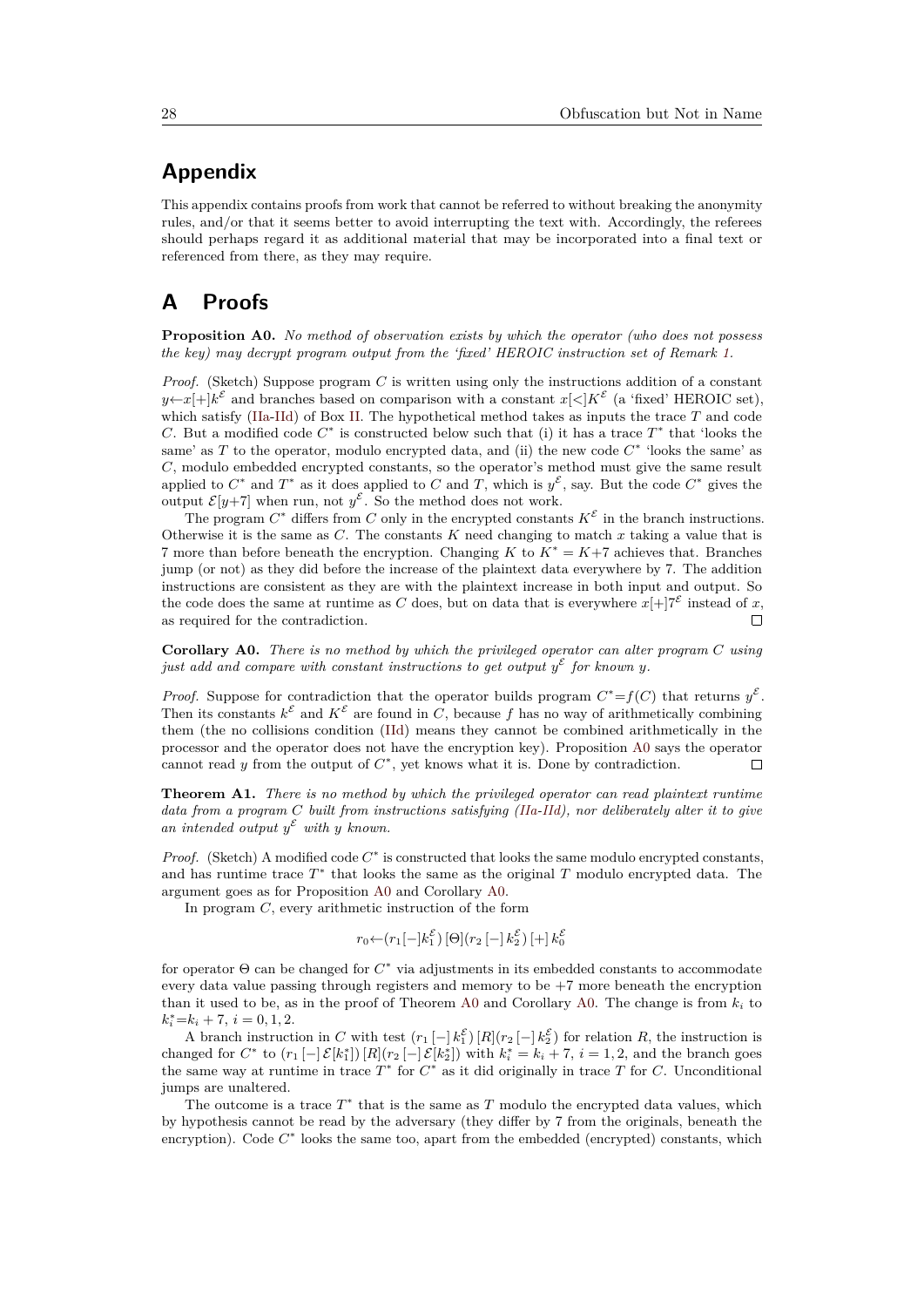also cannot be read by the adversary. As in the earlier proof, a method  $f(C, T)$  for decryption must give the same result as  $f(C^*, T^*)$ , yet the answers (the decrypted data) are different by 7 in the two cases, so method *f* cannot exist.  $\Box$ 

<span id="page-28-0"></span>**Lemma A1.** *There is a compile strategy for machine code instruction sets satisfying [\(IIa-](#page-10-1)[IId\)](#page-10-4) such that the probability across different compilations that any particular 32-bit value x has its* encryption  $x^{\mathcal{E}}$  in a given register or memory location at any given point in the program at runtime *is uniformly*  $1/2^{32}$ .

*Proof.* Consider the arithmetic instruction *I* in the program. Suppose that by modifying the embedded constants in the other instructions in the program it is already possible for all other locations *l* other than that written by *I* and at all other points in the program to vary the value  $x_l = x + \Delta x$ , where  $x_l^{\mathcal{E}}$  is stored in *l*, randomly and uniformly across compilations, taking advantage of the properties of the instruction set as the compiler described in the text does. Let *I* write value  $y^{\mathcal{E}}$  in location *l*. By design, *I* has a parameter  $k^{\mathcal{E}}$  that may be tweaked to offset *y* from the nominal result  $f(x + \Delta x)$  by any chosen amount  $\Delta y$ . The compiler chooses k with a distribution such that ∆*y* is uniformly distributed across the possible range. The instructions in the program that receive  $y^{\mathcal{E}}$  from *I* may be adjusted to compensate for the  $\Delta y$  change by changes in their controlling parameters. Then  $p(y=Y)=p(f(x+\Delta x)+\Delta y=Y)$  and the latter probability is  $p(y=Y) = \sum p(f(x+\Delta x) = \Upsilon \wedge \Delta y = Y - \Upsilon)$ . The probabilities are independent (because  $\Delta y$  is

newly introduced just now), so that sum is  $p(y=Y) = \sum_{\Upsilon}$  $p(f(x+\Delta x)=\Upsilon)p(\Delta y=Y-\Upsilon)$ . That is  $p(y=Y) = \frac{1}{2^{32}} \sum_{\Upsilon}$  $p(f(x+dx)=\Upsilon)$ . Since the sum is over all possible  $\Upsilon$ , the total of the summed

probabilities is 1, and  $p(y=Y)=1/2^{32}$ . The distribution of  $\mathcal{E}[x_l]=\mathcal{E}[x+\Delta x]$  in other locations *l* is unchanged. At a point where two control paths join the choice of  $\Delta y$  is not free, but instead must coincide in the second path to be compiled with the choice already made by the compiler in the first path to be compiled, which was, however, free. If the first path does not write *l* at all then let an 'add zero' instruction be inserted in it. Done by structural induction on the machine code program.  $\Box$ 

That compile strategy proves Theorem [1](#page-10-0) of the text, and also:

**Theorem A2** (**[2](#page-10-7)** of the main text)**.** *Runtime user data beneath the encryption is* semantically secure *against the operator for programs compiled by the chaotic compiler of Lemma [A1.](#page-28-0)*

*Proof.* Consider a probabilistic method *f* that guesses for a particular runtime value beneath the encryption 'the top bit *b* is 1, not 0', with probability  $p_{C,T}$  for program *C* with trace *T*. The probability that *f* is right is

$$
p((bc,T=1 \text{ and } f(C,T)=1) \text{ or } (bc,T=0 \text{ and } f(C,T)=0))
$$

Splitting the conjunctions, that is

$$
p(b_{C,T}=1)p(f(C,T)=1 | b_{C,T}=1)
$$
  
+  $p(b_{C,T}=0)p(f(C,T)=0 | b_{C,T}=0)$ 

But the method *f* cannot distinguish the compilations it is looking at as the codes and traces are the same, modulo the (encrypted) values in them, which the adversary cannot read. The method *f* applied to *C* and *T* has nothing to cause it to give different answers but incidental features of encrypted numbers and its internal spins of a coin. Those are *independent* of if the bit *b* is 1 or 0 beneath the encryption, supposing the encryption is effective. So

$$
p(f(C, T) = 1 | b_{C,T} = 1) = p(f(C, T) = 1) = p_{C,T}
$$
  

$$
p(f(C, T) = 0 | b_{C,T} = 0) = p(f(C, T) = 0) = 1 - p_{C,T}
$$

By Lemma [A1,](#page-28-0) 1 and 0 are equally likely across all possible compilations *C*, so the probability *f* is right reduces to

$$
\frac{1}{2} p_{C,T} + \frac{1}{2} (1 - p_{C,T}) = \frac{1}{2}
$$

since  $p(b_{C,T}=1) = p(b_{C,T}=0) = \frac{1}{2}$ .

 $\Box$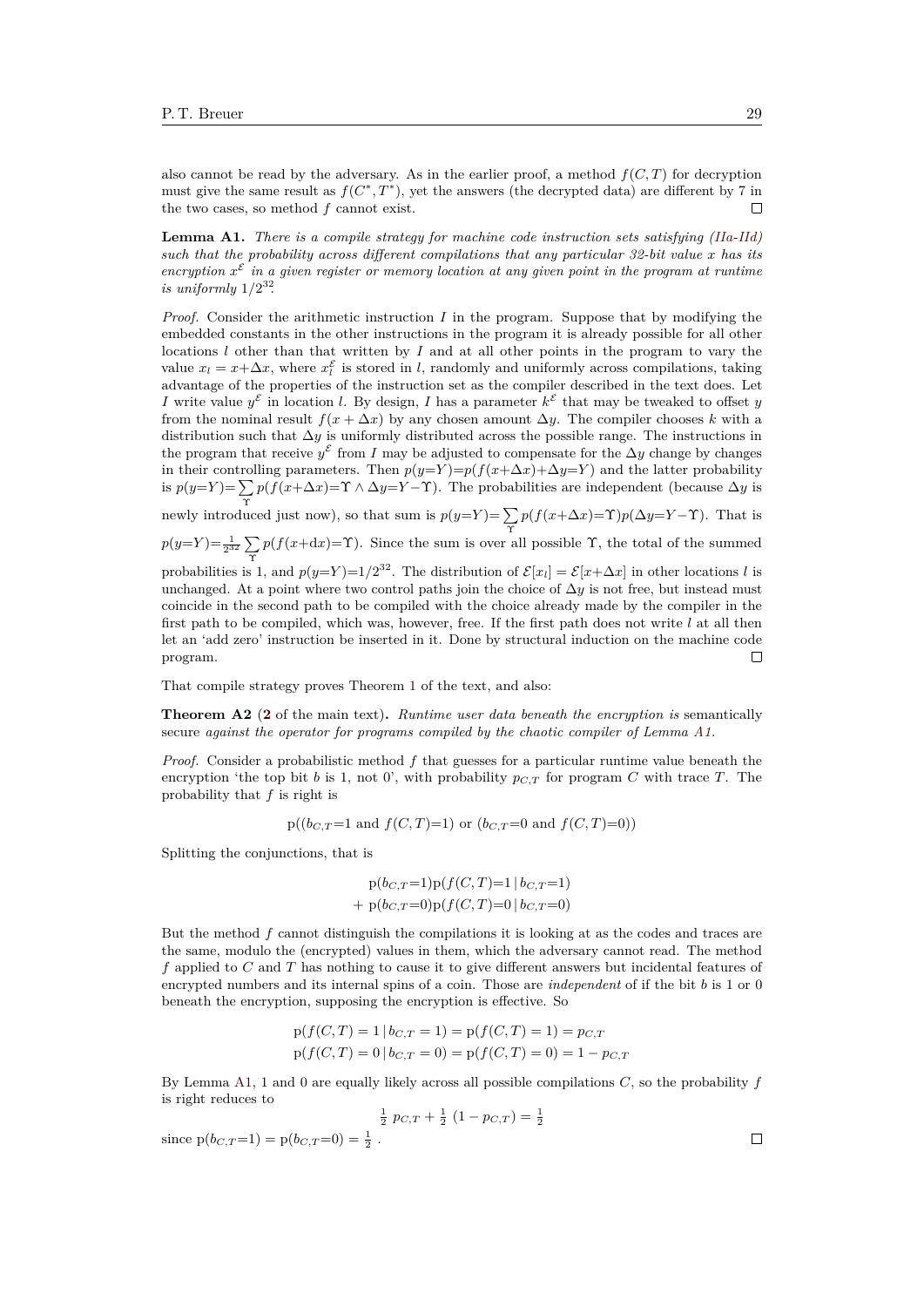The information theory in the text is based on the idea that instructions are varied by the compiler by changing the (encrypted) constants embedded in them, which additively varies the difference from 'nominal' of the result of the instruction through the full possible (32-bit) range [\(IIb\)](#page-10-2). The viewpoint is that of an observer who can see the plaintext values beneath the encryption, because an encrypted word depends one-to-one on the plaintext when padding is taken into account.

**Lemma A2** (Lemma [1](#page-21-1) of text)**.** *The entropy of a trace is that from the instructions that appear for a first time in it.*

*Proof.* The delta  $\Delta s$  from the nominal state *s* in the experienced state  $s + \Delta s$  is what contributes to entropy, because the nominal values *s* themselves are determined. The delta is introduced by an instruction *f* that nominally has semantics  $s_0 \stackrel{f}{\mapsto} s_1$  but has been varied by the compiler to semantics *f*' such that  $s_0 + \Delta s_0 \stackrel{f'}{\mapsto} s_1 + \Delta s_1$  with  $s_1 = f(s_0)$ . The compiler arranges the perturbation ∆*f* in the constants of the instruction so that

$$
\Delta s_1 = D' = f'(s_0) - f(s_0)
$$

where  $D'$  is the obfuscation scheme at the point in the program just after the instruction, and  $\Delta s_0 = D$  is that just before it. Both *D*, *D'* are independent of  $s_0$ ,  $s_1$ . The state change experienced

$$
(s_1+\Delta s_1)-(s_0+\Delta s_0)
$$

is the part of the trace due to the instruction and, substituting, it is

$$
f(s_0) - s_0 + D' - \Delta s_0
$$

The  $\Delta s_0$  is produced by previous instructions and  $f(s_0) - s_0$  is the 'nominal' trace from an unperturbed instruction semantics  $f$ , leaving  $D'$  as the source of the entropy contribution by this instruction. At a second appearance in the trace of the instruction the variation  $D'$  is the same, and could have been predicted, so contributes no entropy.

For an instruction that reads input  $x + \Delta x$  from memory location *l* for the first time, to register *r*, say, the data is offset by  $\Delta x = Dl$  from the nominal value *x*, where *D* is the compiler's obfuscation scheme at the point in the program just before the instruction runs, and the same argument applies.  $\Box$ 

# **B Floating Point**

A practical instruction set for encrypted computing must also manipulate floating point numbers and this is how it works. Let single precision floating point instructions **addf**, **subf**, **mulf** etc. be denoted by a trailing **f**. They work on registers containing (encrypted) 32-bit integers that encode single precision floating point numbers ('float') per the IEEE 754 standard [\[41,](#page-26-20) [42\]](#page-26-21).

**Definition B1.** Let  $\dot{*}$ ,  $\dot{+}$  etc. denote the floating point operations on plaintext integers encoding IEEE 754 floats.

Let  $\lceil * \rceil$ ,  $\lceil + \rceil$  etc. be the corresponding operations in the ciphertext domain, in the convention noted at end of Section [2.0.0.9.](#page-4-1) The multiplication **mulf**  $r_0 r_1 r_2 k_1^{\mathcal{E}} k_2^{\mathcal{E}} k_0^{\mathcal{E}}$  has semantics conforming to [\(IIa](#page-10-1)[-IId\)](#page-10-4) as follows:

$$
r_0 \leftarrow (r_1 \left[ - \right] k_1^{\mathcal{E}}) \left[ * \right] (r_2 \left[ - \right] k_2^{\mathcal{E}}) \left[ + \right] k_0^{\mathcal{E}} \tag{*}
$$

The − and + are the ordinary integer subtraction and addition operations respectively, and [−] and [+] are the corresponding operations in the ciphertext domain. The insight is that the semantics fits the theory, and it is as 'easy' for this hardware to implement the complex IEEE operation as any other, notwithstanding contemporary efforts to simplify and adapt floating point (for homomorphic encryption settings), c.f. [\[43](#page-26-22)[–45\]](#page-26-23). It would also not be impractical to do in software (IEEE floating point emulation compiled encrypted performs well in tests).

The branch-if-equal instruction **beqf**  $r_1 r_2 k_1^{\mathcal{E}} k_2^{\mathcal{E}}$  tests

<span id="page-29-0"></span>
$$
(r_1 [-] k_1^{\mathcal{E}}) [\equiv] (r_2 [-] k_2^{\mathcal{E}})
$$